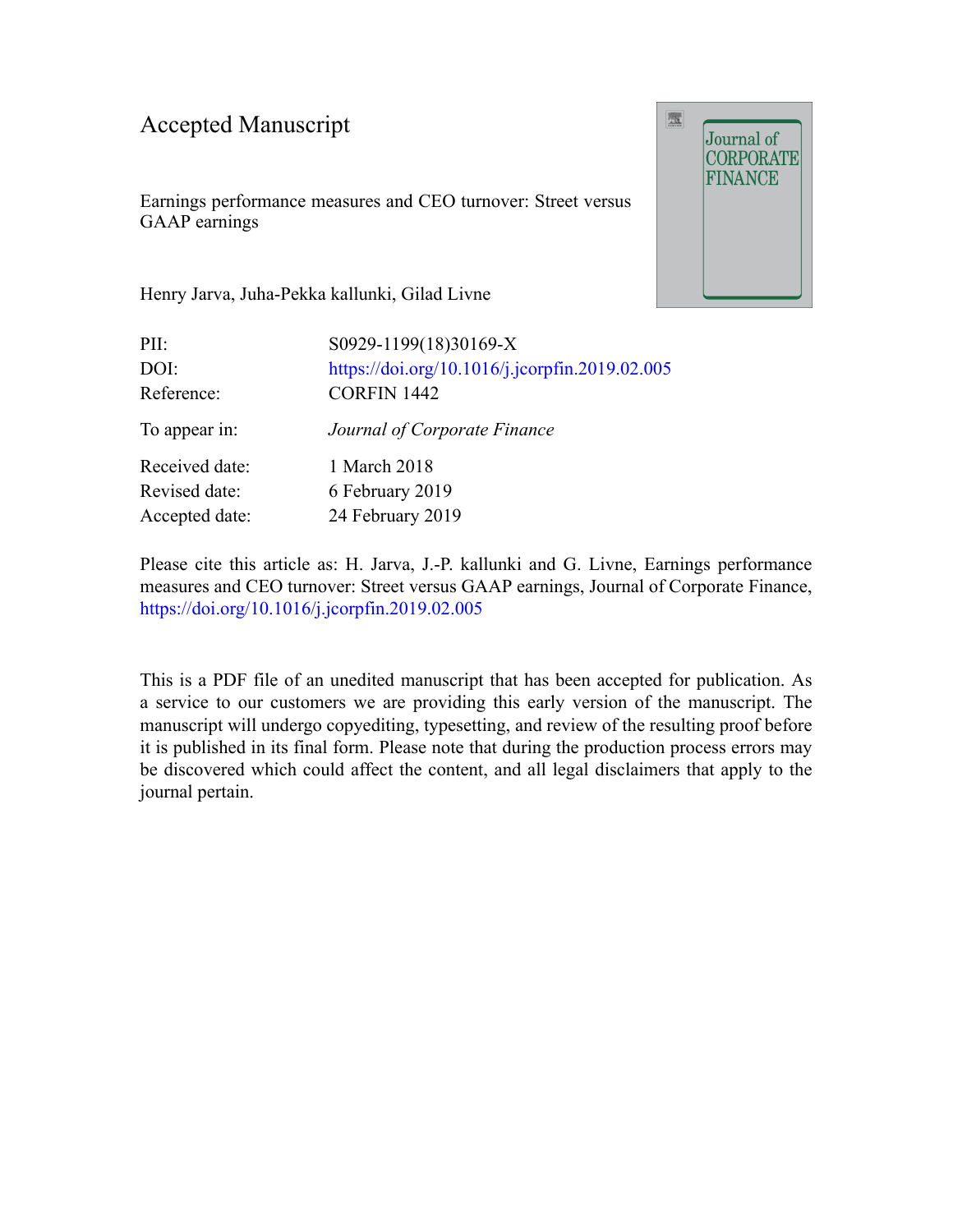### **Earnings Performance Measures and CEO Turnover: Street versus GAAP Earnings**

Henry JARVA\* *Aalto University, Finland* Henry.Jarva@aalto.fi

Juha-Pekka KALLUNKI *University of Oulu, Finland Stockholm School of Economics, Sweden Aalto University, Finland* Juha-Pekka.Kallunki@oulu.fi

Gilad LIVNE *University of Exeter, United Kingdom* G.Livne@exeter.ac.uk

February 6, 2019

Aalto University, Finland<br>
Henry.Jarva@aalto.fi<br>
Huha-Pekka KALLUNKI<br>
University of Oulu, Finland<br>
Stockholm School of Economics, Sweden<br>
Aalto University, Finland<br>
Juha-Pekka.Kallunki@oulu.fi<br>
Gilad LIVNE<br>
University of E \* Corresponding author contact information: Tel.: +358 40 701 5840; e-mail: henry.jarva@aalto.fi. We thank the workshop participants at Aalto University, Cass Business School, Hebrew University, LMU, the University of Exeter, the University of Leicester, University of Haifa, WHU, the 2014 Nordic Accounting Conference, the 2014 EAA Annual Meeting, and especially Eli Amir, Mark Bradshaw, Martin Jacob, Matti Keloharju, Sonia Konstandinidi, Per Olsson, Markku Rahiala, Sarayut Rueangsuwan, and anonymous reviewers for their helpful comments and suggestions. We thank Bianca Beyer, Topi Kämäräinen, and Ashish Khatri for research assistance. All remaining errors are ours.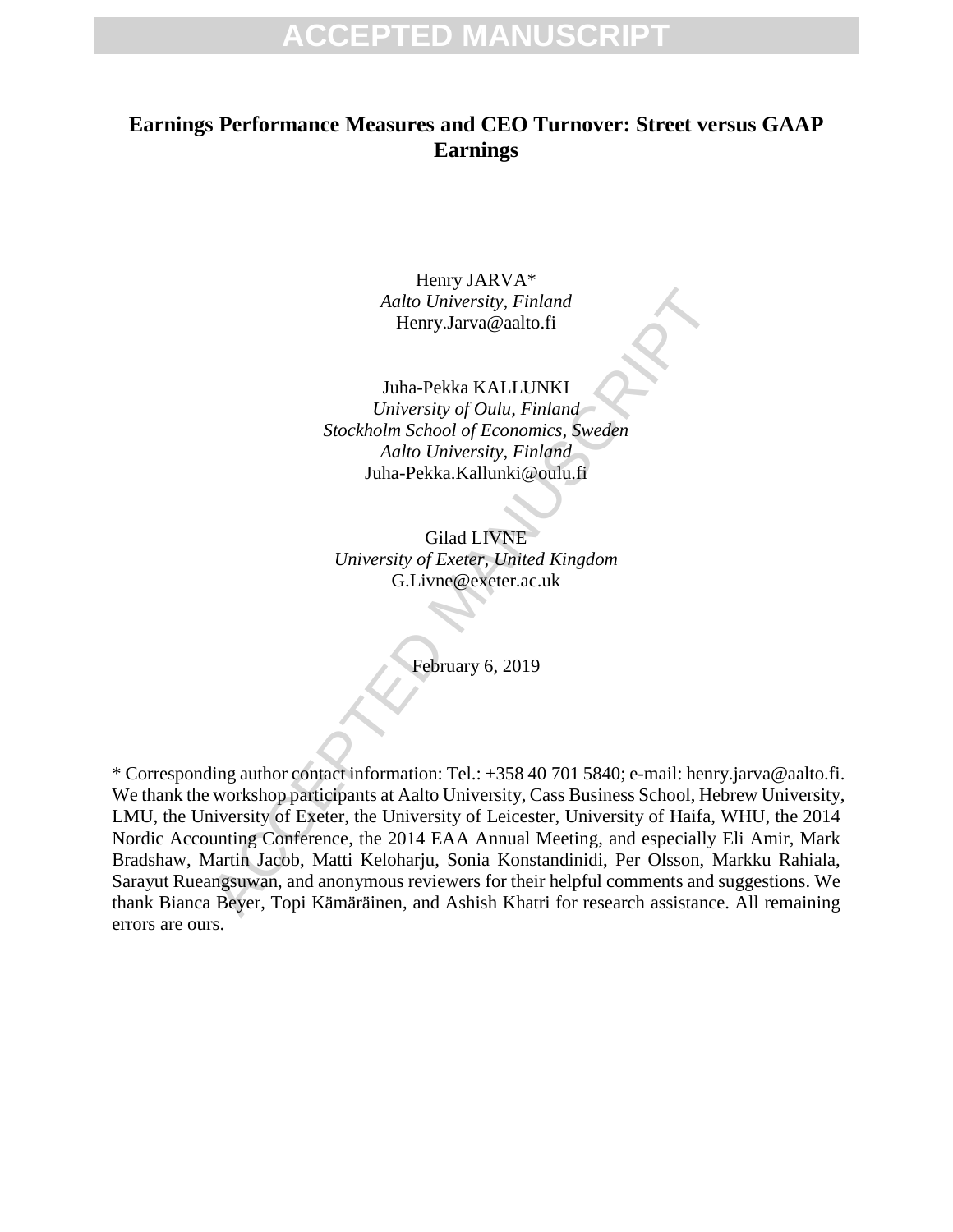### **Earnings Performance Measures and CEO Turnover: Street versus GAAP Earnings**

#### **Abstract**

Abstract<br>
earch reports that analysts focus on street earnings, which are measured<br>
GAAP earnings. Using a sample of CEO turnovers from 1993–2016 w<br>
od and speed of forced CEO turnover - but not voluntary turnover - a<br>
exc Prior research reports that analysts focus on street earnings, which are measures that typically exceed GAAP earnings. Using a sample of CEO turnovers from 1993–2016 we show that the likelihood and speed of forced CEO turnover - but not voluntary turnover - are higher when analysts exclude income-decreasing items. The association between exclusions and forced turnovers is particularly pronounced for high magnitude exclusions. We also show that greater street exclusion of income-decreasing items, the lower CEO bonus payouts. We find that boards use audited and more conservative GAAP earnings in evaluating and dismissing CEOs, except in the recent period of 2010-2016.

*Keywords*: Street earnings, Street exclusions, GAAP earnings, CEO turnover

*JEL classification:* G38, J41, K22, M41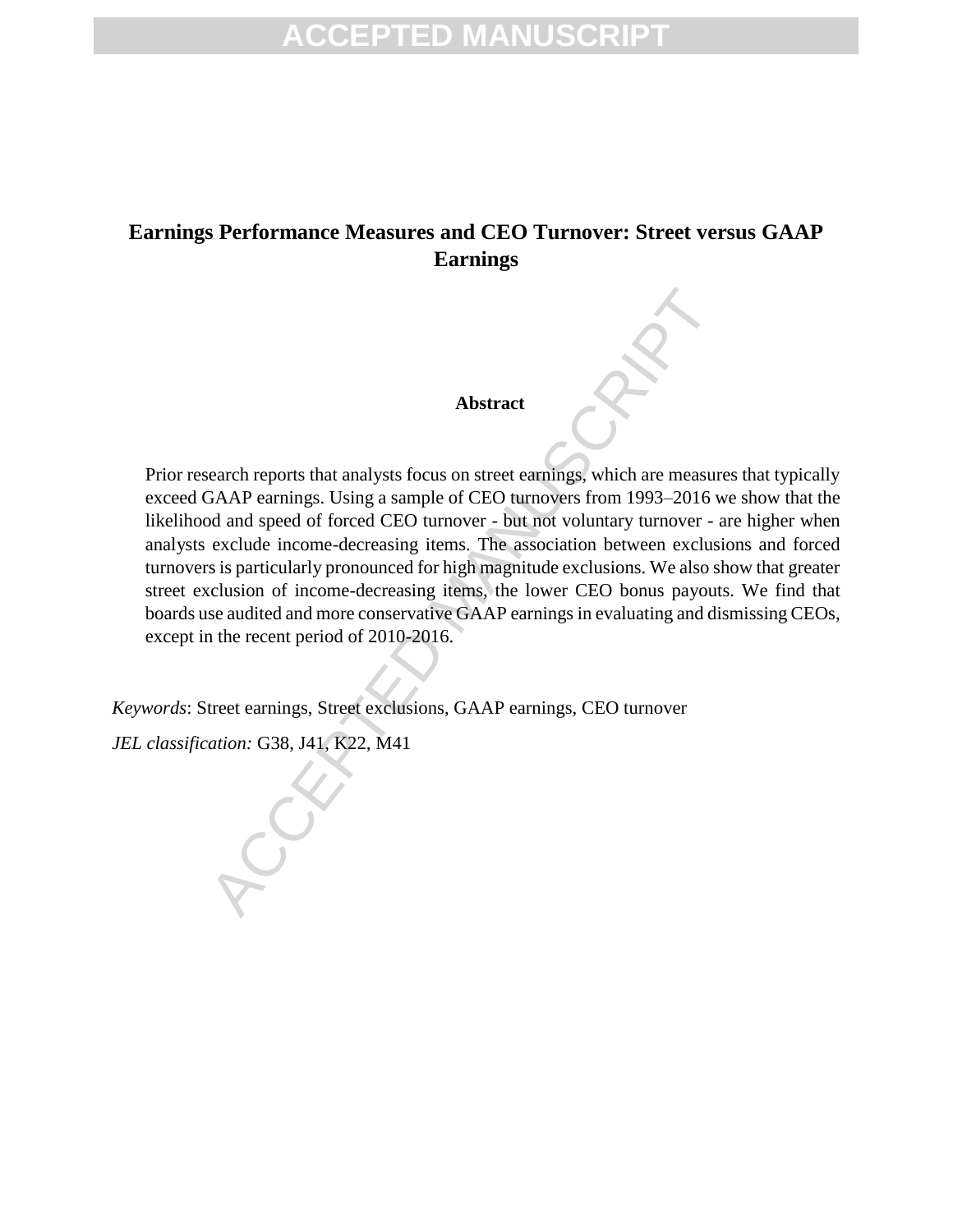#### **1. Introduction**

 $\overline{a}$ 

particularly with management, whereas the balance sneet prim<br>role. Although firms are required to prepare income statement<br>accepted Accounting Principles (GAAP), many analyst focus<br>measure colloquially known as 'street' ea The statutory purpose of financial statements is to provide decision-useful information to investors, lenders and creditors (FASB, 2010). Kothari et al. (2010) provide a more nuanced view by arguing that the principal role of the income statement is to measure firm performance for contracting, particularly with management, whereas the balance sheet primarily serves a stewardship role. Although firms are required to prepare income statement numbers using Generally Accepted Accounting Principles (GAAP), many analyst focus on a different performance measure colloquially known as 'street' earnings. These are analyst-adjusted measures of GAAP earnings that are also regularly tracked in commercial databases. Street earnings typically do not include certain non-recurring expense items that reduce reported profit (henceforth, street exclusions). Analysts and investors largely rely on street earnings rather than GAAP earnings (Bradshaw and Sloan 2002; Kolev et al. 2008; Ford 2016).

A number of papers examine the relationship between CEO turnover and firm performance (e.g., Murphy and Zimmerman, 1993; Engel et al., 2003; Bhagat and Bolton, 2008; Jenter and Kanaan, 2015; Ghosh and Wang, 2018). Although this literature finds consistently that CEO turnover is inversely related to firm performance, the relation is not strong (Brickley, 2003). A second strand of literature considers the persistence and relevance of non-recurring items that analysts often exclude from reported earnings for stock pricing (Bradshaw and Sloan, 2002; Burgstahler et al., 2002; Doyle et al., 2003; Marques, 2006; Dechow et al., 2014).<sup>1</sup> Bushman et al.

<sup>&</sup>lt;sup>1</sup> For example, Bhattacharya et al. (2003) find that street earnings are more persistent (and hence more informative for valuation purposes) than GAAP earnings. Bradshaw and Sloan (2002) and Dechow et al. (2014) show that street earnings are more closely associated with stock prices than with GAAP earnings.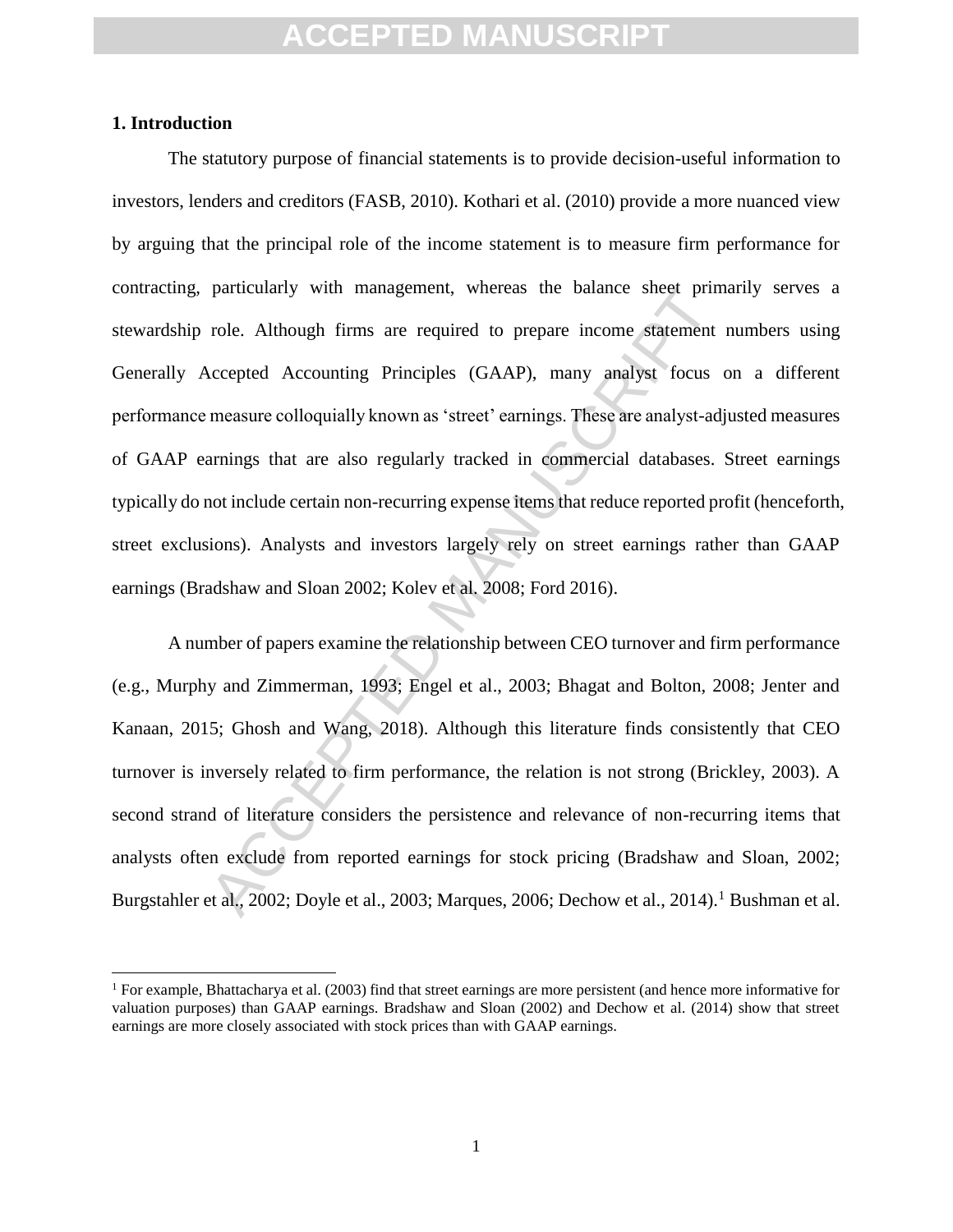egard them.<sup>3</sup> Black et al. (2018) find that a small fraction of firms that<br>measures internally in compensation contracting also disclose thes<br>nouncements. This finding suggests firms may be using differer<br>internal communi (2006) and Banker et al. (2009) provide theoretical arguments supported by empirical evidence from compensation data that the greater the value relevance<sup>2</sup> of a performance measure, the greater its pay-performance sensitivity. The results reported in Bushman et al. (2006) and Banker et al. (2009) therefore suggest little role in CEO performance evaluation for street exclusions because analysts disregard them.<sup>3</sup> Black et al. (2018) find that a small fraction of firms that use non-GAAP performance measures internally in compensation contracting also disclose these measures in earnings announcements. This finding suggests firms may be using different performance measures in internal communications vs. external communication. Consistent with this empirical insight, several papers have argued that measures used in stock market valuations could (and should) differ from measures used in internal decisions (Gjesdal 1981; Paul 1992; Bushman and Smith 2001; Wagenhofer 2009; Kothari et al. 2010). This suggests that even though street exclusions are not value relevant, they may still be used internally. In other words, one set of papers suggests that because street exclusions are valuation irrelevant, they should also be discounted by boards when deciding on CEO dismissals. On the other hand, other papers distinguish between value relevance and relevance for internal decision making. The implication is that street exclusions can (and should) be used internally, if they provide information about the quality of the CEO.

In this paper, we examine which set of the arguments discussed above is supported in the context of CEO retention decisions, because little is known whether numbers that are used by market participants, or GAAP numbers, are more relevant for internal corporate governance

 $\overline{\phantom{a}}$ 

<sup>&</sup>lt;sup>2</sup> Value relevance refers to the information content of a variable that is relevant for the pricing of the stock.

<sup>3</sup> Neither paper, however, examines the role of analyst-produced performance measures.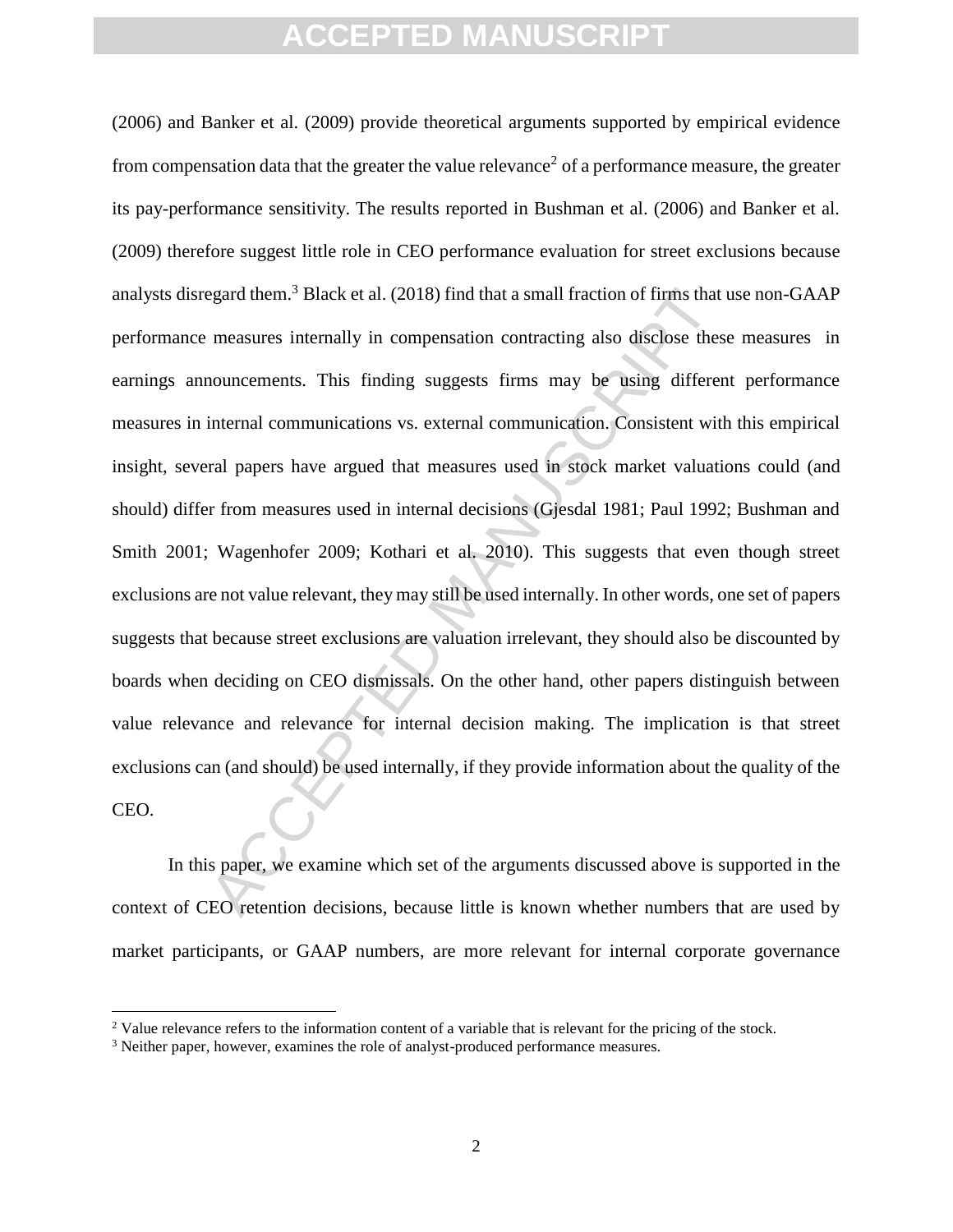purposes, especially CEO retention decisions. Specifically, we contribute to this literature by examining whether the likelihood of a CEO dismissal is related to the exclusions that are largely ignored by analysts and investors for valuation purposes.

databases for the period from 1993 to 2016. Using a comprehensive servents of which 716 are classified as forced turnover, our logistic in hazard analyses indicate that the likelihood and speed of forced CEC w turnover - a Our empirical results are derived from the intersection of ExecuComp, Compustat, CRSP, and I/B/E/S databases for the period from 1993 to 2016. Using a comprehensive sample of 2,635 CEO turnover events of which 716 are classified as forced turnover, our logistic regressions and proportional hazard analyses indicate that the likelihood and speed of forced CEO turnover – but not voluntary turnover - are positively related to street exclusions and, more generally, to GAAP earnings. The positive relation between street exclusions is stronger the larger the magnitude of analysts' exclusion of income-decreasing items. We obtain these results after controlling for a variety of factors, including a firm's pre-turnover performance, firm-specific characteristics, and governance variables. Therefore, the results suggest that the earnings measure used in CEO retention decisions (GAAP earnings) differs from the performance measure used by external parties for valuation purposes (street earnings).

We conduct several additional analyses to better understand this finding. First, although street exclusions are a measure based on analyst data provider information (such as I/B/E/S), they are possibly influenced by managers who routinely communicate with analysts. Managers can voluntarily disclose a closely related earnings measure, which is commonly known as non-GAAP earnings.<sup>4</sup> Like street earnings, non-GAAP earnings tend to exclude income-decreasing items, but

l

<sup>4</sup> It is important to note that we are not examining whether CEOs' voluntary disclosures of non-GAAP earnings affects boards' retention decisions. We leave this issue for future research for two reasons. First, a large dataset of managerdisclosed non-GAAP earnings have not been widely available. Second, we want to examine how an EPS metric produced by professionals (namely, I/B/E/S), and used by investors, is associated with forced CEO turnover decisions.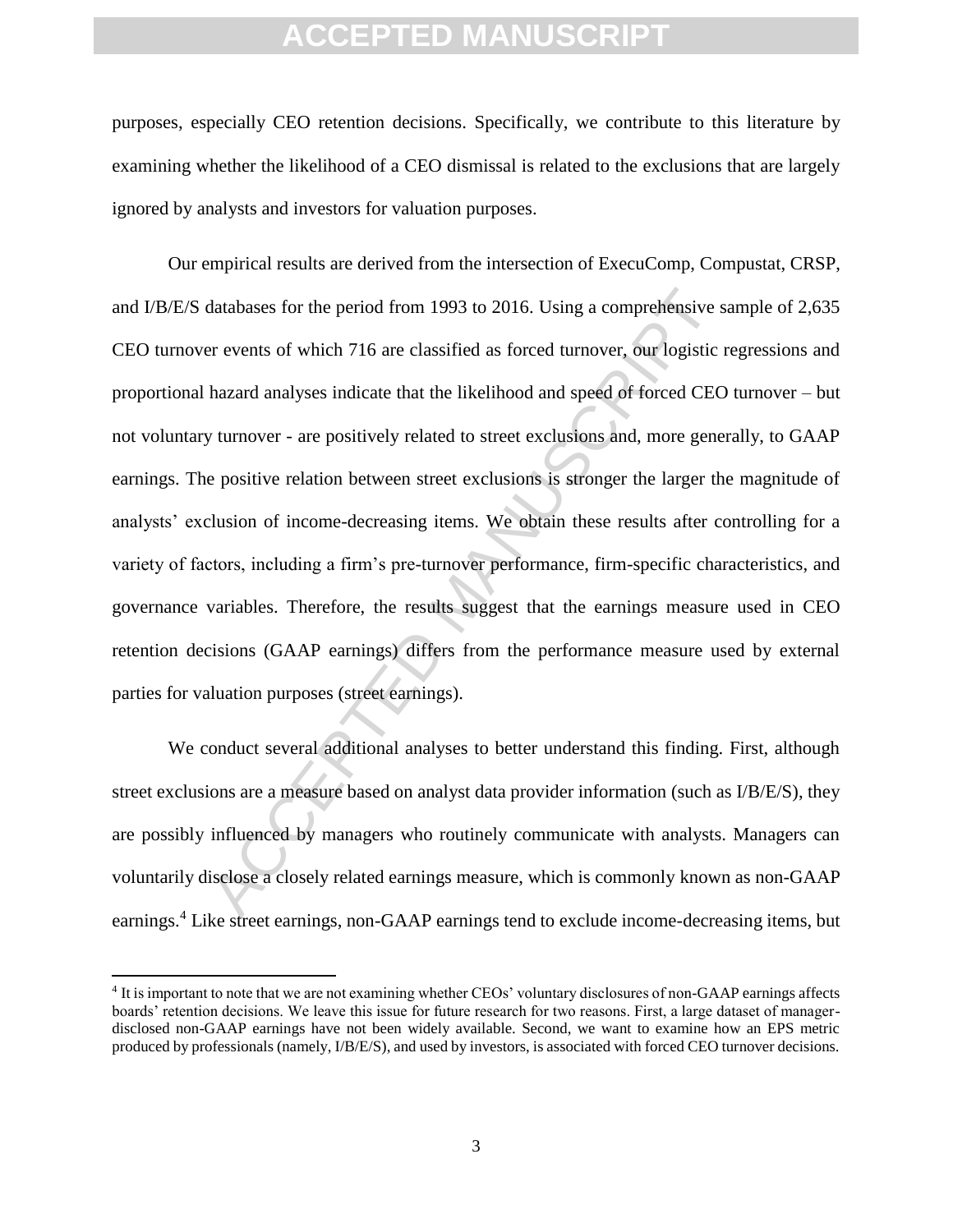d opportunistically. In response to this concern, in March 2003, the<br>ommission (SEC) introduced Regulation G, which restricts what<br>GAAP earnings; it establishes that only non-recurring items can be<br>ther increased its atten managers decide what is excluded. This voluntary disclosure has risen in recent years although it was much less common in the earlier years of our sample. Nevertheless, it stands to reason that communications from managers, either privately (in earlier years) or publicly (more recently), shape street earnings and analyst forecasts. One concern regarding such communications is that they are used opportunistically. In response to this concern, in March 2003, the Securities and Exchange Commission (SEC) introduced Regulation G, which restricts what managers can exclude from GAAP earnings; it establishes that only non-recurring items can be excluded.<sup>5</sup> The SEC has further increased its attention to non-GAAP in 2010 when it issued a new set of Compliance and Disclosure Interpretations (C&DIs) (Black et al., 2018). If the SEC interventions caused analysts to focus on non-recurring items when calculating street earnings, street exclusions may have become less value relevant after the introduction of Regulation G. We thus explore whether the relation between the magnitude of street exclusions and CEO turnover is driven by the pre-Regulation G period. We find evidence of a significant relation between forced CEO turnover and street exclusions also post-Regulation G period but not in the C&DI period. This may be related to Lev's (2018) argument that the usefulness of reported earnings has rapidly deteriorated particularly during the recent 2–3 decades. While it is premature to make any definite claim, the pattern we document is alarming because the primary role of earnings is to reflect performance.

To further shed light on the role of street exclusions in the broader context of CEO performance evaluation, we run a third set of analyses applied to CEO bonus payouts. Gaver and

 $\overline{\phantom{a}}$ 

<sup>5</sup> Kolev et al. (2008) and Heflin and Hsu (2008) provide evidence that manager-disclosed exclusions are more transitory, infrequent, and smaller in magnitude following the introduction of Regulation G.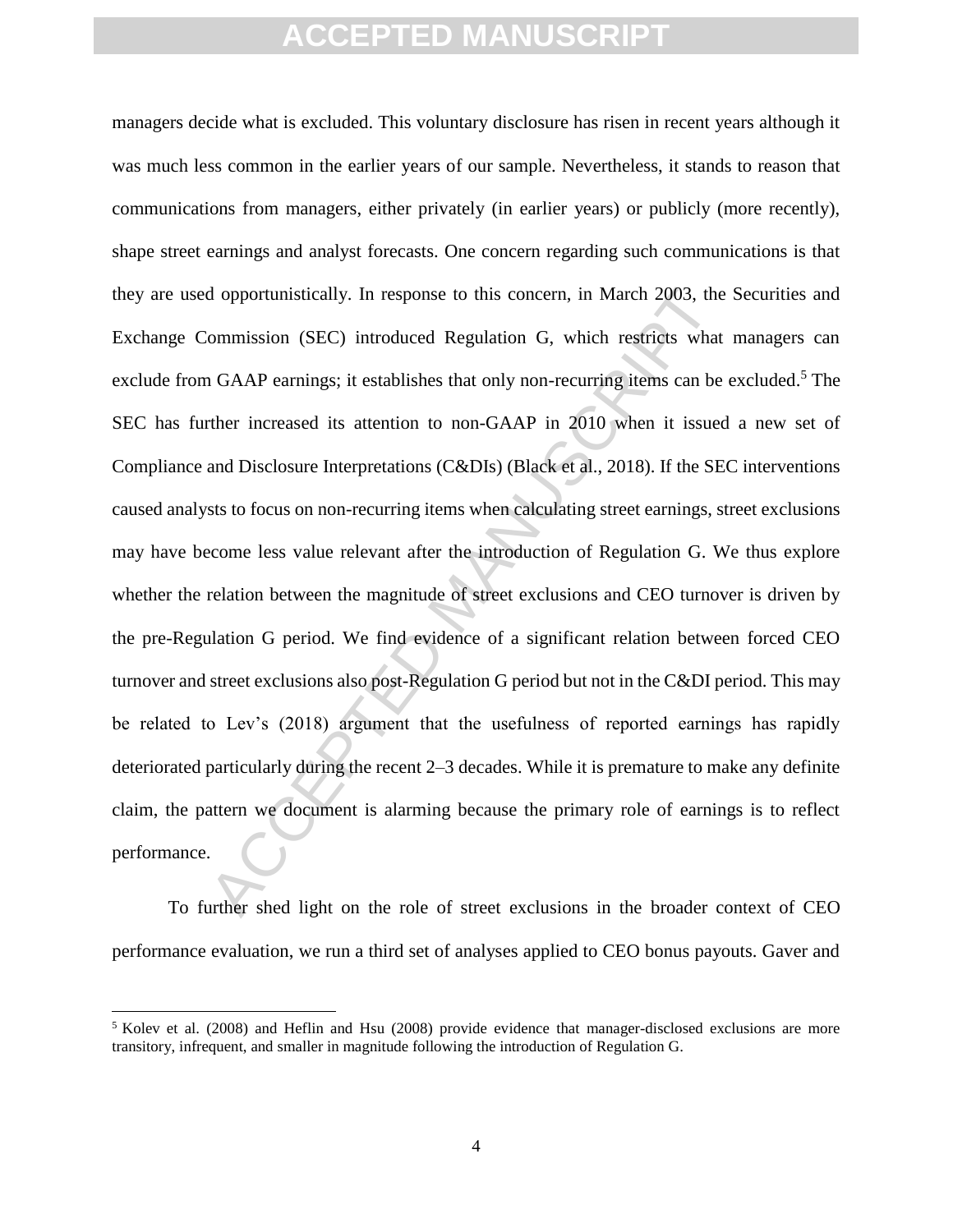Gaver (1998) provide evidence that CEO cash compensation is shielded from the effects of above the line losses. In contrast, we find that street exclusions are significantly associated with CEO bonus, a finding that holds in both pre- and post-Regulation G periods, but not in the C&DI period. Taken together, our results suggest that boards use GAAP earnings in evaluating and disciplining CEOs and do not ignore the less valuation-relevant street exclusions with the exception of the most recent period.

not ignore the less valuation-relevant street exclusions with the exceptional contribution of this study is to show that when balancial emportant contribution of this study is to show that when balancial more value-relevan One important contribution of this study is to show that when balancing between the potentially more value-relevant street earnings and the (typically) more conservative GAAP earnings, boards tend to rely on the latter. One possible explanation is that street exclusions, particularly large ones, are seen as a signal about future managerial performance because they contain information about past investment underperformance. Consistent with this "underperformance hypothesis", we provide evidence that street exclusions are primarily attributable to special items (that contain various types of asset write-offs). This result can also explain why CEOs avoid timely write-offs (Bartov et al., 1998; Alciatore et al., 2000; Hirschey and Richardson, 2002, Jarva 2009; Li and Sloan 2017). CEOs seem to face a trade-off between applying GAAP in a timely and unbiased manner to avoid costly scrutiny (Hazarika et al., 2012), and protecting their CEO position by delaying recognition of losses. Moreover, while guiding analysts to exclude reported losses can attract more internal scrutiny and thus increase the chance of a dismissal, this practice helps keep stock prices high, which is beneficial for managers' stock of their company's equity instruments. Managers therefore balance the dismissal risk against the wealth benefit of guiding street exclusions. There are two additional, but not mutually exclusive, explanations to our results. First, it is possible that boards, like analysts, understand that street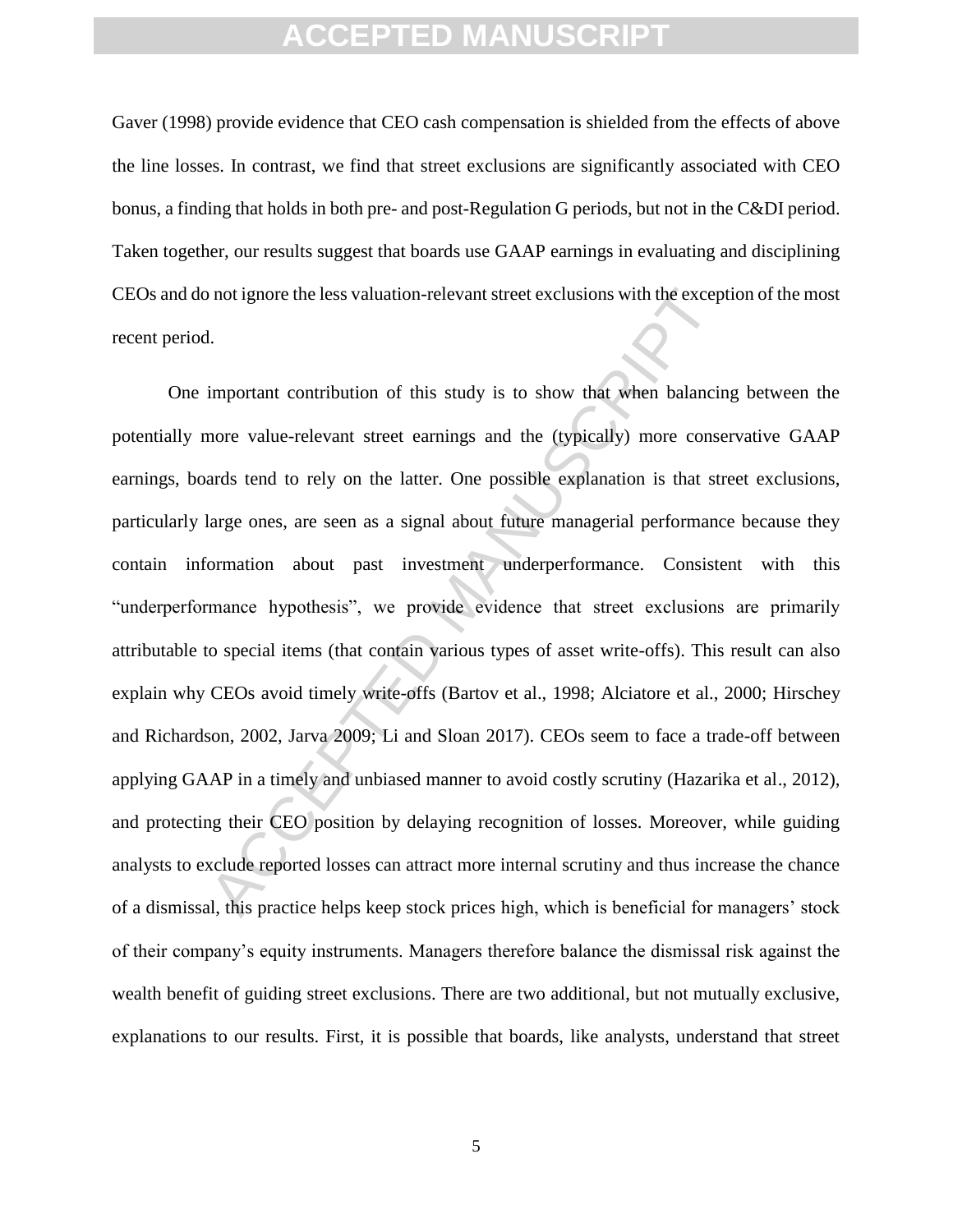exclusions in themselves are relatively unimportant. Still, we would expect to statistically establish a significant relation between dismissals and street exclusions, if exclusions are correlated with adverse private information that boards observe, but analysts (and researchers) do not. Second, using more conservative and reliable numbers—rather than the higher street earnings—likely helps boards gain legitimacy when making difficult retention decisions and deflect criticisms of their action.

The remainder of the paper is organized as follows. Section 2 discusses related research and develops the hypotheses. The research design is presented in Section 3. Section 4 describes the data and descriptive statistics. Section 5 provides the empirical results, and Section 6 concludes.

#### **2. Literature review and hypothesis development**

#### **2.1. Determinants of CEO turnover**

legitimacy when making difficult retention decisions and deflect cri<br>
remainder of the paper is organized as follows. Section 2 discusses r<br>
steh hypotheses. The research design is presented in Section 3. Sect<br>
descriptive There is an extensive literature on the determinants of CEO turnover, which for brevity we succinctly summarize here. This literature documents the retention roles of accounting and stock return performance (e.g., Weisbach, 1988; Murphy and Zimmerman, 1993; Jenter and Kanaan, 2015; Ghosh and Wang 2018), industry-related factors such as homogeneity and competition (Parrino, 1997; DeFond and Park, 1999), internal and external monitoring mechanisms (e.g., Goyal and Park, 2002; Huson et al., 2001; Parrino et al., 2003; Bhagat and Bolton, 2008), firm-CEO matching (Eisfeldt and Khunen, 2013) and accounting irregularities and earnings management (Leone and Liu, 2010; Hazarika et al., 2012).

Both market-based and accounting-based performance measures are associated with CEOretention decisions. Engel et al. (2003) show that boards weigh accounting variables relatively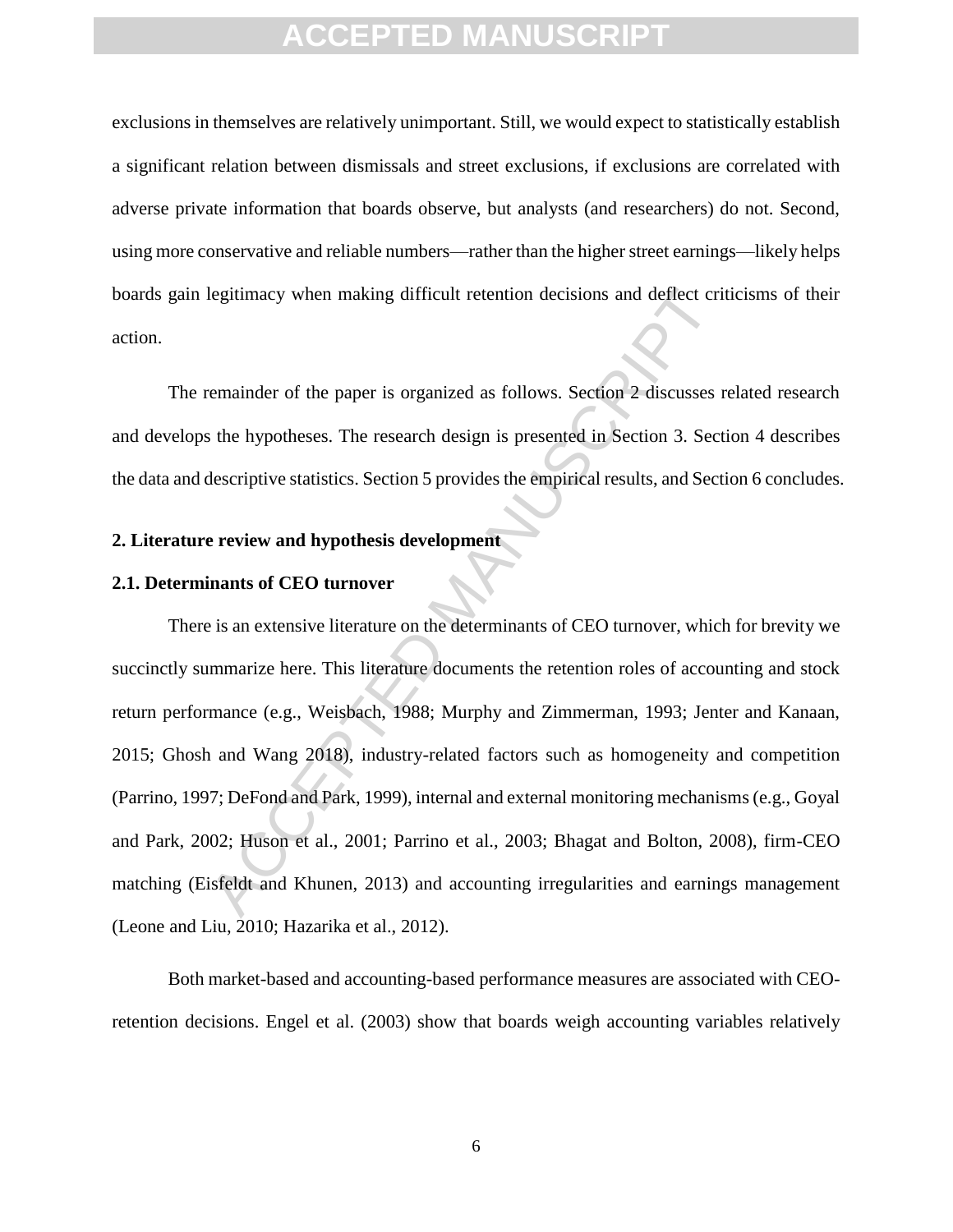as long as they are not perfectly correlated and in inverse relation to<br>Datar, 1989; Holmstrom and Milgrom, 1991; and Baker et al., 1994;<br>measures that are observed externally, boards may rely on variable<br>ailable (Hayes an more if they are measured more accurately. They also show that accounting variables become more retention relevant as stock prices become more variable and hence noisier for performance valuation purpose. This evidence extends similar findings from the compensation literature. Agency theory establishes that multiple performance indicators should be used in optimal contracting, as long as they are not perfectly correlated and in inverse relation to their precision (Banker and Datar, 1989; Holmstrom and Milgrom, 1991; and Baker et al., 1994). In addition to performance measures that are observed externally, boards may rely on variables that are only internally available (Hayes and Schaefer, 2000). Therefore, the externally observed performance measures that we examine here (e.g., street exclusions) could appear retention relevant in our analysis—not only because they are directly relevant to boards, but also because they are incrementally informative over other internally-observed variables.

#### **2.2. Street vs. GAAP earnings**

 $\overline{\phantom{a}}$ 

The literature on street earnings establishes several relevant findings. Bradshaw and Sloan (2002) report that the difference between GAAP earnings and street earnings has increased over time. They also show that managers "encourage" analysts to focus on the (higher) street earnings.<sup>6</sup> Bradshaw and Sloan (2002) provide evidence that this effort is successful in that markets seem to respond to street earnings rather than GAAP earnings. This evidence is intriguing because experimental evidence (Frederickson and Miller, 2004) suggests that professional investors are not misled by street earnings that are higher than GAAP earnings. Instead, owing to cognitive bias,

<sup>&</sup>lt;sup>6</sup> In the same vein, Bowen et al. (2005) provide evidence that managers stress more favorable non-GAAP metrics in press conferences.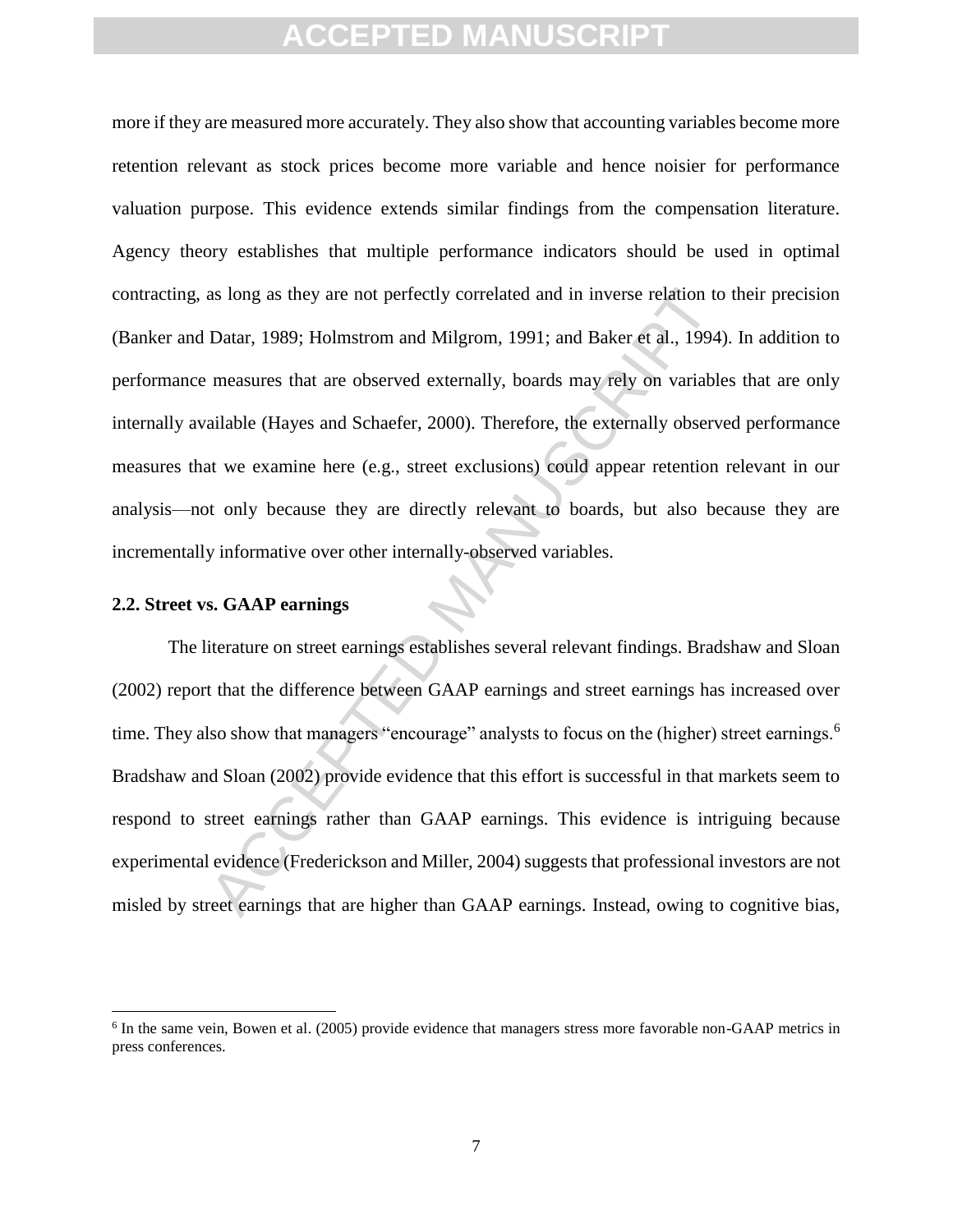unsophisticated investors may over-value street earnings. Bhattacharya et al. (2007) provide empirical evidence that further supports this conjecture.

gs because the former originate from managers and the latter are productions of non-GAAP carnings need not be identical to analysts' defattacharya et al., 2003). Yet, Bradshaw (2003) notes that in 65% of gs and street earn Managers prepare and communicate non-GAAP earnings (also known as pro forma earnings) with increased rates over time. Non-GAAP earnings are conceptually separate from street earnings because the former originate from managers and the latter are produced by analysts. Managers' definitions of non-GAAP earnings need not be identical to analysts' definition of street earnings (Bhattacharya et al., 2003). Yet, Bradshaw (2003) notes that in 65% of the cases, pro forma earnings and street earnings are identical and that the two measures are highly correlated.<sup>7</sup> More recently, Doyle et al. (2013) review the process by which I/B/E/S, managers and analysts communicate and reach a similar conclusion. Bentley et al. (2018) is the first to provide largesample evidence about the differences and similarities between managers' non-GAAP reporting and I/B/E/S's street earnings. Their evidence shows that managers' non-GAAP reporting agrees with I/B/E/S's street earnings 78.9 percent of the time. Taken together, this evidence suggests that analysts' formation of the measure of street earnings used in forecasts is shaped by managers' communication of alternative earnings measures. However, while analysts have produced street earnings for many years, pro-forma earnings appear in a much lower frequency and are not available for researchers in commercial databases such as Compustat.

Black et al. (2018) examine the consistency with which non-GAAP earnings are used internally, for compensation purposes, as well as externally to communicate with markets. They

 $\overline{a}$ 

 $7$  Christensen et al. (2011) reach a similar conclusion: exclusions from street earnings vary from firm to firm, and they are strongly influenced by what managers exclude from their pro forma earnings. Analysts' incentives to co-operate with managers may explain this finding (Lim, 2001).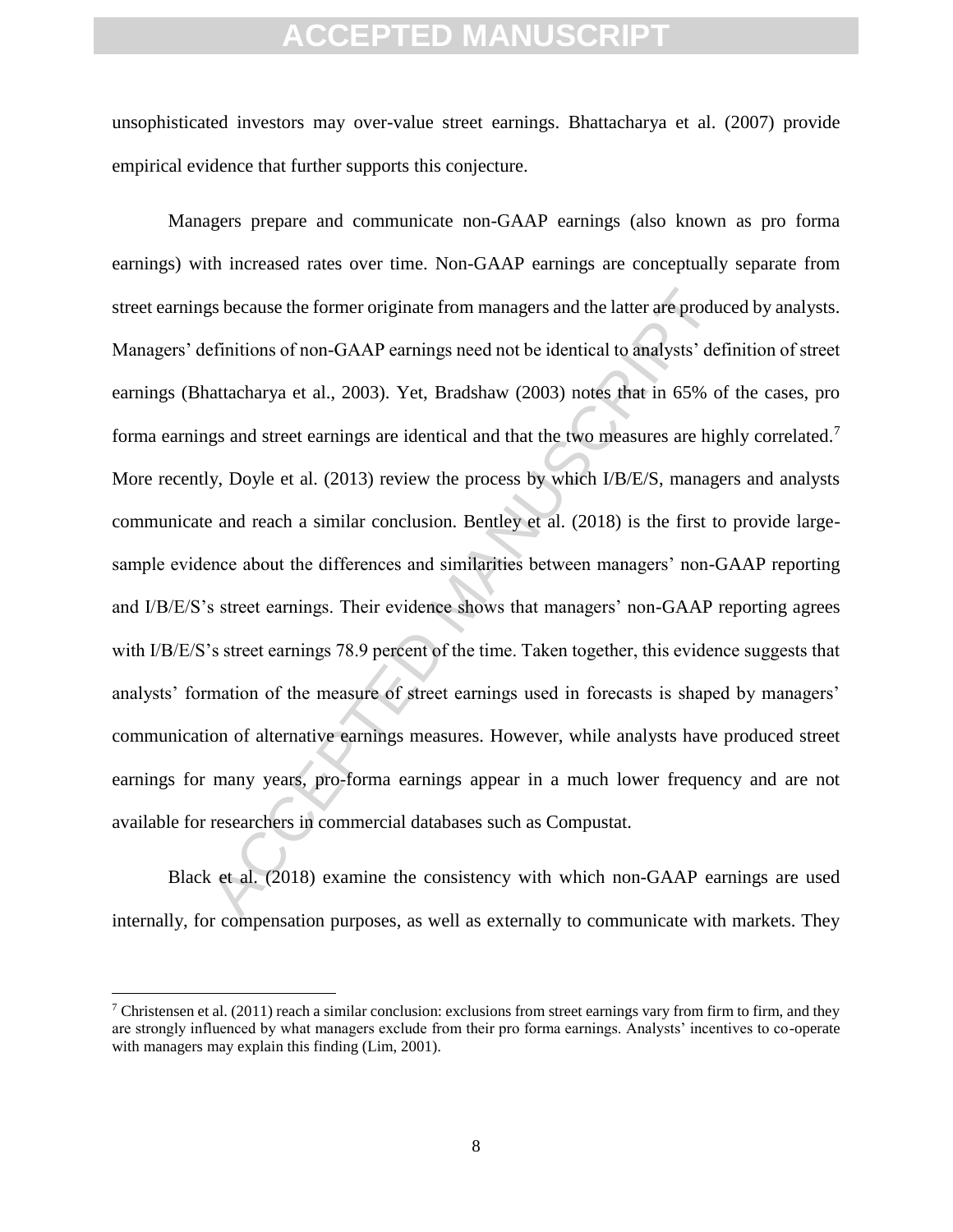report that firms disclose non-GAAP earnings, either in the earnings announcement or proxy statement in about 50% of their sample. Only in 11% of the cases non-GAAP earnings appear in both statements. This suggests a small overlap between the use of non-GAAP in external communication and internal compensation decisions. They do not explore how non-GAAP earnings and exclusions from GAAP earnings influence CEO turnovers.<sup>8</sup>

It is important to recognize that communications between managers and analysts, either publicly through the release of non-GAAP measures, or through private channels, may be opportunistic because managers attempt to outperform these expectations. Several papers (e.g., Bartov et al., 2002; Isidro and Marques, 2013; Guillamon-Saorin et al., 2017) provide evidence consistent with "expectations management."

exclusions from GAAP earnings influence CEO turnovers.<sup>8</sup><br>
important to recognize that communications between managers and<br>
ough the release of non-GAAP measures, or through private cha<br>
because managers attempt to outperf Our paper aims to explore whether the performance measures that parties external to the firm (i.e., analysts) use for valuation purposes are used in internal retention decisions. We are motivated by the tension between the arguments that suggest that a performance measure that is more value relevant is also used more heavily in evaluating CEOs (Bushman et al., 2006, and Banker et al. 2009) and the arguments that this need not be the case (Gjesdal 1981; Paul 1992; Bushman and Smith 2001; Wagenhofer 2009; Kothari et al. 2010).<sup>9</sup>

### **2.3. Hypothesis development**

 $\overline{a}$ 

There is practically no evidence as to which earnings metrics affect turnovers, and only a handful of papers feature in the compensation literature upon which we can draw. Gaver and Gaver

<sup>8</sup> Their sample spans the 2009-2015 period, and is therefore much smaller than ours.

<sup>9</sup> Prior literature does not contrast earnings measures reported by firms and those used by analysts and in the context of CEO turnover.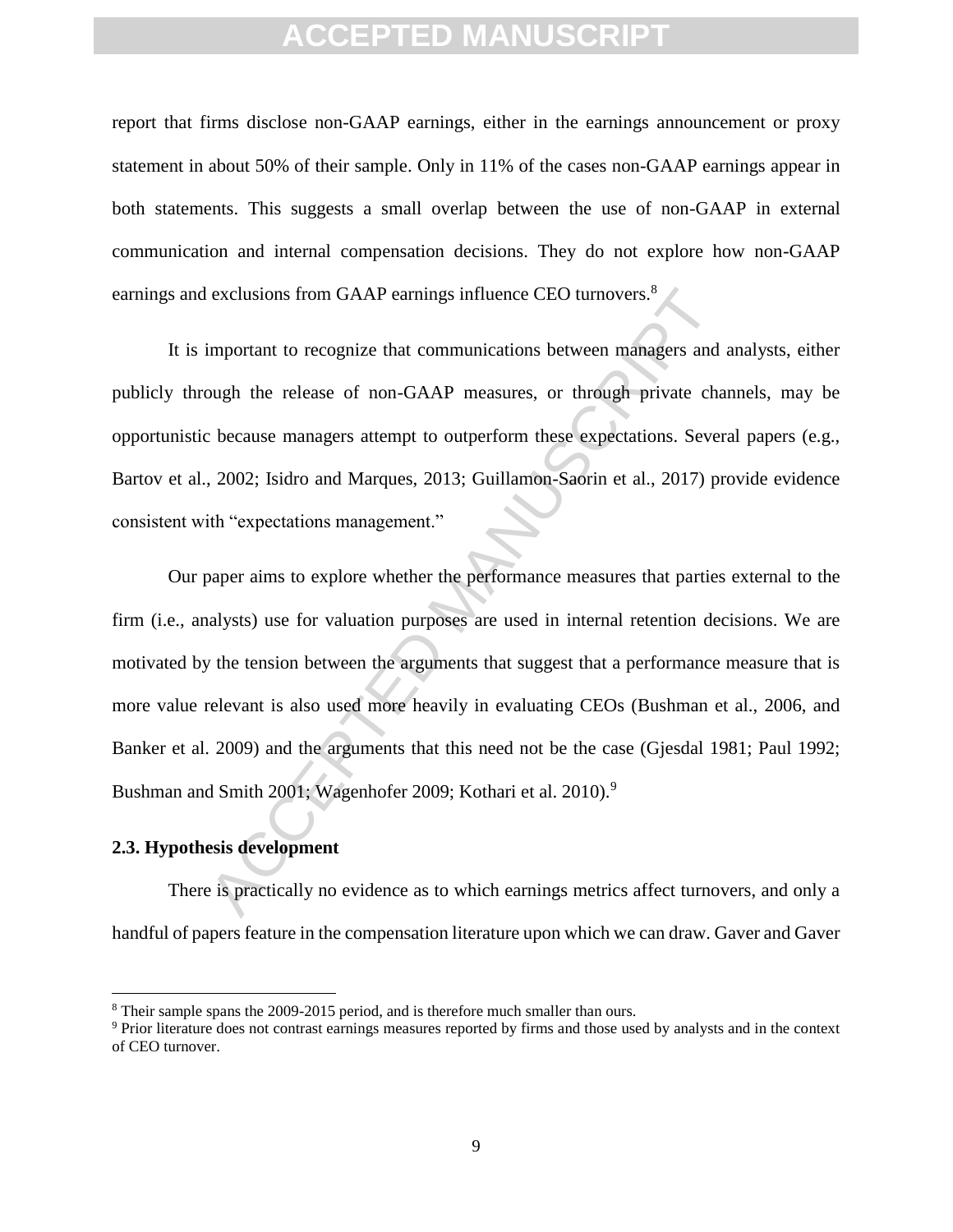d non-recurring income items; rather, they show that boards rely m<br>mgs than operating cash flows if earnings are also more value relevan<br>that the evidence from the compensation literature may not carr<br>isions for at least t (1998) show that nonrecurring gains flow through compensation but losses do not. This suggests that managers are shielded from recognizing one-time losses. More recent evidence confirms this finding but also suggests that boards exclude special items from compensation contracts for financially distressed firms (Potepa, 2014). Banker et al. (2009) do not distinguish between recurring and non-recurring income items; rather, they show that boards rely more heavily on GAAP earnings than operating cash flows if earnings are also more value relevant. However, we acknowledge that the evidence from the compensation literature may not carry over fully to retention decisions for at least two reasons. First, firms' compensation committees typically set compensation contracts, while dismissal decisions are performed by boards whose responsibilities are broader (e.g., strategic decisions, communication with shareholders, etc.). Second, compensation contracts are explicitly written on observable numbers, but CEO retention is based more on an implicit contract between the board and the CEO. Nevertheless, the basic idea that boards should consult performance measures that are also used externally seems plausible in the context of dismissal decisions.

From a legal perspective, a manager can be fired without cause, which is often the case when boards lose trust in the former's ability to run the firm.<sup>10</sup> Therefore, the option to dismiss a CEO without cause means that boards are free to rely on any performance measure (or a combination of measures) that they consider relevant. Hence, unlike compensation contracts, GAAP earnings do not carry any particular *legal* significance for a termination decision. From a theoretical perspective, the choice of a performance measure is determined by its accuracy and

 $\overline{a}$ 

<sup>&</sup>lt;sup>10</sup> See, for example, *The Wall Street Journal*, "How to Fire a CEO," 30 October 2006.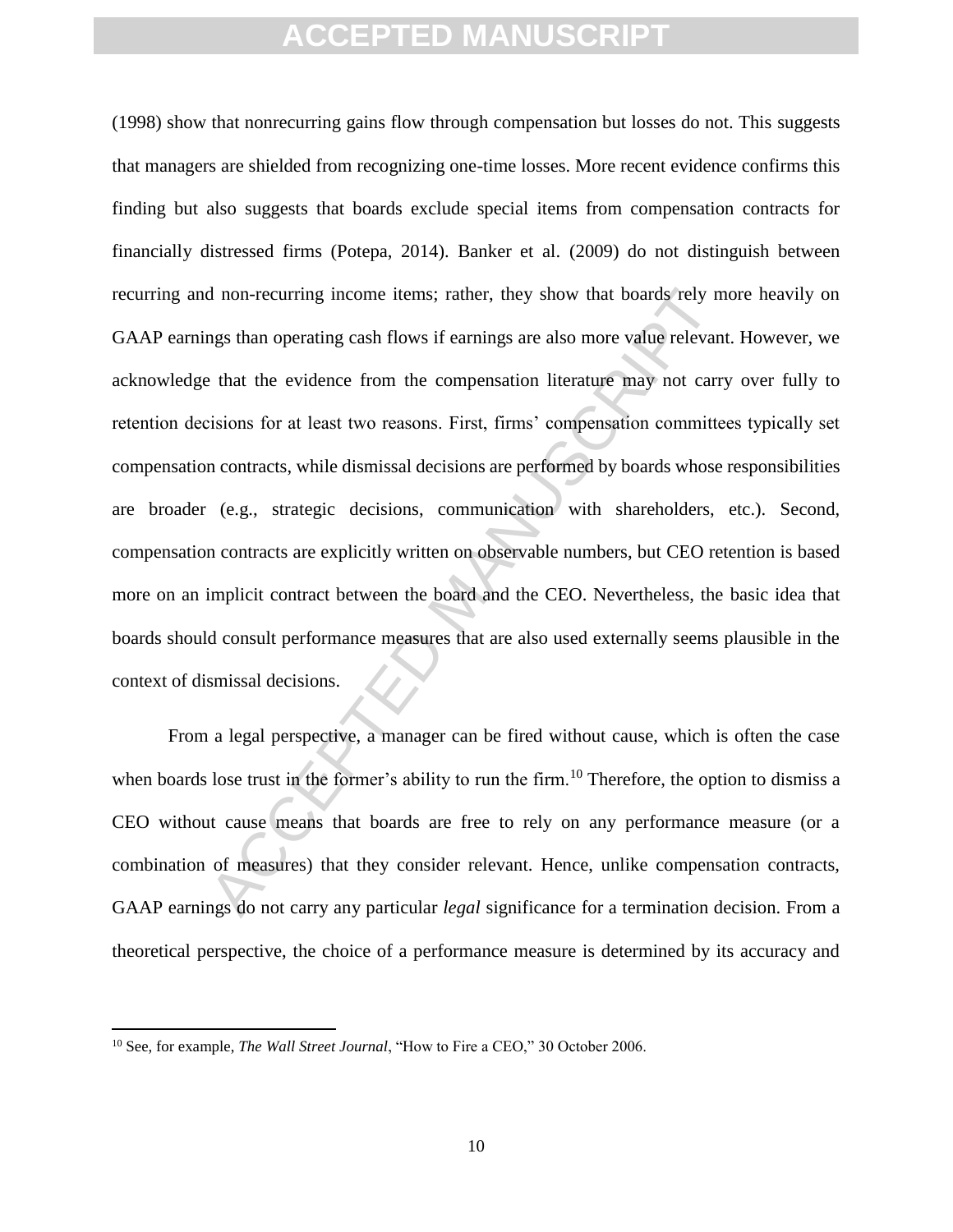correlation with unobservable managerial ability and effort (see, Engel et al., 2003). In making retention decisions, the board therefore may be particularly interested in street earnings because they are informative as to how sophisticated agents outside the firm view its performance.

street earnings. First, such disagreement may arise because street e<br>
EGAAP earnings are. Second, in dismissal decisions conservative boat<br>
performance measures. To the extent that street earnings provide a r<br>
, when dismi However, boards may have a different view than investors about the accuracy and value relevance of street earnings. First, such disagreement may arise because street earnings are not audited while GAAP earnings are. Second, in dismissal decisions conservative boards likely prefer conservative performance measures. To the extent that street earnings provide a rosier picture of performance, when dismissing the incumbent CEO, boards may legitimize their decisions by referring to a lower performance measure that appears reliable and objective. This, in turn, helps boards defend against potential criticism (e.g., in the press, by analysts and possibly shareholders) and appear unbiased. More broadly, whether GAAP earnings are more indicative of CEO ability than street earnings in the eyes of boards remains an open question. Therefore, our null hypothesis is as follows:

**H1**: Street exclusions are unrelated to the likelihood and speed of forced CEO turnover.

Our second hypothesis relates to regulatory interventions by the SEC. In 2003 and following the enactment of the Sarbanes-Oxley Act in July 2002, the SEC put into force Regulation G, which concerns the measurement and voluntary reporting of non-GAAP earnings. This regulation requires firms that disclose non-GAAP earnings to provide a clear reconciliation of non-GAAP to GAAP earnings and prohibits the exclusion of recurring income items from non-GAAP earnings.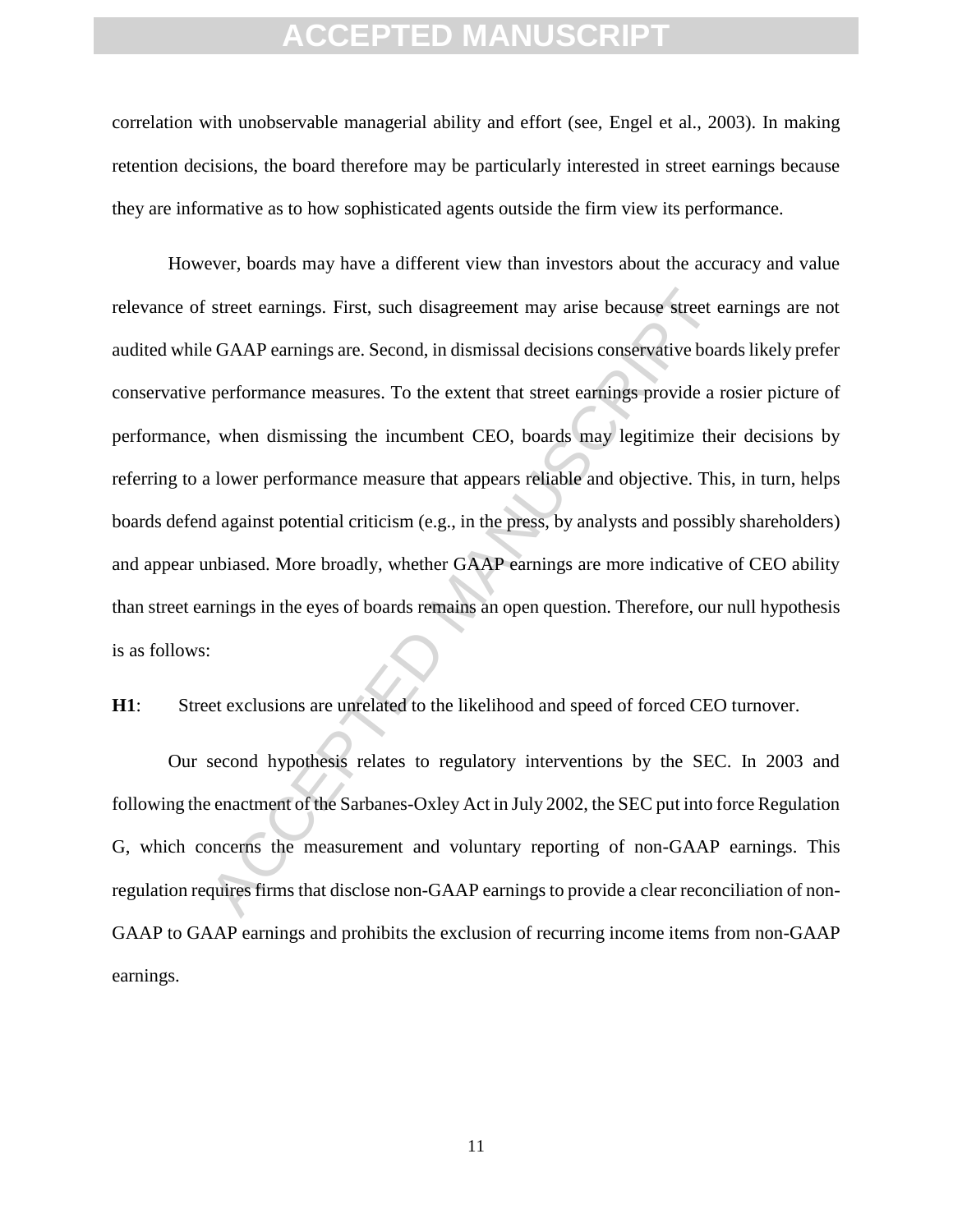In an early study, Marques (2006) documents that market reactions to items excluded from GAAP earnings in non-GAAP earnings are similar before and after Regulation G, which suggests that this regulation is ineffective.<sup>11</sup> In a sample covering the post-regulation period, Doyle et al. (2013) find evidence indicating that firm managers calculate non-GAAP earnings opportunistically to meet or beat analysts' expectations (which are based on street earnings). In a closely related study, Heflin and Hsu (2008) find evidence suggesting that managers use non-GAAP earnings to generate good performance perceptions to a lesser extent after the regulation is enacted. Kolev et al. (2008) find that exclusions are more transitory following Regulation G. Interestingly, in recent years (and under more stringent regulation) the voluntary disclosure of non-GAAP earnings has increased significantly.<sup>12</sup>

ally to meet or beat analysts' expectations (which are based on street<br>ed sudy, Heflin and Hsu (2008) find evidence suggesting that man<br>gs to generate good performance perceptions to a lesser extent after t<br>lev et al. (200 Although street earnings and non-GAAP earnings are produced by different agents, Regulation G and C&DI may have affected analyst-produced street earnings by focusing their attention on non-recurring items. If post-regulatory intervention analysts exclude more nonrecurring items than before, boards may also disregard street exclusions to a greater extent following stringent regulations. On the other hand, if boards use GAAP earnings to legitimize dismissal decisions, the retention-relevance of GAAP earnings is expected to remain the same. Therefore, whether the disclosure regulation changes have changed the retention relevance of street exclusions in the eyes of boards is an empirical question. We present our second hypothesis in null form:

l

<sup>&</sup>lt;sup>11</sup> Consistent with this assertion, the SEC has been concerned about compliance with Regulation G for some time and has published several guidelines and clarifications since 2003, including the most recent set published in May 2016. <sup>12</sup> Some estimates indicate that the percentage of S&P 500 companies disclosing non-GAAP earnings increased from 72 percent in 2009 to 90 percent in 2016 (Ford, 2016).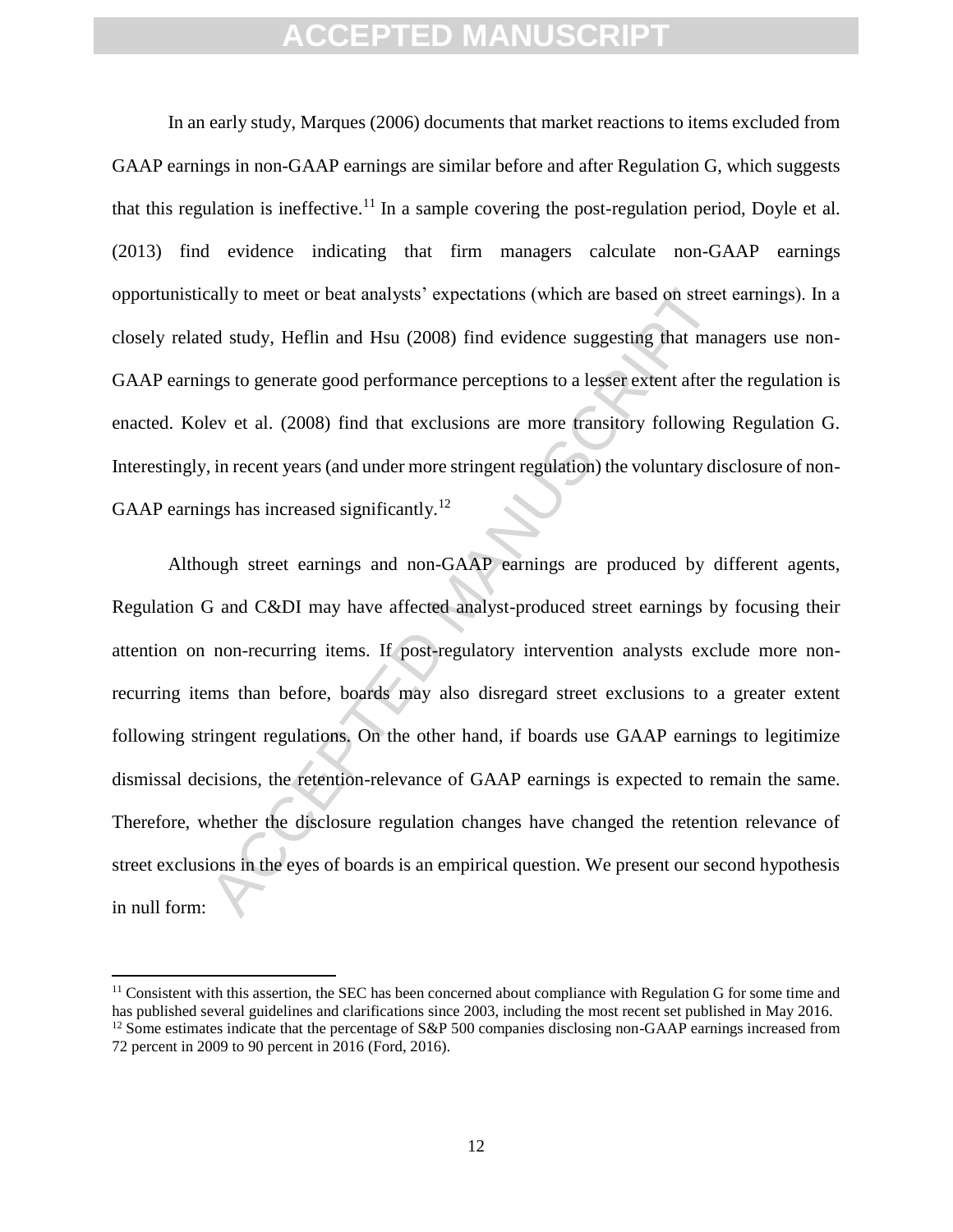**H2**: Street exclusions are unrelated to the likelihood of forced CEO turnovers in different subperiods.

#### **3. Research design**

#### **3.1. CEO turnover model**

use logistic regressions to examine the relation between the<br>measures and the likelihood of CEO turnover. The dependent<br>f CEO turnover. Following Hazarika et al. (2012), we distinguish between<br>mover, but in the interest o We use logistic regressions to examine the relation between the earnings-based performance measures and the likelihood of CEO turnover. The dependent variable is the probability of CEO turnover. Following Hazarika et al. (2012), we distinguish between forced and voluntary turnover, but in the interest of brevity, we do not specify this in the notation. A turnover event is identified if the CEO in one year is different from the CEO in the preceding year. Consistent with prior studies (e.g., Hazarika el al. 2012), we use year *t-*1 performance measures to predict turnover in year *t.* This approach also overcomes the possibility a new CEO might take an earnings bath affecting year *t* performance measures (Pourciau, 1993; Murphy and Zimmerman, 1993; Denis and Denis, 1995).

Our logistic model can be expressed as follows:

$$
ln\left[\frac{P(Y = CEO \ turn over_t | \mathbf{x})}{P(Y = no \ turn over_t | \mathbf{x})}\right] = \mathbf{x}'\boldsymbol{\beta}
$$
\n(1)

where  $x'$  is a vector of explanatory variables and  $\beta$  is a vector of parameters. More specifically,

$$
\mathbf{x}'\boldsymbol{\beta} = \beta_1 \text{Performance}_{t-1} + \beta_2 \text{For\_Rev}_{t-1} + \beta_3 \text{Ret\_ldio}_{t-1}
$$
\n
$$
+ \beta_4 \text{Ret\_Peer}_{t-1} + \beta_5 \text{Std\_Ret}_{t-1} + \beta_6 \text{LogMVE}_{t-1} + \beta_7 \text{MTB}_{t-1}
$$
\n
$$
+ \beta_8 \text{SGR}_{t-1} + \beta_9 \text{Lev}_{t-1} + \beta_{10} \text{CEO\_Age}_{t-1} + \beta_{11} \text{CEO\_Owner}_{t-1}
$$
\n
$$
+ \beta_{12} \text{CEO\_Dual}_{t-1} + \text{year effects} + \text{industry effects}
$$
\n(2)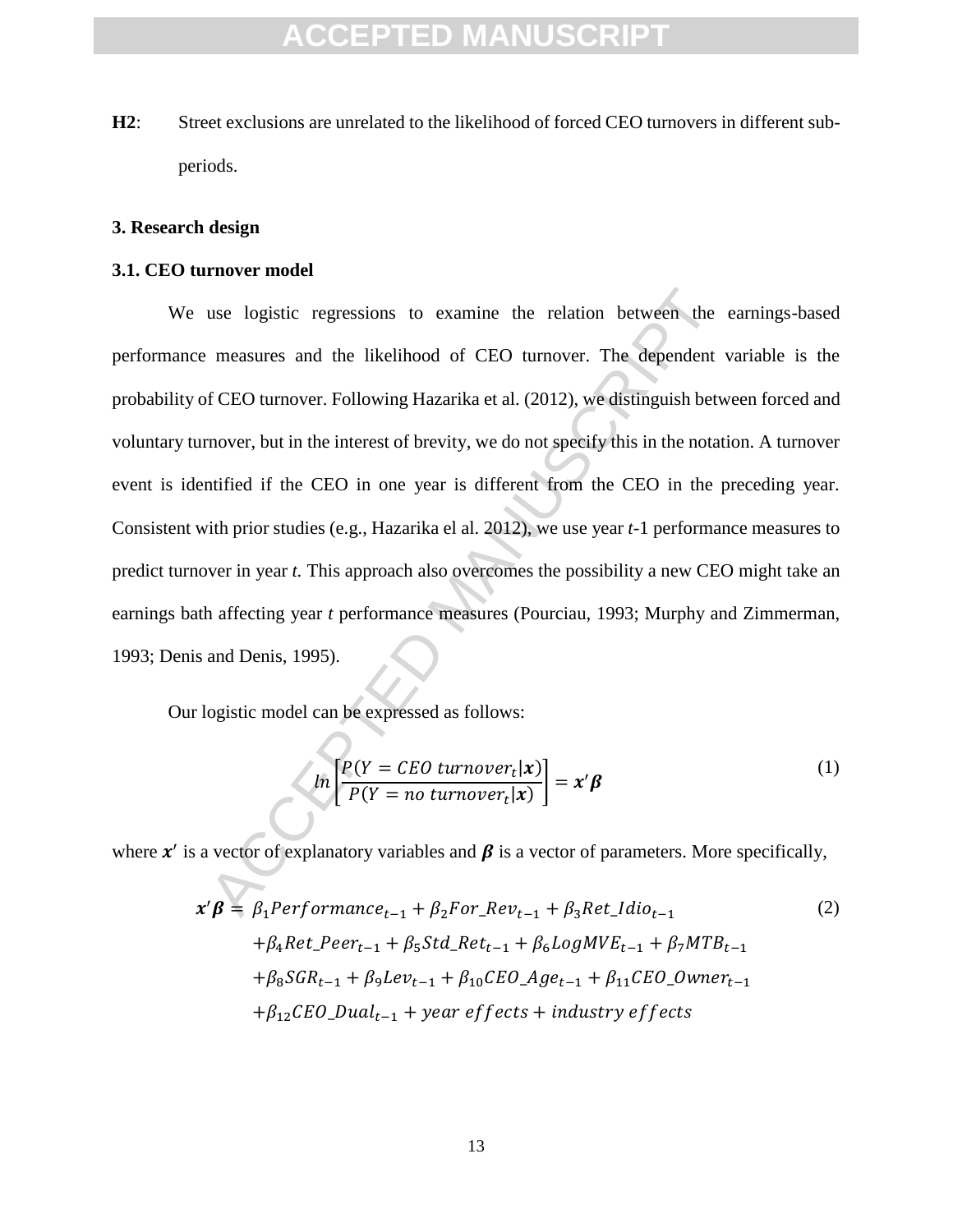We use three variants of the earnings-based performance measure (*Performance*), which is the main variable of interest: GAAP earnings per share (*EPS\_GAAP*), street earnings per share as provided by I/B/E/S (*EPS\_Street*), and street exclusions—the difference between GAAP earnings and street earnings (*Exclusions*)—all of which are scaled by the lagged stock price. The use of I/B/E/S actual earnings as a proxy for street earnings is in line with previous research (e.g., Bradshaw and Sloan, 2002; Doyle et al., 2013; Kolev et al., 2008).

mings (*Exclusions*)—all of which are scaled by the lagged stock pr<br>al earnings as a proxy for street earnings is in line with previous<br>d Sloan, 2002; Doyle et al., 2013; Kolev et al., 2008).<br>Ontrol for several other firm We control for several other firm-specific characteristics that have been shown to be related to CEO turnover based on the previous literature (e.g., Bhagat and Bolton, 2008). First, because exclusions affect analyst earnings forecasts, we control for revisions in analysts' earnings estimates (*For\_Rev*), which refer to the last consensus forecast during the fiscal year minus the consensus forecast three months after the end of the previous fiscal year scaled by the lagged stock price.<sup>13</sup> We decompose stock returns into idiosyncratic and industry components (*Ret\_Idio* and *Ret\_Peer*, respectively) because Jenter and Kanaan (2015) argue that boards of directors should ignore the components of firm performance that are caused by factors beyond the CEO's control. We expect that lower idiosyncratic return increases the probability of turnover. We also include a measure of firm risk (*Std\_Ret*), computed as the standard deviation of the firm's monthly stock returns over a twelve-month period. Parrino et al. (2003) and Bushman et al. (2010) show that higher return volatility increases the likelihood of CEO turnover. We control for firm size as measured by the logarithm of the market value of equity (*LogMVE*). Following Hazarika et al. (2012), we control

 $\overline{a}$ 

 $13$  It can also serve as a proxy for the board's expectations (Farrell and Whidbee, 2003), or managerial guidance.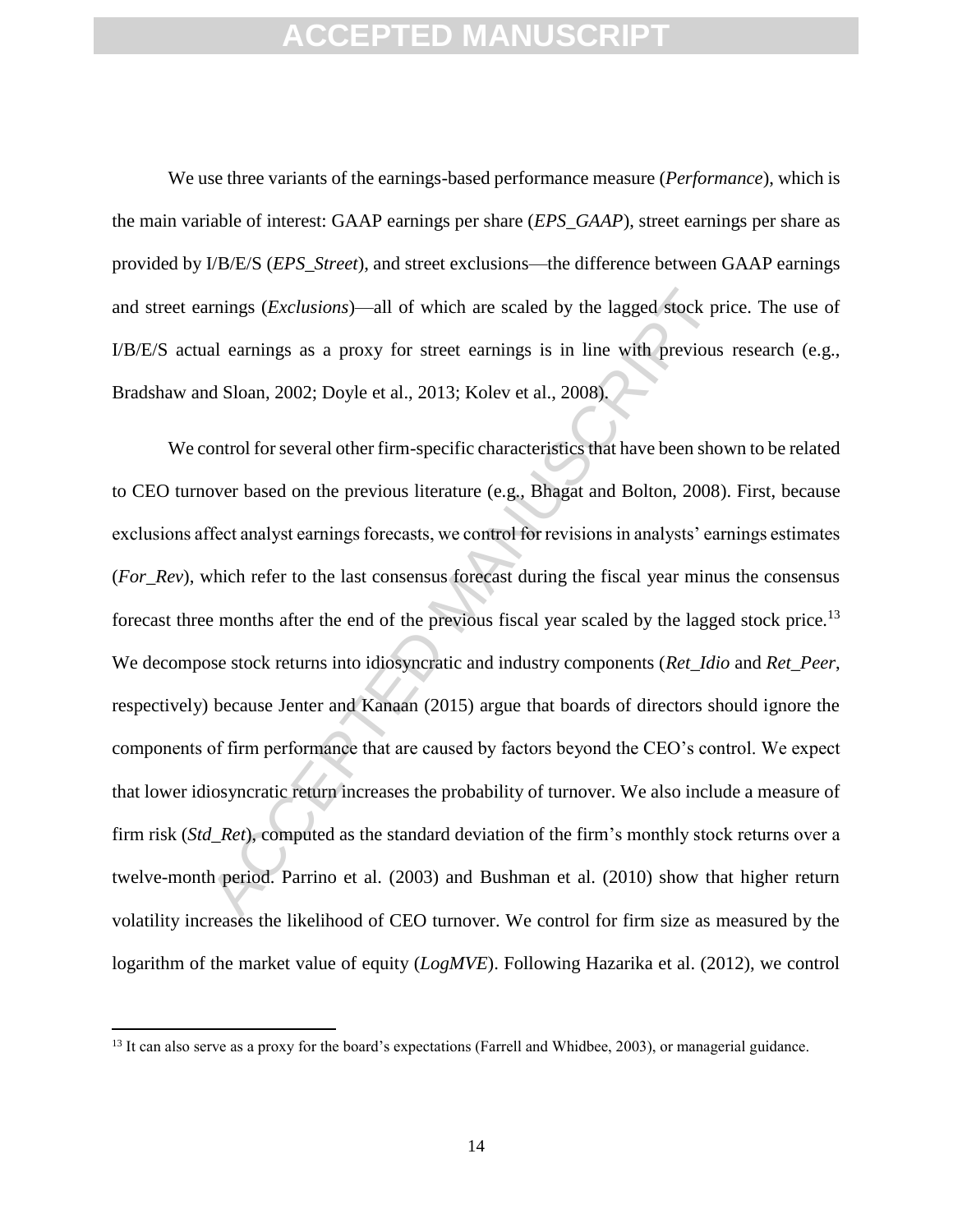for growth opportunities using the market-to-book ratio (*MTB*), for the current growth rate using sales growth (*SGR*), and for the capital structure using debt leverage (*LEV*).

We control for three CEO characteristics. First, Brickley (2003) argues that the age of the CEO is more important in explaining CEO turnover than measures of firm performance. Therefore, we include the CEO's age (*CEO\_Age*) in our model. The next two variables, the CEO's share ownership (*CEO\_Owner*) and a dummy variable indicating whether the CEO is also the board chair (*CEO\_Dual*) are our firm governance-related measures. Finally, we include year and industry indicators (*year effects* and *industry effects*, respectively) to control for possible time and industry effects, respectively. Full details on the definitions of these variables are provided in the Appendix.

#### **3.2. Time-to-turnover model**

the CEO's age (*CEO\_Age*) in our model. The next two variables, the CEO\_Owner) and a dummy variable indicating whether the CEO is *Dual*) are our firm governance-related measures. Finally, we include year effects and *ind* As an alternative to Model 2, we examine the likelihood of CEO turnover using Cox proportional hazard model estimation (see e.g., Hazarika et al., 2012). Unlike logistic regression, the Cox proportional hazard model explicitly accounts for the right-censoring that is prevalent in survival (or duration) time data. Specifically, sample censoring occurs because the follow-up period ends at the end of 2016, before all cases of CEO turnover occur. A second more important difference is that the dependent variable is the number of years that the CEO is in office. The Cox proportional hazard model can be expressed as follows:

$$
h(t|\mathbf{x}(t)) = h_{CEO\;turnover}(t) \exp[\mathbf{x}'\boldsymbol{\beta}]
$$
\n(3)

where  $h(t)$  is the hazard rate;  $x(t)$  is the same vector of time-varying covariates as in the logistic model; and  $\beta$  is a vector of parameters to be estimated. The hazard function in (3) is the product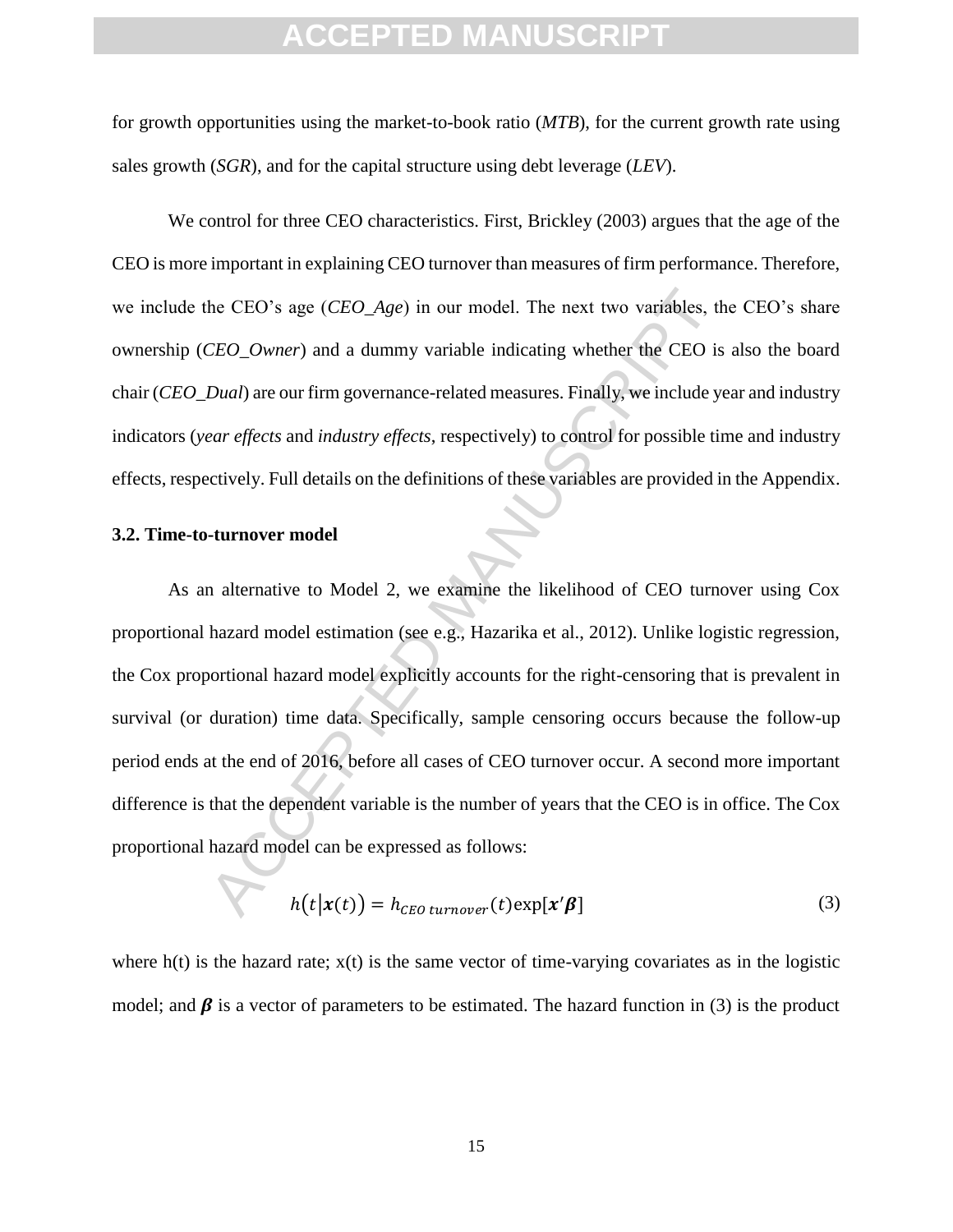of two functions. The function  $h_{\text{CEO turnover}}(t)$  characterizes how the hazard function changes as a function of survival time, while the other function,  $exp[x'\beta]$ , characterizes how the hazard function changes as a function of subject covariates (Hosmer and Lemeshow, 1999). All independent variables are the same as those in the logistic model, so we do not repeat them here.

#### **3.3. Determinants of exclusions**

the to understand what may influence street exclusions, we use two<br>there to understand what may influence street exclusions, we use two<br>ence regarding which income statement items analysts exclude from C<br>ing Doyle et al. In order to understand what may influence street exclusions, we use two approaches to provide evidence regarding which income statement items analysts exclude from GAAP earnings. First, following Doyle et al. (2003) and Kolev et al. (2008), we simply decompose exclusions into special items and other exclusions. Second, we use the earnings decomposition framework of Donelson et al. (2011) to develop a model that estimates normal and abnormal exclusions. The dependent variable is *Exclusions*, and the explanatory variables are expense line items in the income statement, including the cost of goods sold (*COGS*); sales, general and administrative expenses (*SGA*); depreciation and amortization (*Depr*); tax expenses (*Tax*); special items (*SI*); and all other expenses (*Other*). All the variables are deflated by the beginning-of-period market value of equity. Equation (4) is estimated for each industry based on the Fama and French 48-industry classification. Specifically, our measure of normal (abnormal) exclusions is the fitted (residual) value from the following cross-sectional model:

$$
Exclusions_{t-1} \alpha_0 + \alpha_1 COGS_{t-1} + \alpha_2 SGA_{t-1} + \alpha_3 Depr_{t-1} + \alpha_4 Tax_{t-1}
$$
  
=  $+\alpha_5 SI_{t-1} + \alpha_6 Other_{t-1} + \varepsilon$  (4)

#### **4. Sample and descriptive statistics**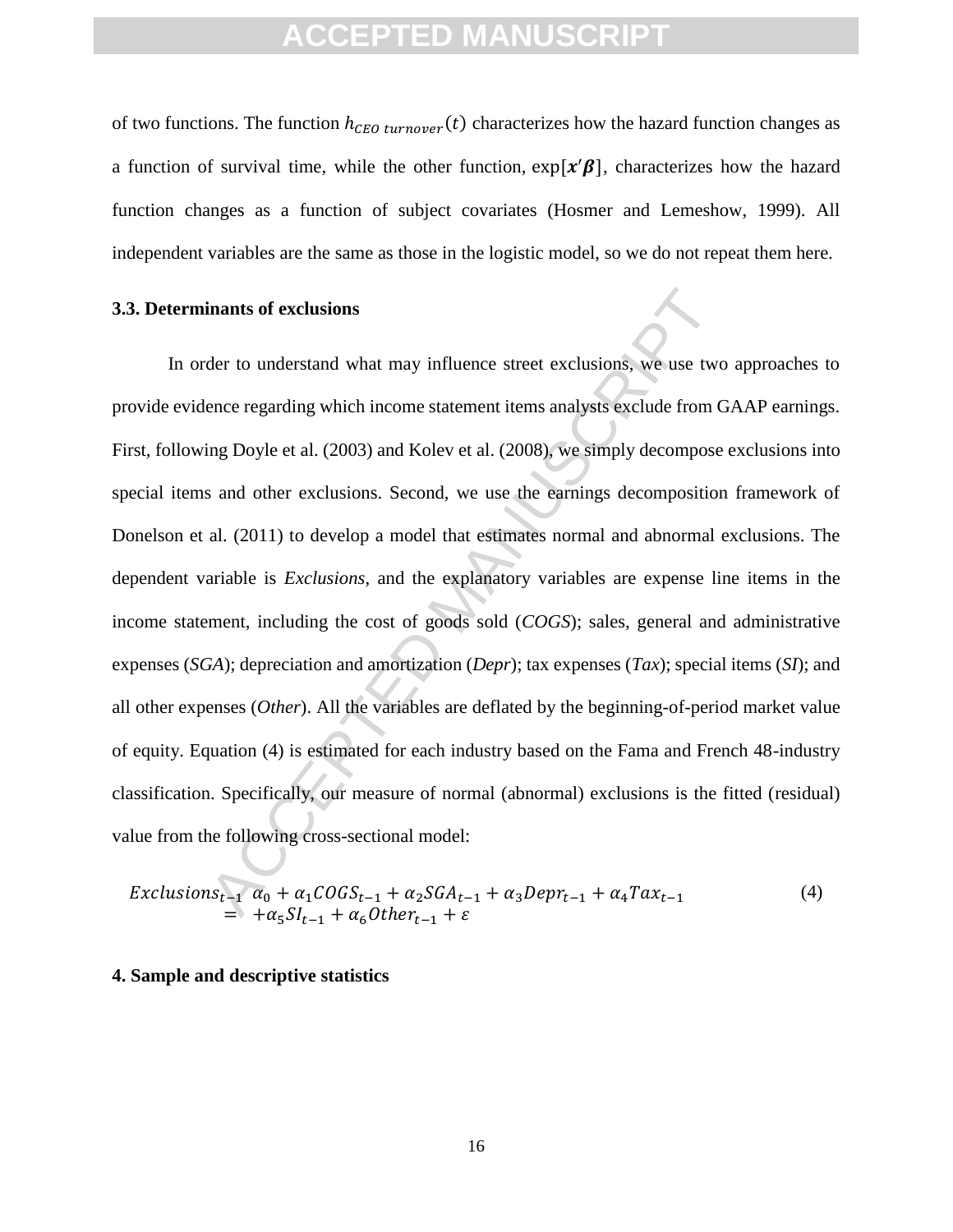Our data come from four sources: ExecuComp for CEO data, the Center for Research on Securities Prices (CRSP) for stock returns data, Compustat for accounting data, and I/B/E/S for analyst data. We first identify all cases of CEO turnover for the sample period from 1993 to 2016.<sup>14</sup> In line with prior research (e.g., Engel et al. 2003; Eisfeldt and Kuhnen, 2013), we record a turnover event if the CEO identifier (i.e., the executive who holds the annual CEO flag) in year t is different from the CEO identifier in year t-1. The new CEO may prefer to report low earnings in their first year to shield future income. Therefore, consistent with Hazarika et al. (2012), we exclude the CEOs who serve only an interim period (i.e., less than a year) in office to minimize any influence from earnings "big-bath" on our results. Following prior research, we eliminate utilities (SIC 4400–4999) and financial (SIC 6000–6999) industries. We also eliminate firm-year observations with insufficient data to compute the primary variables used in our tests.

In the CEO identifier (i.e., the executive who holds the annual CEO<br>
rom the CEO identifier in year t-1. The new CEO may prefer to repo<br>
year to shield future income. Therefore, consistent with Hazarika et<br>
CEOs who serve Identifying whether a CEO's departure is forced or voluntary requires an inspection of press releases because forced turnover is often presented as retirement. Using a hand-collected sample of press releases, we classify each CEO turnover event as forced or voluntary based on information in the related news announcement. Specifically, following prior studies (Parrino 1997; Huson et al., 2001; Fich and Shivdasani, 2006; Bushman et al. 2010; Hazarika et al. 2012), turnover is classified as forced if (i) the CEO retires or resigns under questionable circumstances or the company fires, demotes, or forces the CEO out of the position (e.g., due to policy differences); (ii) the departing CEO is younger than 65 and the announcement does not report the reason as death,

 $\overline{\phantom{a}}$ 

<sup>&</sup>lt;sup>14</sup> We begin our sample period in 1993 because data on the ExecuComp variable CEOANN (which indicates whether the executive served as CEO for all or most of the indicated fiscal year) are available from 1993.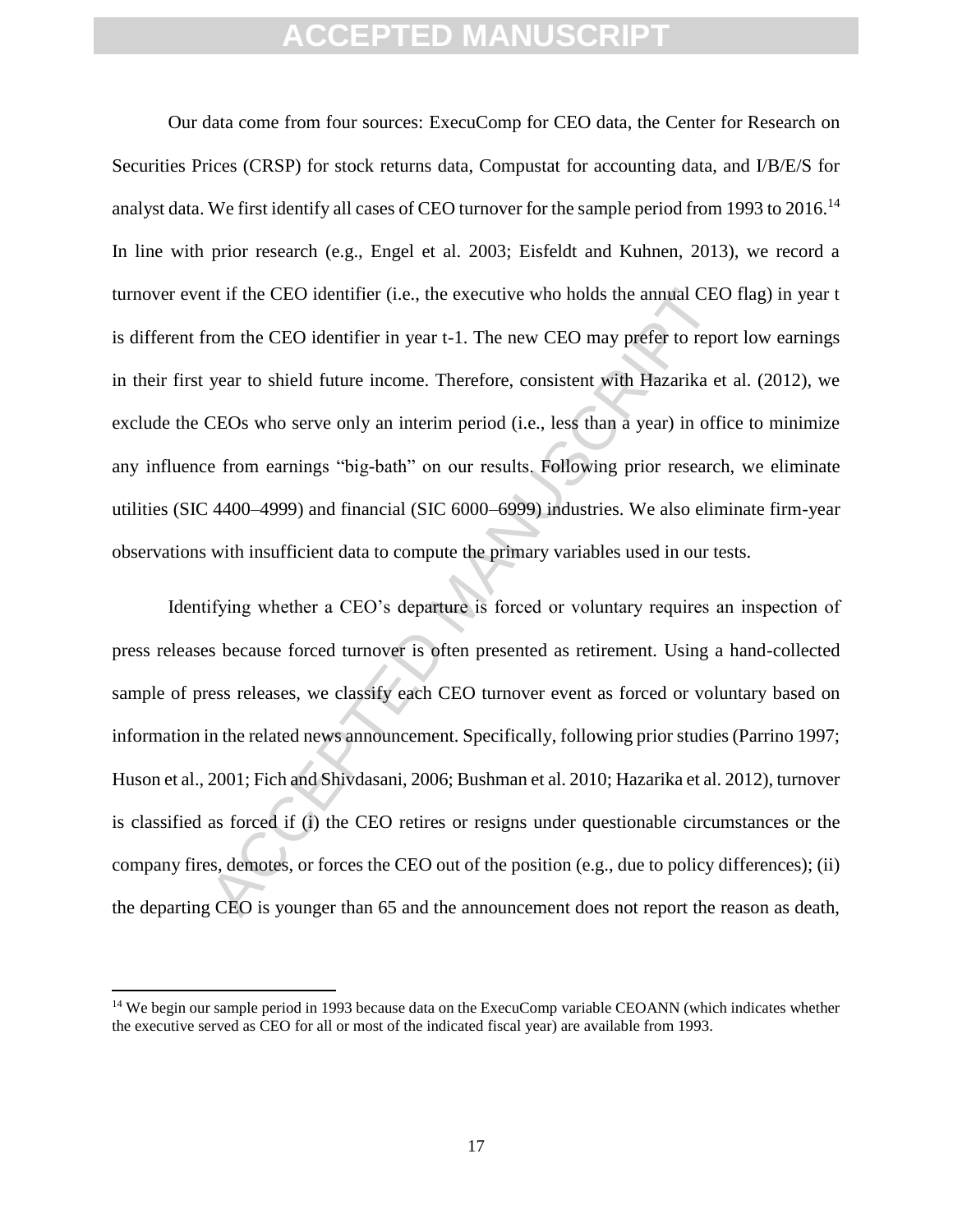poor health, or the acceptance of another position;<sup>15</sup> or (iii) the CEO retires but leaves the job within six months of the retirement announcement and does not take a comparable position elsewhere.

Our final sample contains 26,571 firm-year observations from 1993 to 2016. Of the total sample of 2,635 CEO turnovers, 716 (27.2%) are forced. The sample size compares favorably with that of the recent study of Eisfeldt and Kuhnen (2013). Table 1 reports the distribution of these observations over the years. The results show that the number of observations varies over time and that the average turnover rate is 10.0% for all firm-year observations implying an average CEO tenure of 10 years. However, in the more recent period since 2010, total CEO turnover have somewhat increased.

### [Insert Table 1 here]

S35 CEO turnovers, 716 (27.2%) are forced. The sample size compares<br>
ecent study of Eisfeldt and Kuhnen (2013). Table 1 reports the distri<br>
over the years. The results show that the number of observations varies<br>
age turn Table 2 and Figure 1 present the means and standard deviations of GAAP earnings per share (*EPS\_GAAP*), non-GAAP earnings per share (*EPS\_Street*) and the exclusion of GAAP earnings per share during the year (*Exclusions*) for each year in the sample period. The mean value of *EPS\_GAAP* is lower than the mean value of *EPS\_Street* in all years except in 1994 and 1995. *EPS* GAAP is negative in 2002 (the dot.com crisis) and 2008 (the great financial crisis), but *EPS\_Street* is positive in all years. The standard deviations of *EPS\_GAAP*, *EPS\_Street*, and *Exclusions* move in tandem. The mean values for *Exclusions* are negative in 22 years out of 23. It also evident that mean values of *Exclusions* has become more negative over time. For example, the average exclusion from 1993–1997 is  $-0.005$ , whereas the average for 2012–2016 is  $-0.023$ .

 $\overline{a}$ 

<sup>&</sup>lt;sup>15</sup> Many papers use the age of 60 years as a threshold.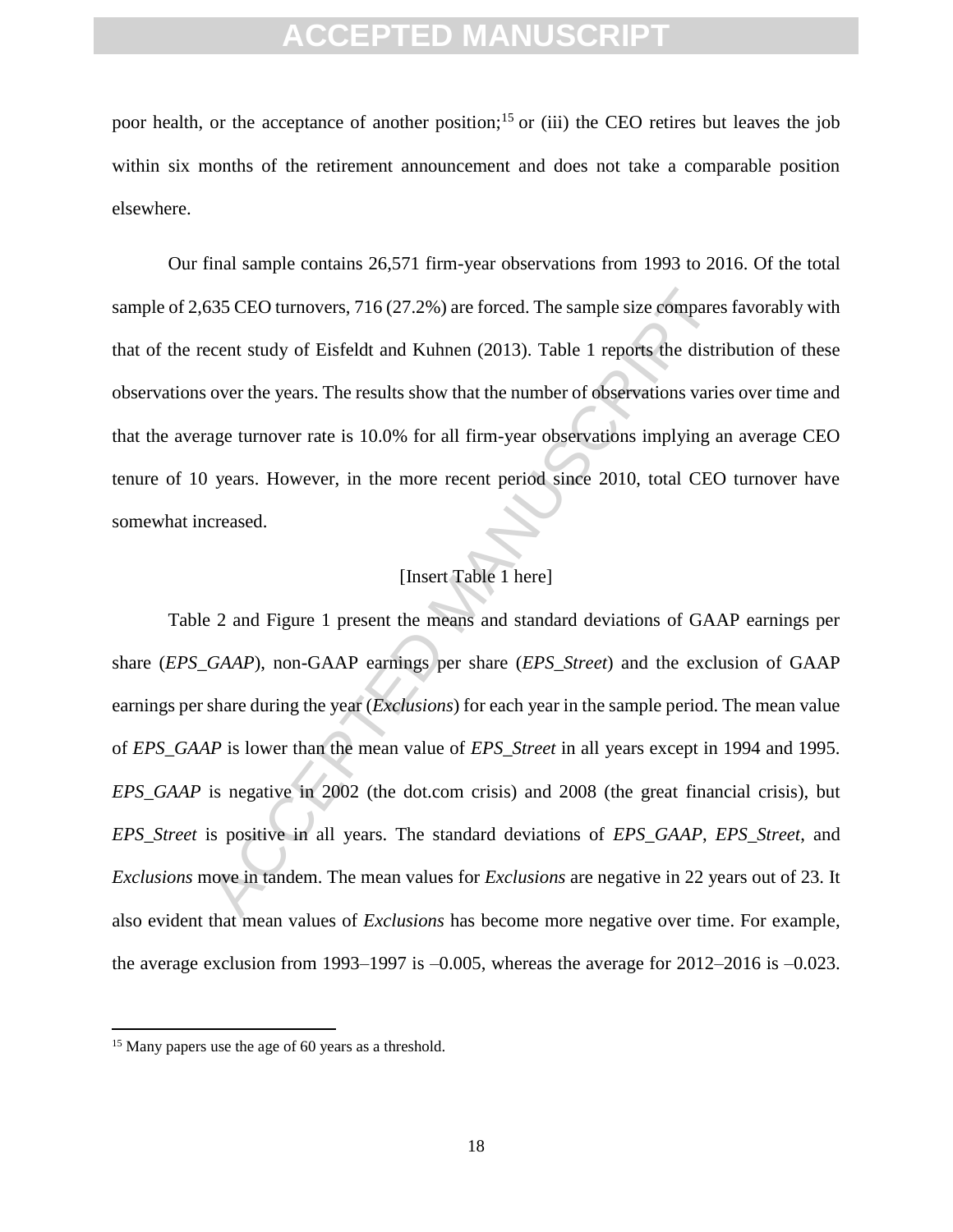This finding is consistent with analysts' exclusion of income-decreasing items, a trend that increases during our sample period. Untabulated statistics reveal that GAAP and street EPS differ by at least one (ten) cent(s) for 85.6 (56.5) percent of the sample. At least a one-dollar difference can be found for 24.3 percent of the sample. In sum, the magnitude of street exclusions is substantial relative to GAAP earnings, especially during financial-turmoil periods.

[Insert Table 2 here]

### [Insert Figure 1 here]

expective to GAAP earnings, especially during financial-turnoil periods<br>
[Insert Table 2 here]<br>
[Insert Figure 1 here]<br>
3 reports the descriptive statistics for the variables used in the analyse<br>
firm-years: forced turnove Table 3 reports the descriptive statistics for the variables used in the analyses for three subsamples of firm-years: forced turnovers, voluntary turnovers, and no turnovers. *T-*tests and Wilcoxon signed rank tests (both two-tailed) are performed by comparing whether performance measures of forced turnover sub-sample are significantly different from performance measures of voluntary and no turnover sub-samples. Table 3 shows that observations with forced CEO turnover are associated with poorer performance in the year before forced turnover than in other two groups. Specifically, in the forced turnover subsample, mean and median values of *EPS\_GAAP*, *EPS\_Street, Ret\_Idio*, *Ret\_Peer*, *MTB*, and *SGR* are significantly lower than those in the control sample. The mean (median) *Exclusions* is  $-0.034$  ( $-0.003$ ) for forced turnovers, compared to – 0.022 (0.000) for voluntary turnovers and –0.016 (0.000) for the no turnover sample. In other words, firms that dismiss their CEOs have significantly more negative street exclusions than firms whose CEOs leave voluntarily or firms that do not change CEOs. Firm governance variables (*CEO\_Age, CEO\_Owner,* and *CEO\_Dual*) are also significantly different between the subsamples. On average, the CEOs in the forced turnover sub-sample are younger, hold less equity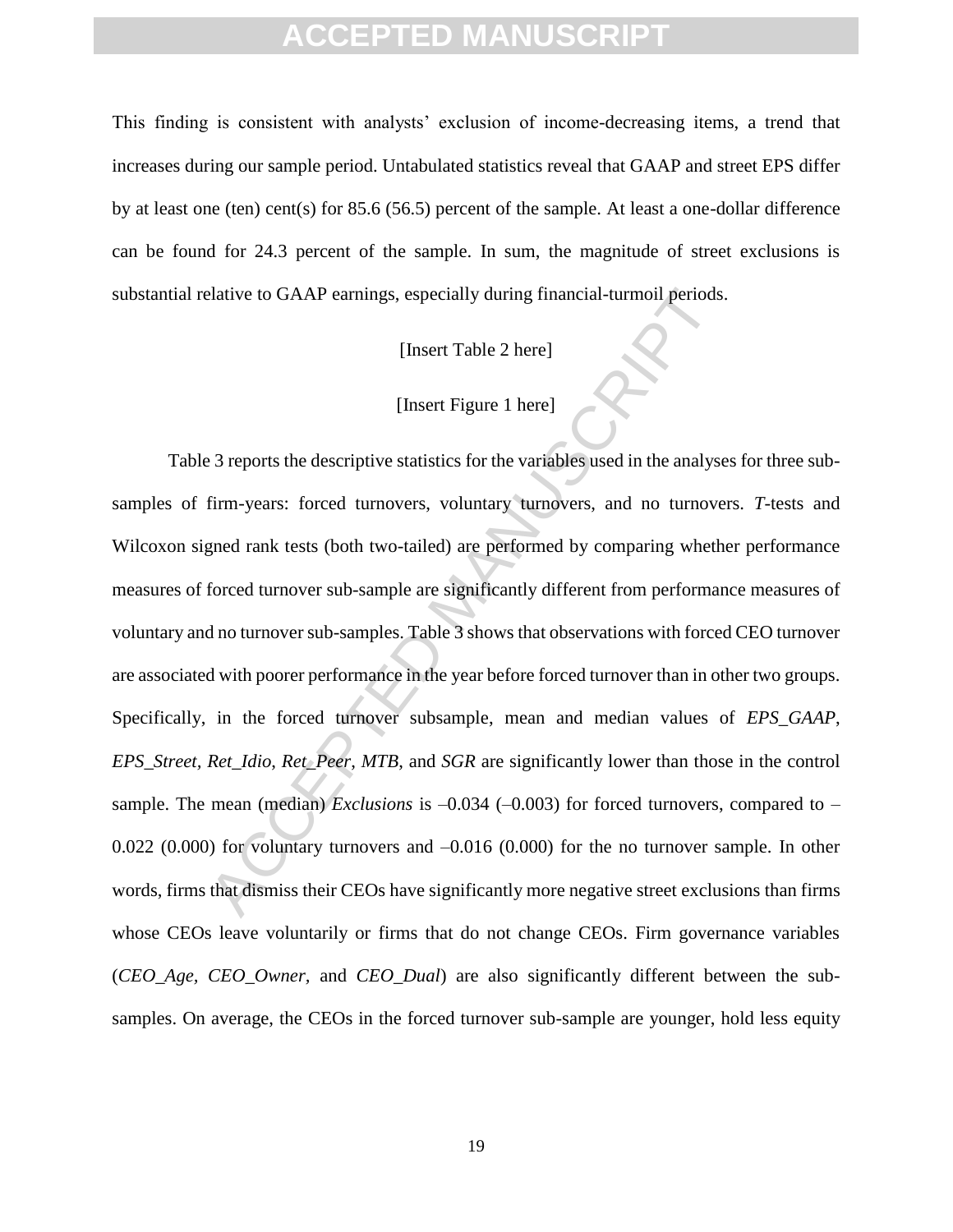and have lower CEO-chairman duality rates compared voluntary turnovers. In sum, turnover firmyears differ from non-turnover firm-years along several performance dimensions; they are associated with lower GAAP earnings, lower stock returns, greater returns volatility, lower growth expectations, younger CEOs and stronger CEO power (as measured by CEO-chairman duality).

### [Insert Table 3 here]

[Insert Table 3 here]<br>
24 reports the Pearson and Spearman correlations between the variable<br>
24 reports the Pearson correlations.  $EPS_GAAP$  and  $EPS_SIreet$  have a correlation<br>  $sions$  are positively correlated with  $EPS_GAAP$  (0.46 Table 4 reports the Pearson and Spearman correlations between the variables. For brevity, we discuss the Pearson correlations. *EPS\_GAAP* and *EPS*\_*Street* have a correlation coefficient of 0.593. *Exclusions* are positively correlated with *EPS\_GAAP* (0.468), implying that higher GAAP earnings are associated with less negative exclusions. *Exclusions* are negatively correlated with *EPS\_Street* (–0.364). *Exclusions* are positively correlated with *For\_Rev, Ret\_Idio* and *Ret\_Peer.* Although the correlations are modest, they suggest that analysts exclude more expenses when market performance is poor. Unsurprisingly, better-performing firms receive higher valuations, as indicated by the positive correlation between *LogMVE* and accounting (*EPS\_GAAP* and *SGR*) and stock market performance variables (*Ret\_Idio* and *Ret\_Peer*). Negative correlation between *Std\_Ret* and *LogMVE* indicate that riskier companies have lower valuations*.* Finally, *CEO\_Age* and *CEO\_Dual* have small positive correlations with the two earnings measures.

[Insert Table 4 here]

#### **5. Empirical results**

### **5.1. Street exclusions and CEO turnover**

Table 5 presents the results of our multinomial logistic analysis of the relation between CEO turnover and our variables of interest. We examine three models. In Model (1), GAAP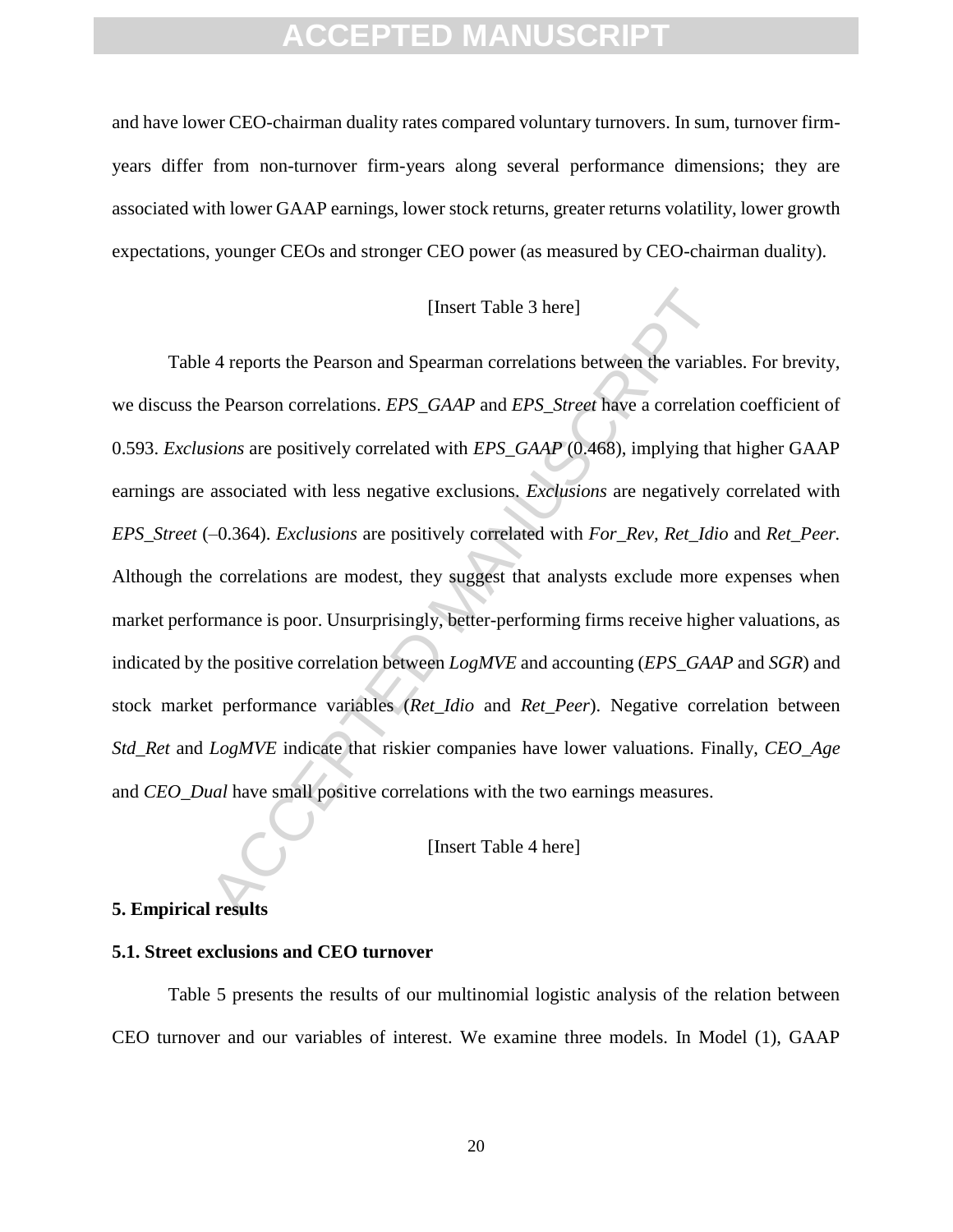earnings are the main variable of interest. We find that the probability of forced CEO turnover, but not voluntary turnover, is negatively related to GAAP earnings, as indicated by the negative and highly significant coefficient for *EPS* GAAP in Model (1). Therefore, these results indicate that GAAP earnings play an important role in a board's decision to dismiss its CEO.

odel (2), street earnings replace GAAP earnings as the main variable lodel (2) in Table 5 show that *EPS\_Street* also has a significant negation<br>turnover in the subsequent year. An untabulated Vuong (1987) test sheantly be In Model (2), street earnings replace GAAP earnings as the main variable of interest. The results for Model (2) in Table 5 show that *EPS\_Street* also has a significant negative relation to forced CEO turnover in the subsequent year. An untabulated Vuong (1987) test shows that Model (1) is significantly better in explaining forced turnovers than Model (2). In Model (3), we include both street earnings and street exclusions—the sum of which is GAAP earnings. Both are negatively related to the incidence of forced turnover, which is consistent with the results of Model (1), as both components add up to GAAP earnings. Model (3) thus confirms that both street exclusions and street earnings are similarly associated with turnover.

For forced CEO ousters, an inspection of the control variables suggests that firms with greater return volatility are more likely to change the CEO. The (untabulated) odds-ratio is highest for *Std\_Ret,* followed by *EPS\_GAAP* and *Ret\_Idio*. Size, growth opportunities and leverage, as measured by *LogMVE, SGR, MTB* and *LEV,* play no role in forced turnovers. Consistent with Bhagat and Bolton (2008), forced turnover is less likely if the CEO holds a greater equity stake. Finally, *CEO\_Dual*, a measure of CEO power, is not significantly associated with turnovers. The lack of significance may be explained by Brickley et al. (1997), who argue that it is not theoretically obvious which leadership structure is best. Finally, the coefficient on CEO age is negative in the forced sub-sample but positive in the voluntary sub-sample. This result is consistent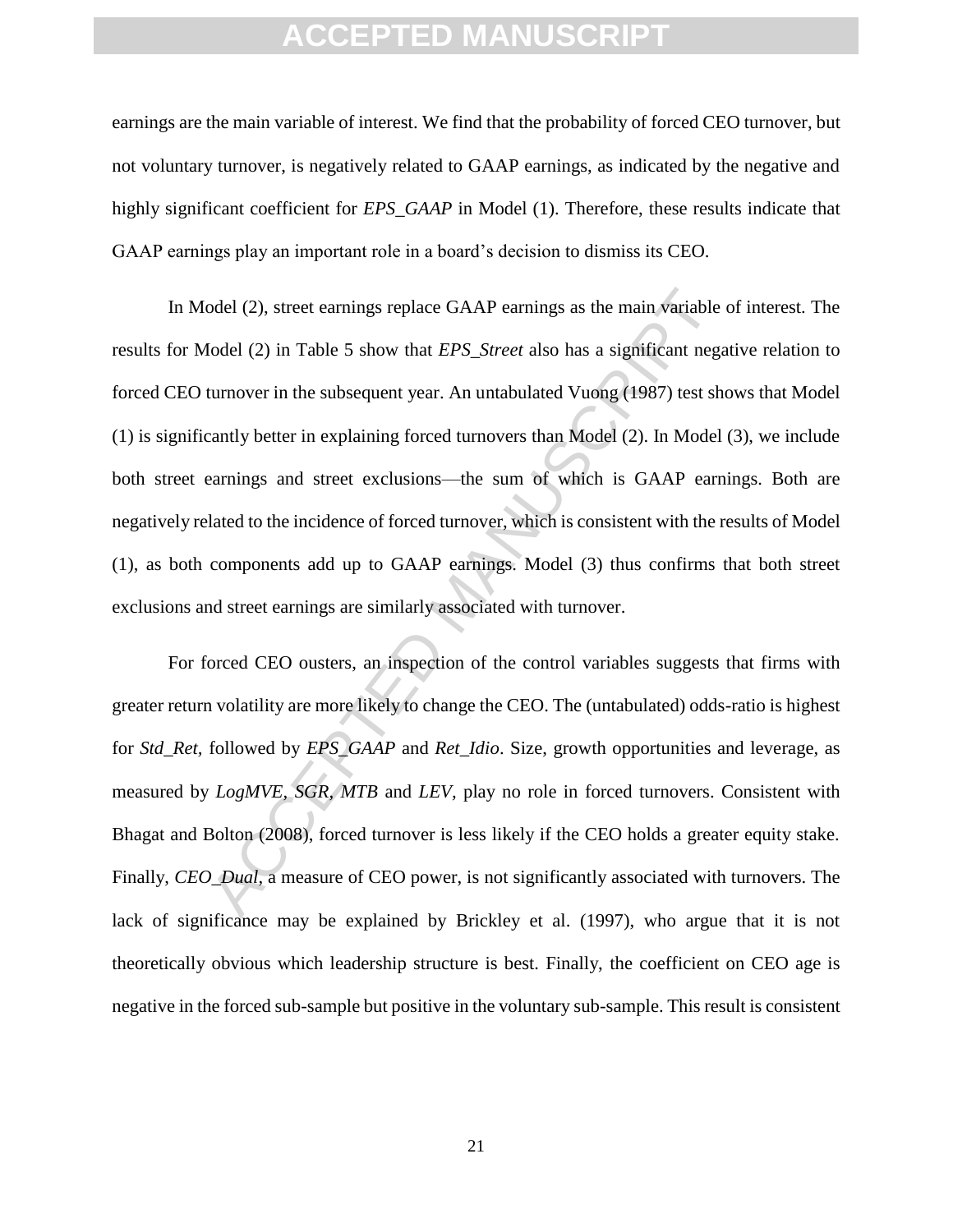with the findings of Engel et al. (2003). This indicates that older CEOs tend to resign, whereas boards regard age as a positive personal trait (because it is likely correlated with experience), so they do not tend to dismiss older executives.

### [Insert Table 5 here]

ext assess the effect of our variables of interest on the duration of CE<br>o-event analysis, as outlined in equation 3. We employ the Cox prop<br>that a positive coefficient implies a larger hazard rate or a shorter<br>in a simila We next assess the effect of our variables of interest on the duration of CEO employment using time-to-event analysis, as outlined in equation 3. We employ the Cox proportional hazard model. Note that a positive coefficient implies a larger hazard rate or a shorter "survival" rate. Structured in a similar way to Table 5, Table 6 reports the results of this analysis. Model (1) confirms that higher GAAP earnings are associated with longer service periods. The coefficient for street earnings on a standalone basis is insignificant in Model (2), implying this external measure of performance, on its own, is unrelated to forced turnovers. The results in Model (3) again suggest that boards use both street earnings and exclusions in CEO turnover decisions because both are significantly negative at the 1% level. The control variables also largely feature similar relations to those reported in Table 5.

### [Insert Table 6 here]

Taken together, Tables 5 and 6 provide evidence that pertains to our first hypothesis. Specifically, we reject H1 as we find that GAAP earnings and street exclusions are associated with CEO turnover. In particular, street exclusions of expenses are associated with a higher probability of forced CEO turnover and shorter service periods.

#### **5.2. Regulatory changes**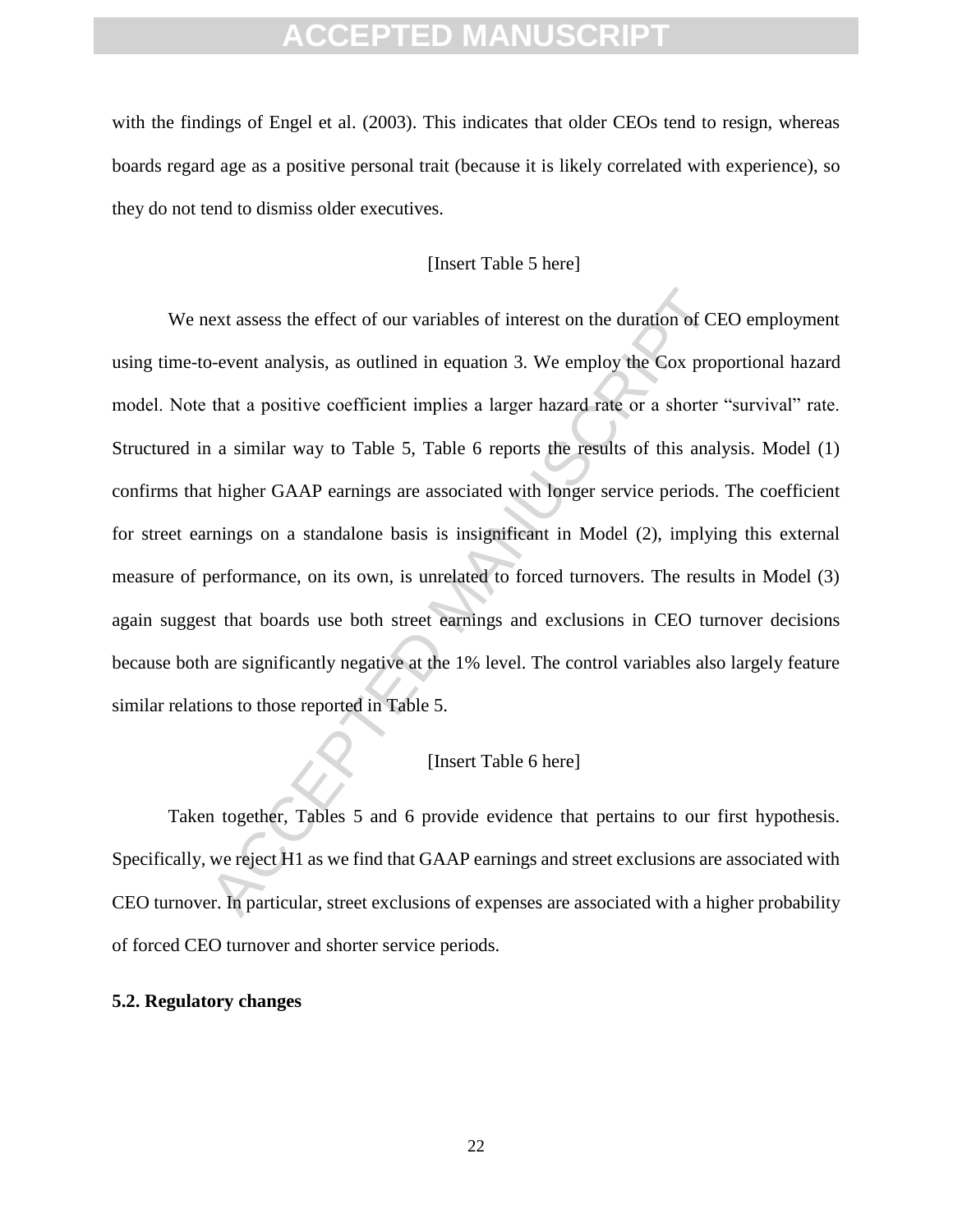In this section, we provide evidence pertaining to our second hypothesis. Recall that the 2003 Regulation G likely focused analyst attention on non-recurring items. Against this background, Panel A of Figure 1 does not provide compelling evidence that the gap between GAAP earnings and street earnings has progressively decreased since Regulation G was introduced. Next, we repeat the analysis conducted in Table 5 to examine whether our results differ by time period. If street exclusions become less valuation relevant after Regulation G, we expect to find that their association with forced turnover is weaker than that before 2003. Therefore, we re-run Model (3) in Table 4, but we now allow the coefficients of interest to vary between the preand post-Regulation G periods (i.e., 1993–3/2003 vs. 4/2003–2016).

Next, we repeat the analysis conducted in Table 5 to examine whether or dod. If street exclusions become less valuation relevant after Regulation heir association with forced turnover is weaker than that before 2003 (3) in Panel A of Table 7 provides the results for two different time periods. The results show that *Exclusions* continue to be significantly and negatively related to forced turnover in both Pre-Regulation G and Post-Regulation G periods, albeit with lower magnitude and significance in the post-Regulation G period. As a result, we reject Hypothesis 2 that street exclusions are unrelated to forced CEO turnover decisions in different sub-periods. The coefficient on *EPS\_Street* is marginally significant in the pre-Regulation G period but highly significant in the post-Regulation period. Because GAAP earnings are the sum of street earnings and street exclusions, this evidence suggests that GAAP earnings play an important role in both periods (also confirmed by untabulated tests).

#### [Insert Table 7 here]

We further analyze the post-Regulation G period, distinguishing between 4/2003-2009 and the C&DI period of 2010-2016. We report in Panel B of Table 7 that both (neither), street earnings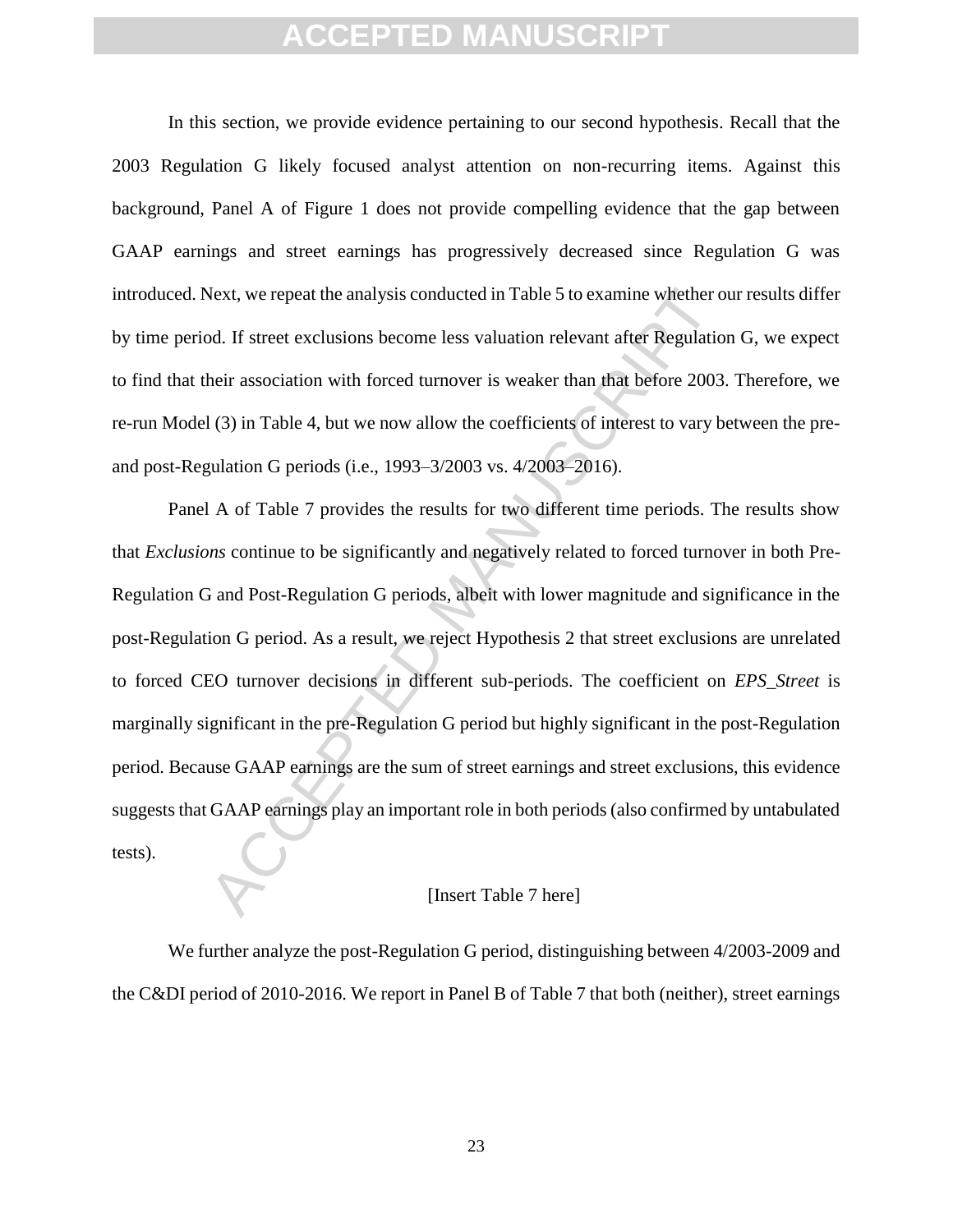cent years (Ford, 2016) and the increased enforcement of non-GAA<br>refore picking up this recent "breakdown" in financial reporting, whi<br>boards to increasingly rely on non-earnings measures (GAAP or<br>uestion for future resear nor exclusions are related (unrelated) to forced CEO turnovers in the first (second) period.<sup>16</sup> One possible explanation for this surprising finding is related to the deterioration in the usefulness of GAAP reporting for both investors and executives that has accelerated in recent years (Bushman et al., 2016; Lev, 2018). This trend may explain both why managers resort more frequently to non-GAAP in recent years (Ford, 2016) and the increased enforcement of non-GAAP. Our finding could be therefore picking up this recent "breakdown" in financial reporting, which in turn, may have caused boards to increasingly rely on non-earnings measures (GAAP or otherwise). An interesting question for future research is whether this phenomenon is a temporary in nature or a more permanent development.

An inspection of the control variables indicates that—for *Ret\_Idio* and *CEO\_Age*—the effect is the same in all periods. However, for a few control variables, the sign or significance level changes. For example, *Std\_Ret*, becomes insignificant after 2003, whereas *CEO\_Owner* becomes negative and significant after 2003.

### **5.3. Determinants of street exclusions and their association with CEO turnover**

The analyses above indicate that street exclusions are used in CEO retention decisions, with the exception of the most recent period. In this part of our investigation, we seek to provide evidence on the determinants of analysts' exclusions. Recall that street earnings tend to exclude income-decreasing items from GAAP earnings (as Table 3 indicates), which implies that certain expense types are associated with street exclusions. However, I/B/E/S does not provide a precise

 $\overline{\phantom{a}}$ 

<sup>&</sup>lt;sup>16</sup> This finding also holds for CEO bonus payouts. Specifically, untabulated analysis shows that street earnings and street exclusions are significantly positive in pre- and post-Regulation G periods but not in the C&DI period.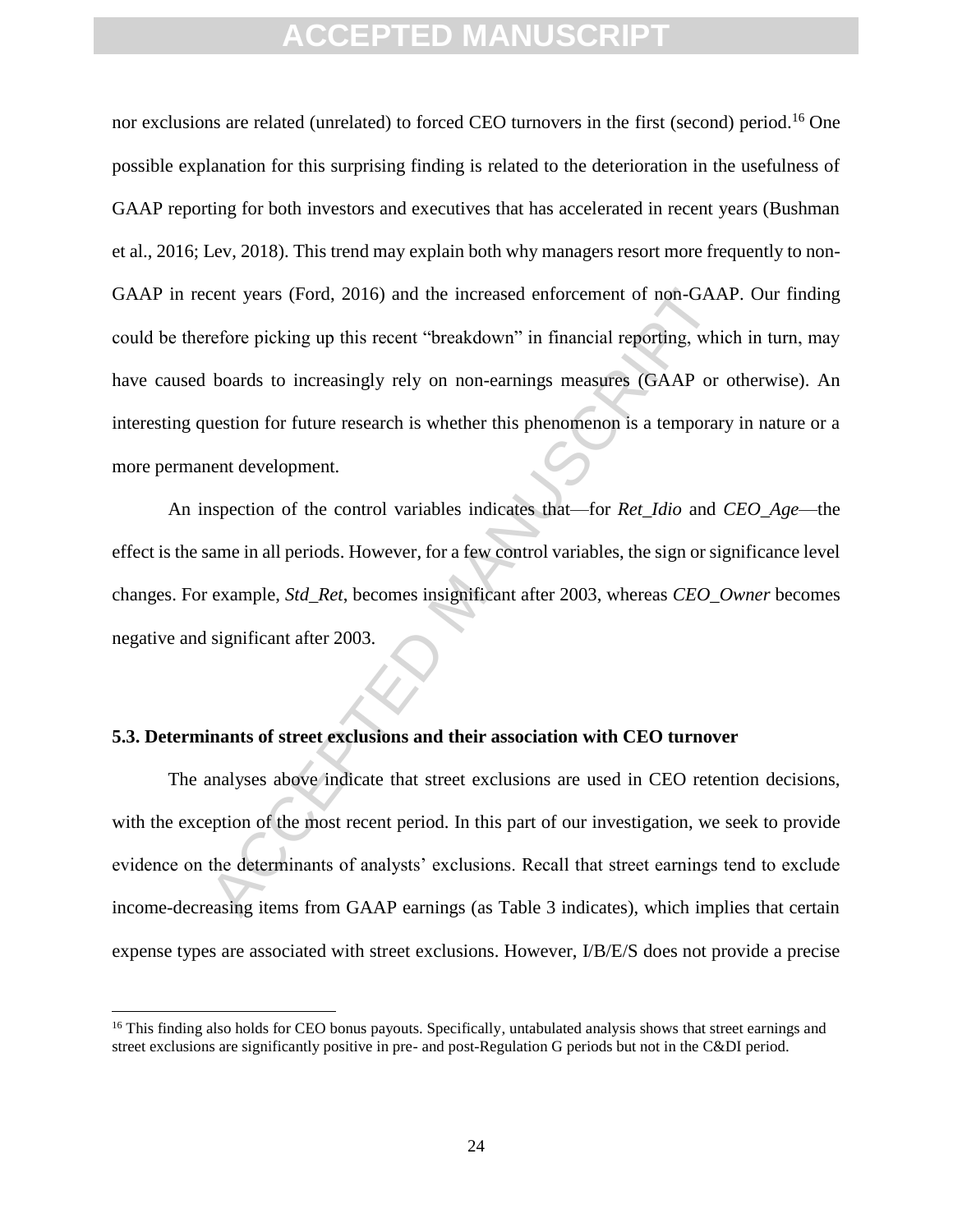formula as to what analysts exclude for each firm-year. Instead, we follow a statistical approach as outlined in equation 4 whereby exclusions are regressed on a number of expense line items in the income statement.

the beginning-of-period market value of equity. The largest expenses<br>value of -1.038), followed by *SGA* and *Depr* (mean values are -0.2<br>The smallest expenses are *SI*, *Other*, and *TAX*. Although small in ma<br>ent account Panel A of Table 8 reports the descriptive statistics for these line items. All variables are deflated by the beginning-of-period market value of equity. The largest expense item is *COGS*  (with mean value of -1.038), followed by *SGA* and *Depr* (mean values are -0.258 and -0.059, respectively). The smallest expenses are *SI*, *Other*, and *TAX*. Although small in magnitude, special items represent accounting charges that are not expected to reoccur and are related to losses recognized in the current period with respect to past investments. The implication, therefore, is that they are indicative of managerial investment skill and talent. Panel B reports the results of the estimation of equation 4 by Fama-French 48 industry groups to control for normal exclusions in each industry. The findings indicate that the exclusions strongly relate to *SI* and, to a much lesser extent to *Other*. The mean (median) coefficient estimate of 0.968 (0.885) indicate that an almost one-to-one mapping exists between exclusions and special items. The model explains on average about 40.7% of the variation in *Exclusions*. While this result indicates a good explanatory power for the model, it also suggests that the source of exclusions relates to other factors, so exclusions are not identical across firm-years.

Panel C of Table 8 reexamines the relation between CEO turnover and street exclusions in two ways. First, we explore whether the turnover event is more sensitive to unusual (or abnormal) exclusions because boards may view abnormally high exclusions more cautiously (i.e., as less informative). We estimate abnormal exclusions using the residual obtained from the regression reported in Panel B. Therefore, normal exclusions are estimated using the regression line. Model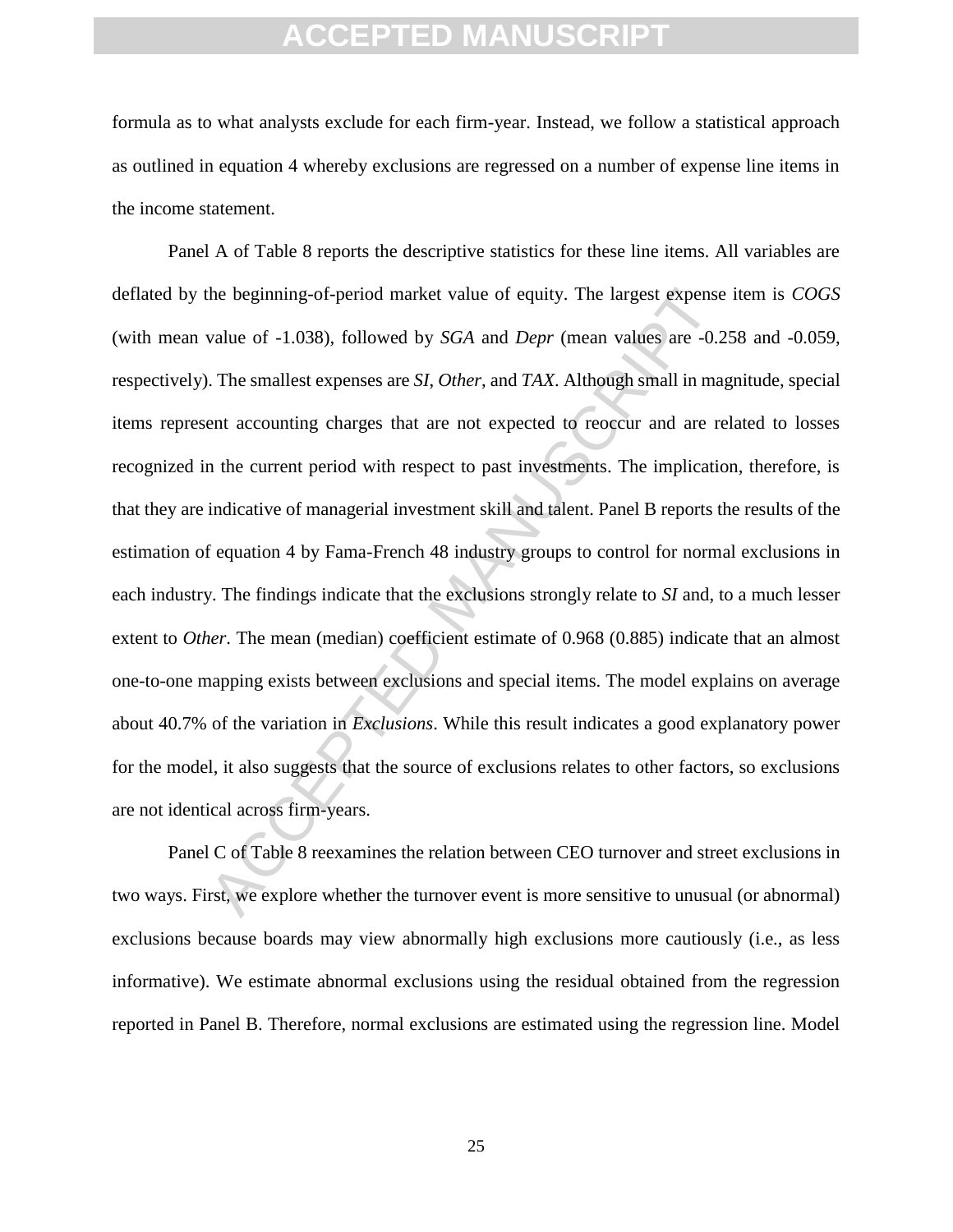(1) of Panel C reports the results of this procedure. Both *Normal\_Exclusions* and *Abnormal\_Exclusions,* are negatively related to forced CEO turnover. Second, since exclusions are closely associated with special items, the likelihood of CEO turnover may be higher when exclusions are special items. We test this assertion in Model (2), reported in Panel C. Specifically, we divide exclusions into two components: special items (*SI*) and other exclusions (*Other Exclusions*). The results indicate that both *SI* and other exclusions are negatively related to CEO turnover. This result, combined with the previous analyses, indicates that boards do not shield CEOs from the consequences of reporting large special items when making dismissal decisions.

[Insert Table 8 here]

### **5.4. Bonus compensation and street exclusions**

 $\overline{\phantom{a}}$ 

xclusions into two components: special items (*SI*) and other exc<br>The results indicate that both *SI* and other exclusions are negatively<br>is result, combined with the previous analyses, indicates that board<br>he consequences Our finding that street exclusions are associated with forced turnover events is consistent with the notion that boards regard street exclusions as an internal performance measure, even if market participants may not use it for valuation purposes. Boards also use performance measures to set executive compensation schemes and reward good performance. Therefore, we examine whether street exclusions are associated with cash bonuses. It is reasonable to expect that CEOs' bonuses are based on the same earnings measures that boards use when replacing CEOs, because bonuses are designed to set targets for a CEO and a CEO will eventually be replaced if these targets are not met. Therefore, we regress the logarithm of one plus the cash bonus on the same independent variables as those used in the previous models, but the independent are not lagged.<sup>17</sup>

 $17$  Our assumption is that variables affecting the retention decision also affect annual bonus schemes. Therefore we use the same independent variables as in the turnover model.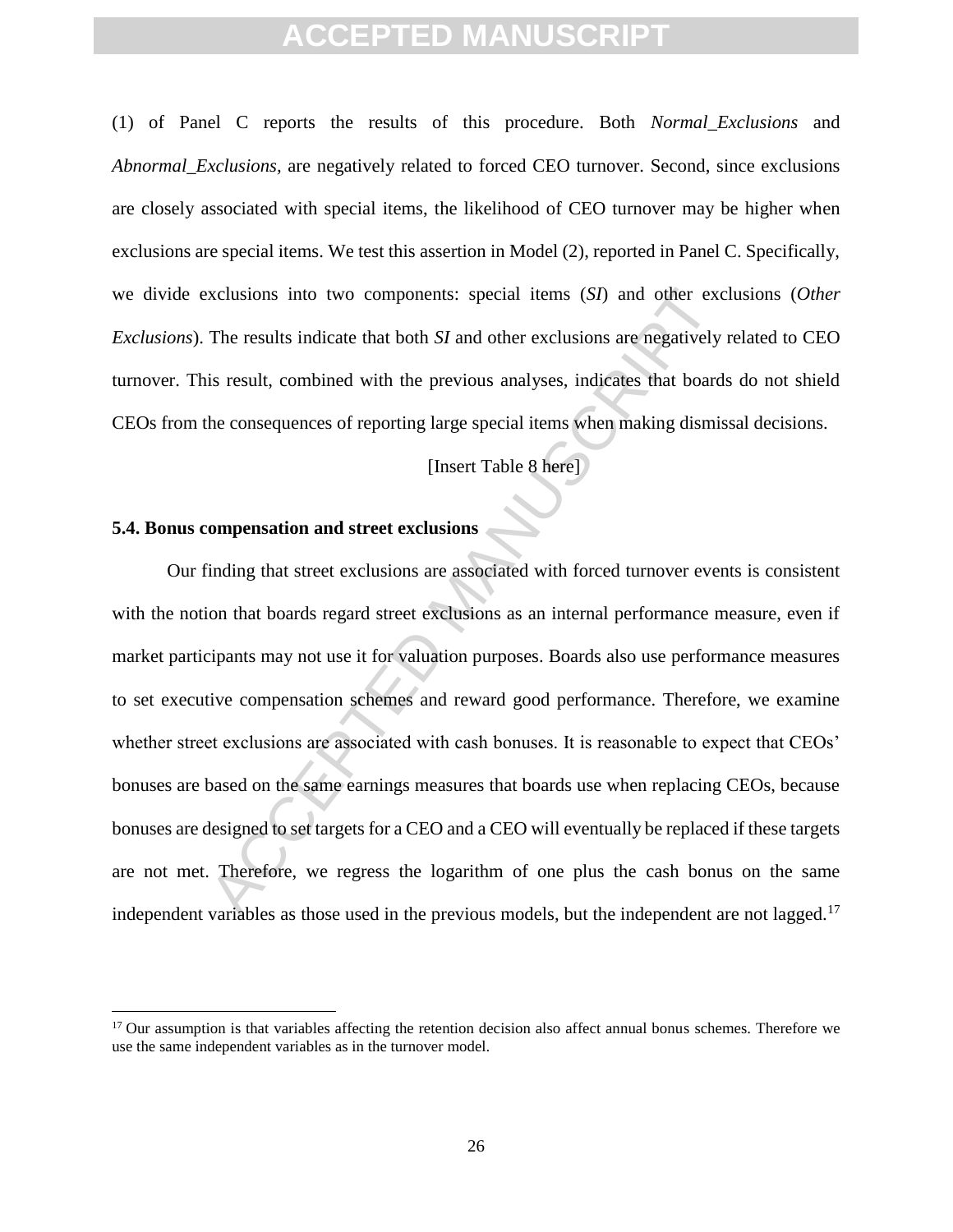We investigate the relation between bonus and *EPS*\_*Street* and *Exclusions* by estimating the following Tobit regression from our data:

$$
Log(1 + Bonus) = \beta_0 + \beta_1 Performance + \beta_2 For\_Rev + \beta_3 Ret\_Idio
$$
\n
$$
+ \beta_4 Ret\_Per + \beta_5 Std\_Ret + \beta_6 LogMVE + \beta_7 MTB + \beta_8 SGR
$$
\n
$$
+ \beta_9 Lev + \beta_{10} CEO\_Tenure + \beta_{11} CEO\_Age + \beta_{12} CEO\_Owner
$$
\n
$$
+ \beta_{13} CEO\_Dual + year \, effects
$$
\n(5)

 $+ \beta_5 Lev + \beta_{10} CEO\_Tenure + \beta_{11} CEO\_Age + \beta_{12} CEO\_Ow$ <br> $+ \beta_{13} CEO\_Dual + year$  *effects*<br>esults of estimating the Tobit and OLS models are reported in Table 9.<br>ture to those reported for CEO turnover in Model (3) in Table 5. In t<br>*ireet* The results of estimating the Tobit and OLS models are reported in Table 9. We find results similar in nature to those reported for CEO turnover in Model (3) in Table 5. In the Tobit model both *EPS\_Street* and *Exclusions* are significantly and positively related to the bonuses paid to CEOs in the current year. Because the coefficient for *Exclusions* is positive and exclusions are, on average, income decreasing, the implication is that the greater the magnitude of expense exclusions, the lower the current year's bonus. The tenor of the results is unchanged when we estimate an OLS regression that includes CEO-firm fixed effects. The coefficient on *EPS\_Street* is 0.543 while the coefficient on *Exclusions* is 0.741. An (untabulated) F-test fails to reject the hypothesis that the coefficients are equal ( $p$ -value  $= 0.369$ ). We also repeat this analysis for the three sub-periods in the spirit of Table 7. Untabulated results confirm that the above relations between street EPS and street exclusions hold in the first two sub-periods, but not in the C&DI period. Therefore, we conclude from these analyses that boards also do not ignore street exclusions when designing bonus schemes for CEOs with the exception of the most recent period.<sup>18</sup>

[Insert Table 9 here]

 $\overline{\phantom{a}}$ 

<sup>&</sup>lt;sup>18</sup> This result is in contrast to Gaver and Gaver (1998). Their sample consists of 376 firms between 1970 and 1996 and they estimate firm-specific regressions which may explain differences in findings.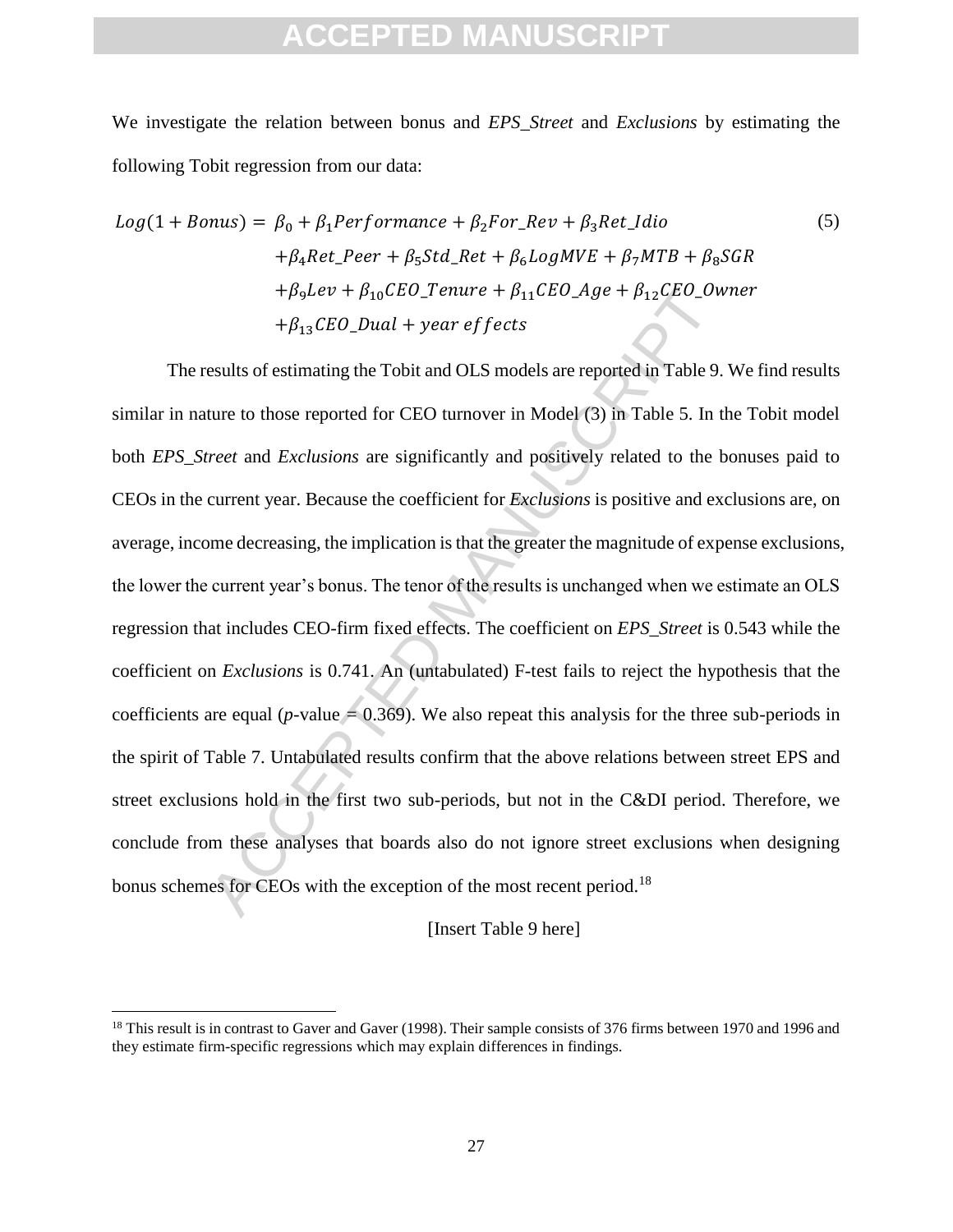#### **5.5. Additional robustness tests**

We conduct several additional tests to verify the robustness of our results to alternative specifications and control for potential omitted variables. For brevity, we do not tabulate the sensitivity tests but they are available upon request.

we examine a potential non-linear relation between street exclusion<br>s is motivated by the view that small to moderate exclusions may<br>y boards. Specifically, we categorize *Exclusions* into quintiles and represent each quin First, we examine a potential non-linear relation between street exclusions and turnover. This analysis is motivated by the view that small to moderate exclusions may be ignored or overlooked by boards. Specifically, we categorize *Exclusions* into quintiles and create indicator variables to represent each quintile. We then re-estimate our multinomial Model (3) of Table 5 using these indicator variables. As expected, forced turnover sensitivity is significant in two most negative exclusions group. Moreover, the sensitivity of turnover to exclusions monotonically declines in the quintile rank. These findings suggest that large negative exclusions lead boards to discipline CEOs faster. We also delete positive exclusions and re-estimate the model using a sample of only negative exclusions; the tenor of the results is similar.

CEOs compensation schemes may also influence CEO turnover decisions. We examine whether the relation between street exclusions and turnover is different between firms that emphasize relatively more short-term vs. long-term incentives. We compute a ratio of the sum of salary and bonus to total compensation for each CEO-firm observations. A larger (smaller) value of this ratio indicates that a CEO's compensation scheme is designed to provide more short-term (long-term) incentives. We divide the sample into two groups based on the median value of this ratio. The coefficients on *EPS*\_*Street* and *Exclusions* remain negative for the long-term incentives sub-sample while only the coefficient on *Exclusions* is negative in the short-term incentives subsample (untabulated). A possible explanation for this finding is that "myopic" boards are likely to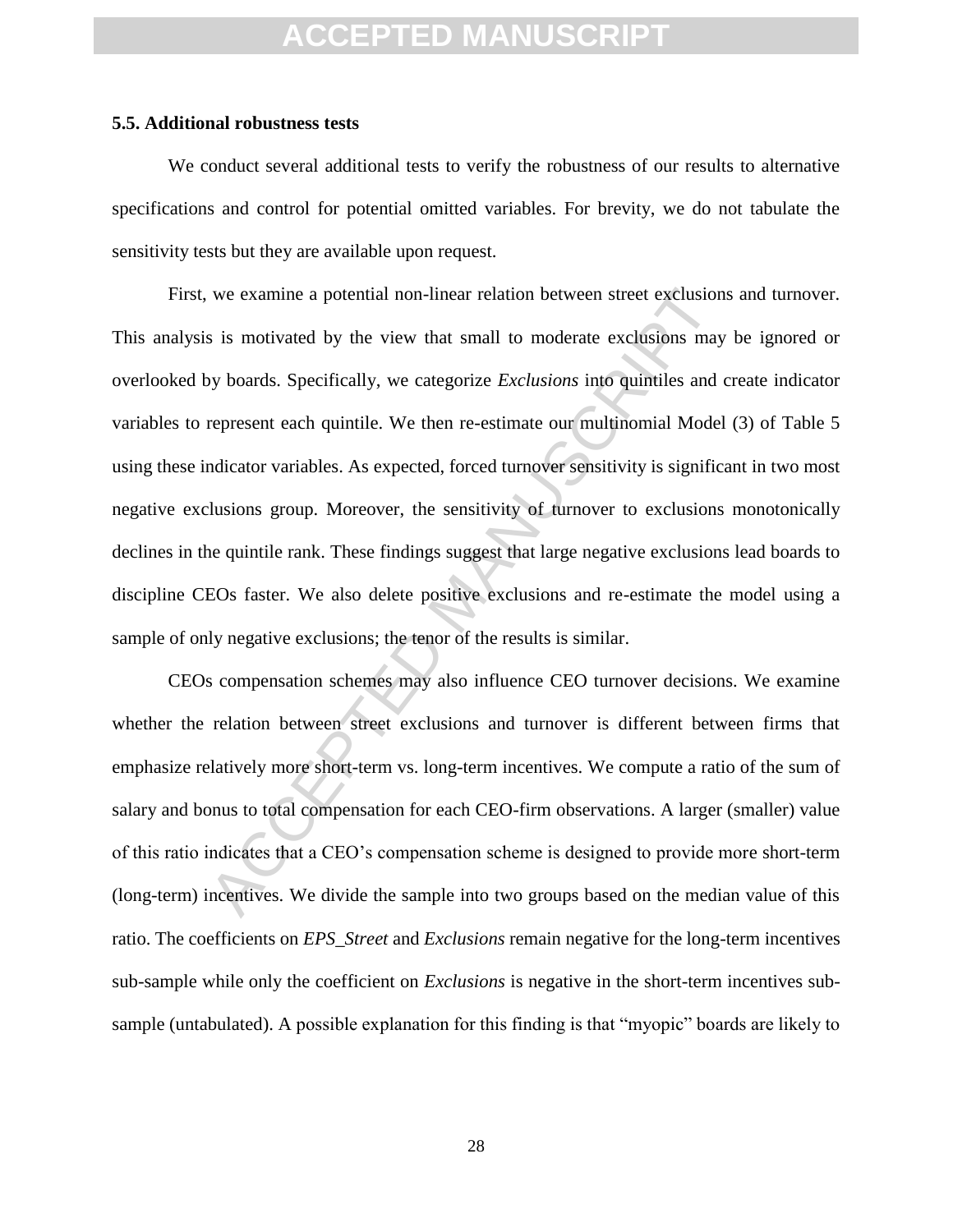stress more current poor performance (captured in *Exclusions*) than persistent earnings (captured in *EPS*\_*Street*).

We noted earlier that the dot.com crisis in the early 2000s and the great financial crisis of 2007-2008 may be exceptional years. Our first robustness test therefore is to exclude 2001, 2007 and 2008 from the sample and rerun our tests. After excluding these years, we find our results remain qualitatively unchanged.

m the sample and rerun our tests. After excluding these years, we a<br>tatively unchanged.<br>concern regarding our findings is that street exclusions may be<br>eard opportunistic communications from managers. If boards are<br>ney wou One concern regarding our findings is that street exclusions may be influenced by manipulative and opportunistic communications from managers. If boards are aware of this possibility, they would have a strong reason to use GAAP earnings. If the manipulation of analysts' perceptions of street earnings is more common among managers who manipulate reported numbers, we need to verify that our results are not driven by these manipulative firms and managers. To do so, we add an indicator of adverse restatements, a proxy for manipulations, from the AuditAnalytics database to the models explored in Table 5. The results remain the same as we find that our results are similar for manipulating and non-manipulating firms.

It is possible that both poor GAAP earnings and the need to dismiss a CEO are driven by an omitted correlated variable. One plausible candidate for this underlying force is the strength of board monitoring. Weak monitoring can lead to both poor performance and eventually the need to oust the CEO. We therefore also examine whether the effect of exclusions on forced CEO turnover is affected by governance quality. Using the G-index data of Gombers et al. (2003), we add two indicator variables to our main multinomial model.<sup>19</sup> Untabulated results reveal that both low and

 $\overline{\phantom{a}}$ 

<sup>&</sup>lt;sup>19</sup> We download governance index data from Andrew Metrick's webpage [\(http://faculty.som.yale.edu/andrewmetrick/data.html\)](http://faculty.som.yale.edu/andrewmetrick/data.html). This data is available for years 1993, 1995, 1998, 2000, 2002,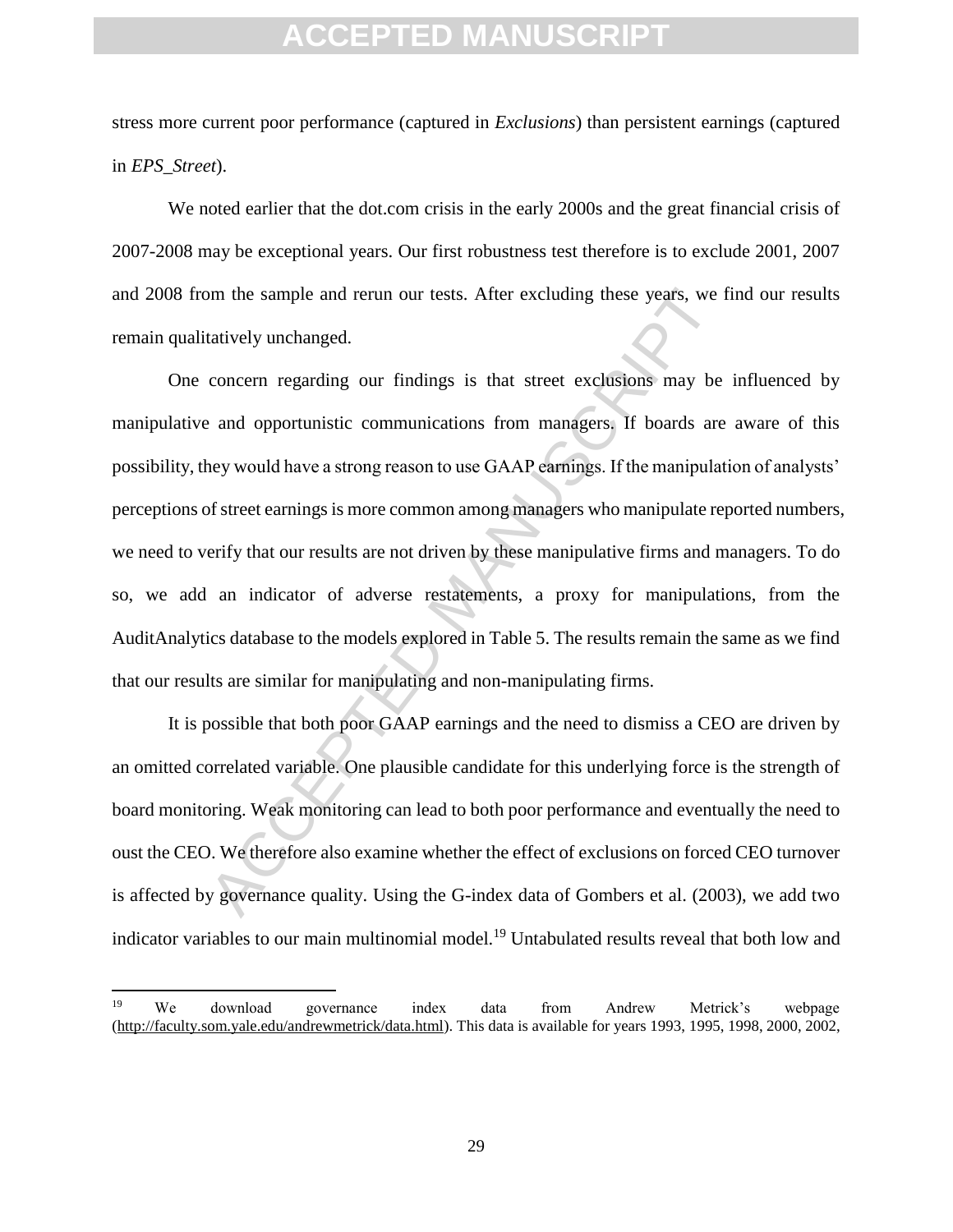high G-index indicators are insignificant to predict turnovers. Importantly, even with this limited sample *Exclusions* continues to be robust in explaining the likelihood of forced turnovers.

Another possible omitted variable is managerial talent. This is supported by the view that ability drives both performance and boards' assessment of the fit of the CEO with the firm. We therefore re-estimate our models after explicitly controlling for the effect of managerial ability.<sup>20</sup> Untabulated results show that voluntary turnovers are marginally more likely for CEOs having a higher ability, but insignificant in predicting forced CEO turnovers. Thus, street exclusions contain information not captured by managerial ability scores. We also introduce into the model several other control variables, but our results remain similar.<sup>21</sup>

estimate our models after explicitly controlling for the effect of mana<br>results show that voluntary turnovers are marginally more likely for<br>r, but insignificant in predicting forced CEO turnovers. Thus, street exe<br>not cap Our variables are deflated by the lagged share price. To the extent that markets anticipated price turnovers, this deflation may affect our inferences. Share prices tend to decrease prior to turnover and subsequently increase (see, for example, Huson et al., 2004). Hence, our deflated performance measures are likely larger for turnover firm-years and lower for other firm-years. While this works against finding a negative relation between the performance measures in question and subsequent CEO dismissal, we use an alternative deflator. Specifically, we use the average total assets per share and find that the results reported in Table 5 are qualitatively the same.

l

<sup>2004,</sup> and 2006. Larger G-index is associated with lower governance quality. Following Hazarika et al. (2012), our G-index indicator variables are defined as follows: LOW\_G-INDEX (HIGH\_G-INDEX) takes a value of one if Gindex is below 6 (above 12), otherwise zero.

<sup>&</sup>lt;sup>20</sup> We download managerial ability scores from Peter Demerjian's webpage [\(http://faculty.washington.edu/pdemerj/data.html\)](http://faculty.washington.edu/pdemerj/data.html) and included the variable MA\_SCORE\_2016 in our multinomial model. See, Demerjian et al. (2012) for details.

<sup>21</sup> These additional variables are: i) meeting analysts' earnings forecasts indicator variable (*MEET*); ii) indicator variable for street earnings losses (*LOSS*), because Ghosh and Wang (2018) show that losses are an important determinant of CEO turnovers, iii) and performance-adjusted absolute discretionary accruals (*absDACC*), because Hazarika et al. (2012) show that earnings management increase the likelihood of forced CEO turnover.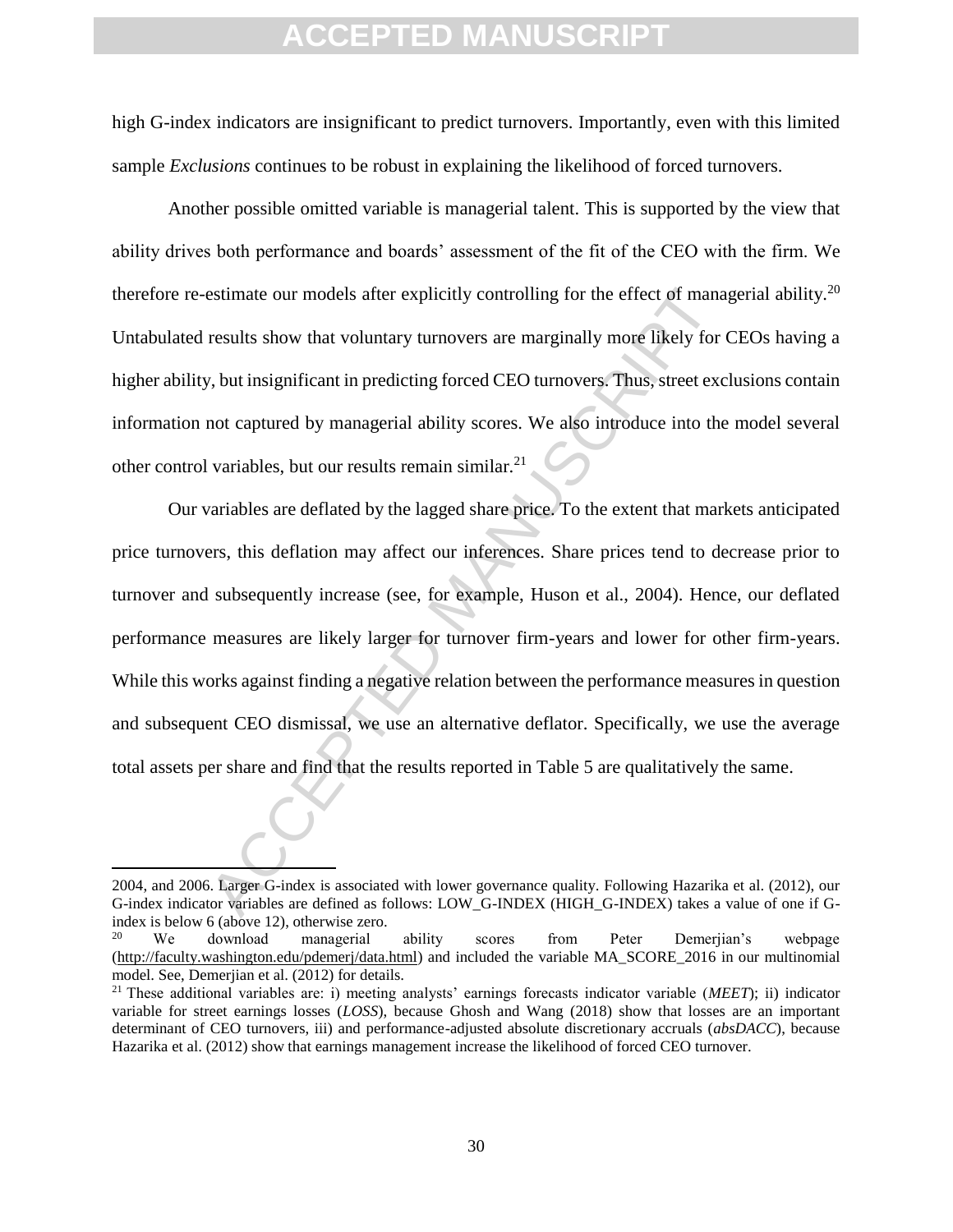We have followed prior literature in the classification of turnovers between forced and voluntary. We therefore conduct a placebo test to rule out the possibility that our findings are driven by the misidentification of relevant turnover events. In previous analyses we excluded CEO turnovers due to death (140 observations). As a placebo test, we include these cases and estimate a multinomial model in which the dependent variable identifies whether there was turnover (as originally defined), turnover due to death, or no CEO turnover in a given firm year. The results show that CEO's age is significantly positively associated with the probability of CEO's death. Importantly, our accounting performance measures do not predict CEO turnovers due to death.

al model in which the dependent variable identifies whether there w<br>fined), turnover due to death, or no CEO turnover in a given firm ye<br>field for the set of the set of the probability of<br>exacts are is significantly positi In our analyses, we control for numerous firm and CEO characteristics. However, unobservable firm characteristics may still drive our results. Hence, to ensure that our results are not driven by correlated omitted variables, we re-estimate our models after controlling for firm fixed effects using two different approaches. First, we estimate a linear probability model using OLS and include firm fixed effects in our models. Second, we estimate a conditional logistic regression with firm fixed effects. Unlike the OLS fixed effects model, conditional logistic regression use only information from those firms that ousted their CEO at least once during the sample period. Results from both approaches are similar to our main results (untabulated). Specifically, that forced CEO turnovers, but not voluntary turnovers, are significantly related to street exclusions and street earnings. We therefore conclude that our results are not driven by some unobserved time-invariant firm characteristics.

#### **6. Summary**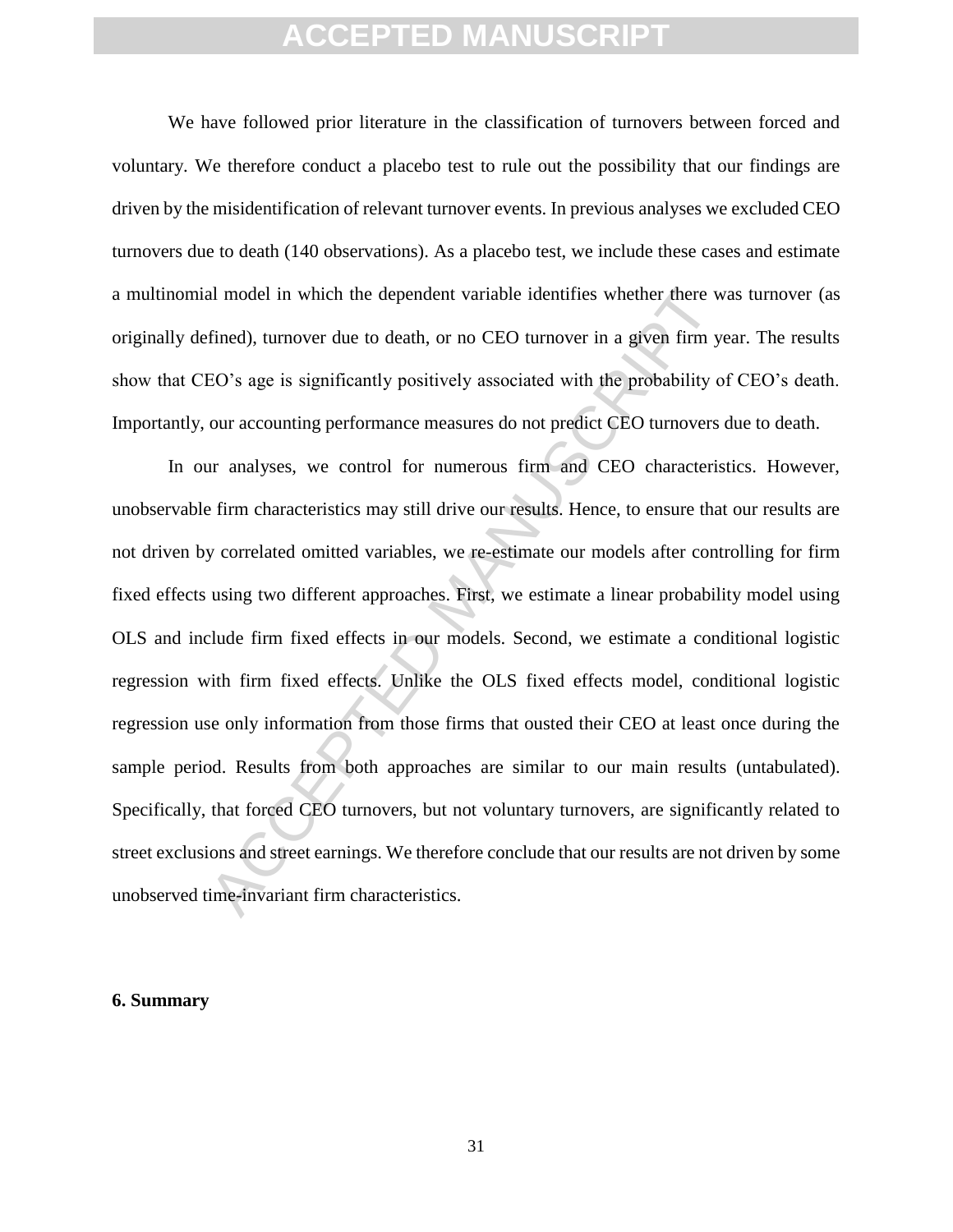boards place great importance on the market's view of firm performed be unrelated to retention decisions. However, we find that the D urnover are significantly related to street exclusions. Importantly, the Universe but no Financial analysts often compute a measure of earnings, namely street earnings, that differs from reported earnings and use it in assessing a firm's performance and valuation. Street earnings typically exclude non-recurring expenses and losses from reported GAAP earnings. We investigate whether street exclusions that analysts disregard are also disregarded in boards' CEO retention decisions. If boards place great importance on the market's view of firm performance, street exclusions should be unrelated to retention decisions. However, we find that the likelihood and speed of CEO turnover are significantly related to street exclusions. Importantly, this result holds for forced turnovers but not for voluntary turnovers confirming the idea that exclusions are used by boards (although in combination of other elements of GAAP earnings). The result also holds before and after Regulation G (years 1993–3/2010), but not in the C&DI period (4/2010–2016). Finally, in a similar vein, we show that street exclusions affect CEO bonus payouts. These findings suggest that in communicating with analysts, managers trade-off a higher exposure to board scrutiny of failure against maintaining a high stock price, which benefits their equity holdings. Our findings also suggest that managers who delay the reporting of write-offs also reduce the dismissal risk. However, this may increase the odds of punitive enforcement action by the SEC and shareholders (Hazarika et al., 2012).

As a final note, the lack of findings for the post-C&DI period is intriguing. We encourage future research to study whether the role of GAAP earnings in CEO retention decisions have permanently disappeared.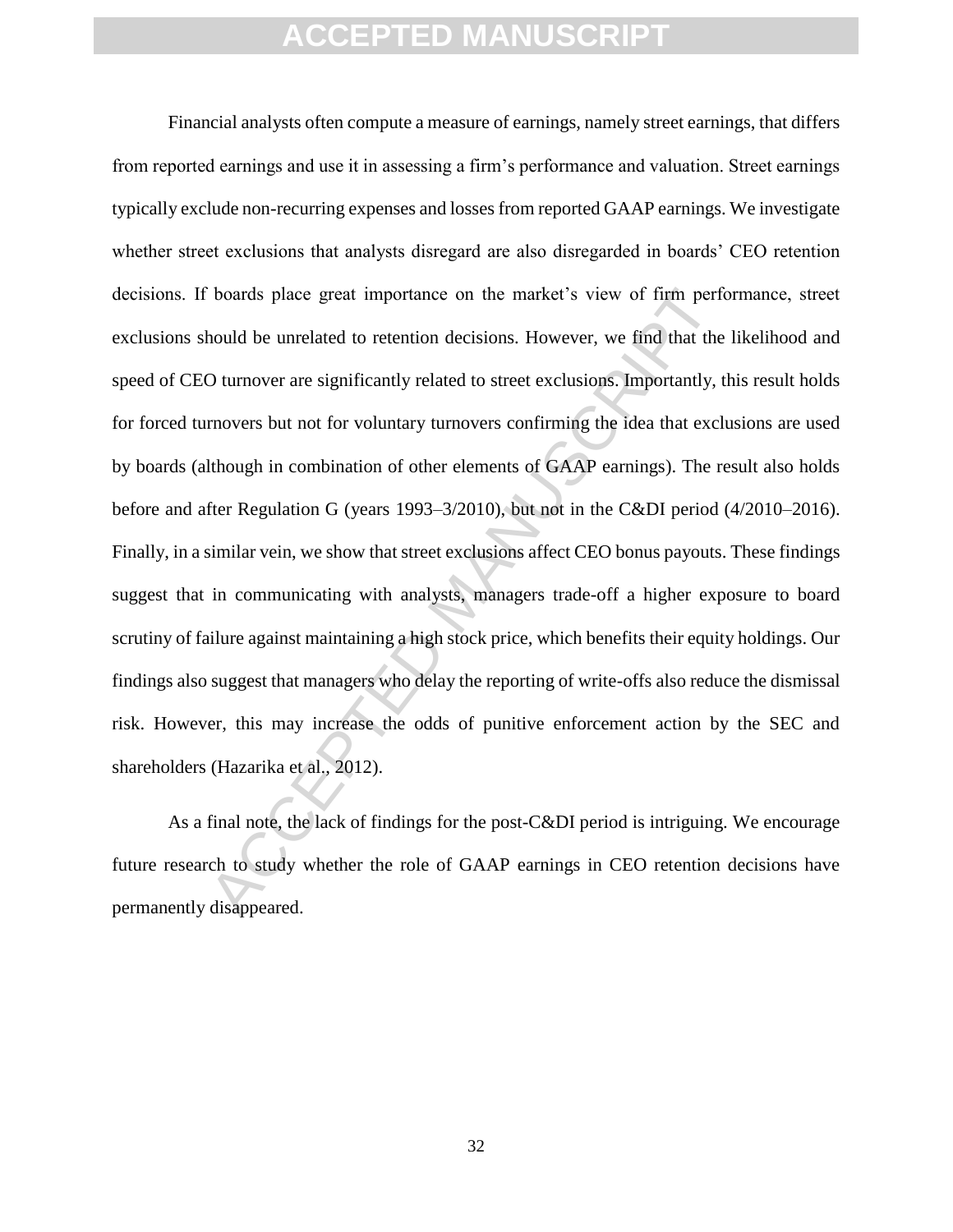### **References**

Alciatore, M., Easton, P. and Spear, N. 2000. Accounting for the impairment of long-lived assets: Evidence from the petroleum industry. *Journal of Accounting and Economics*, 29(2), 151- 172.

Baker, G., Gibbons, R., and Murphy, K.J., 1994. Subjective Performance Measures in Optimal Incentive Con– tracts. *Quarterly Journal of Economics* 109(4), 1125–1156.

Banker, R.D., and Datar, S.M., 1989. Sensitivity, precision, and linear aggregation of signals for performance evaluation. *Journal of Accounting Research* 27(1), 21–39.

Banker, R.D., Huang, R., and Natarajan, R., 2009. Incentive contracting and value relevance of earnings and cash flows. *Journal of Accounting Research* 47(3), 647–678.

Bartov, E., Givoly, D., and Hayn, C., 2002. The rewards to meeting or beating earnings expectations. *Journal of Accounting and Economics* 33(2), 173–204.

Bartov, E., Lindahl, F.W., and Ricks, W.E. 1998. Stock price behavior around announcements of write-offs. *Review of Accounting Studies*, 3(4), 327–346.

Bentley, J.W., Christensen, T.E., Gee, K.H., and Whipple, B.C. 2018. Disentangling Managers' and Analysts' Non-GAAP Reporting. *Journal of Accounting Research* 56(4), 1039–1081.

Bhagat, S., and Bolton, B. 2008. Corporate governance and firm performance. *Journal of Corporate Finance* 14(3), 257–273.

., and Datar, S.M., 1989. Sensitivity, precision, and linear aggregatio evaluation. *Journal of Accounting Research* 27(1), 21–39.<br>
., Huang, R., and Natarajan, R., 2009. Incentive contracting and values and flows. *Journa* Bhattacharya, N., Black, E.L., Christensen, T.E., and Larson, C.R., 2003. Assessing the relative informativeness and permanence of pro forma earnings and GAAP operating earnings. *Journal of Accounting and Economics* 36(1–3), 285–319.

Bhattacharya, N., Black, E.L., Christensen, T.E., and Mergenthaler, R.D., 2007. Who trades on pro forma earnings information? *The Accounting Review* 82(3), 581–619.

Black, D. E., Black, E. L., Christensen, T. E., Gee, K. H. 2018. The use of non-GAAP performance metrics for compensation contracting and financial reporting. Working paper. Available at: http://dx.doi.org/10.2139/ssrn.2343140.

Black, D.E. and Christensen, T.E., 2018. Policy implications of research on non-GAAP reporting. *Research in Accounting Regulation*, 30(1), 1-7.

Bowen, R.M., Davis, A.K., and Matsumoto, D.A., 2005. Emphasis on pro forma versus GAAP earnings in quarterly press releases: Determinants, SEC intervention, and market reactions. *The Accounting Review* 80(4), 1011–1038.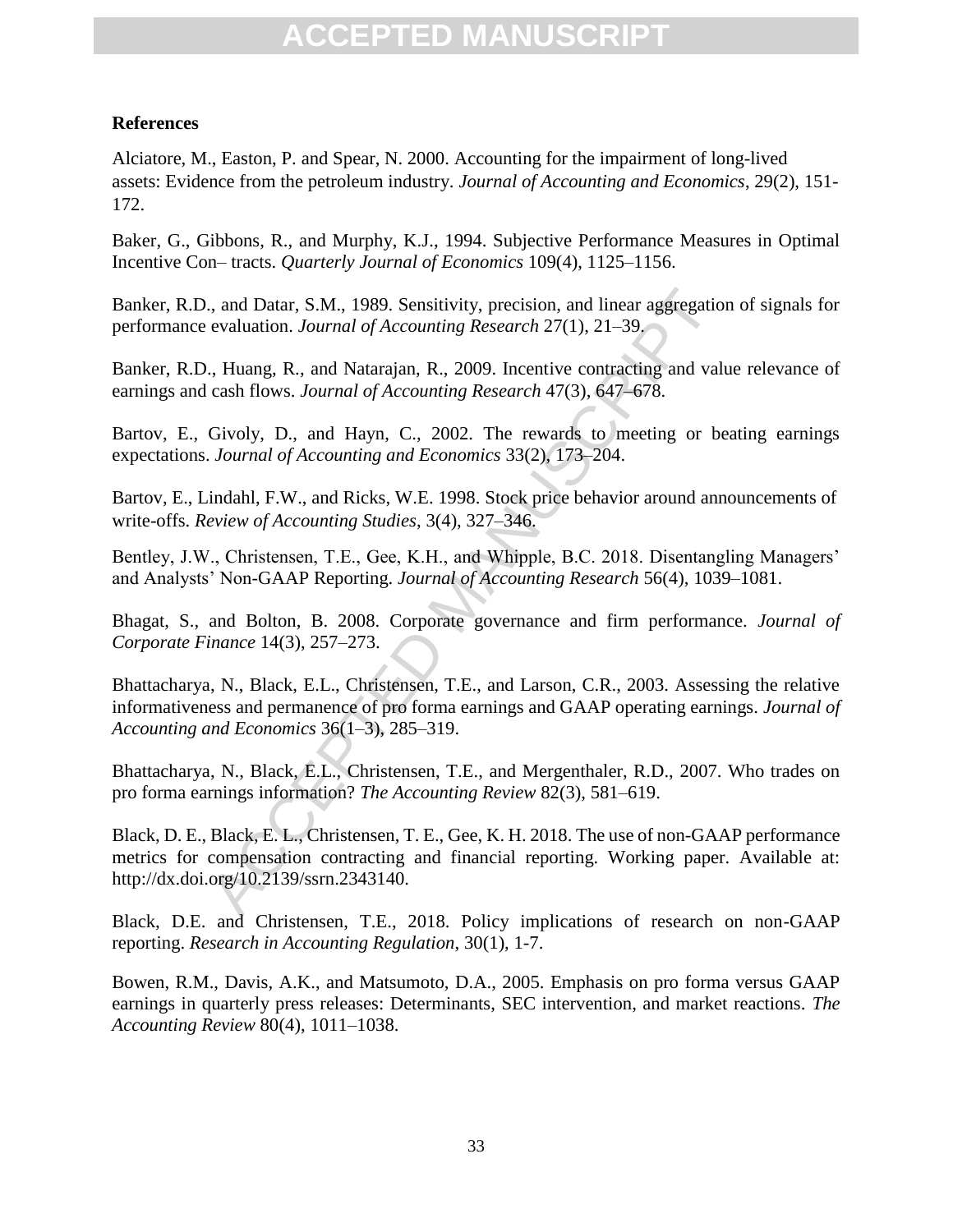Bradshaw, M.T., 2003. A discussion of 'Assessing the relative informativeness and permanence of pro forma earnings and GAAP operating earnings'. *Journal of Accounting and Economics* 36(1), 321–335.

Bradshaw, M.T., and Sloan, R.G., 2002. GAAP versus the street: An empirical assessment of two alternative definitions of earnings. *Journal of Accounting Research* 40(1), 41–66.

Brickley, J.A., Coles, J.L., and Jarrell, G. 1997. Leadership structure: Separating the CEO and Chairman of the Board. *Journal of Corporate Finance* 3(3), 189–220.

Brickley, J.A., 2003. Empirical research on CEO turnover and firm-performance: a discussion. *Journal of Accounting and Economics* 36(1–3), 227–233.

Burgstahler, D., Jiambalvo, J., and Shevlin, T. 2002. Do stock prices fully reflect the implications of special items for future earnings? *Journal of Accounting Research* 40(3), 585–612.

Bushman, R., Dai, Z., and Wang, X., 2010. Risk and CEO turnover. *Journal of Financial Economics* 96(3), 381–398.

Bushman, R., Engel, E., and Smith, A. 2006. An Analysis of the Relation between the Stewardship and Valuation Roles of Earnings. *Journal of Accounting Research*, 44(1), 53–83.

Bushman, R.M., Lerman, A. and Zhang, X.F., 2016. The changing landscape of accrual accounting. *Journal of Accounting Research*, 54(1), .41-78.

Bushman, R., and Smith, A. 2001. Financial Accounting Information and Corporate Governance, *Journal of Accounting and Economics*, 32(1–3), 237–333.

Christensen, T.E., 2007. Discussion of "Letting the 'Tail Wag the Dog': The debate over GAAP versus street earnings revisited". *Contemporary Accounting Research* 24(3), 741–762.

λ., Coles, J.L., and Jarrell, G. 1997. Leadership structure: Separating<br>the Board. Journal of Corporate Finance 3(3), 189–220.<br>A., 2003. Empirical research on CEO turnover and firm-performance<br>ccounting and Economics 36(1 Christensen, T.E., Merkley, K.J., Tucker, J.W., and Venkataraman, S., 2011. Do managers use earnings guidance to influence street earnings exclusions? *Review of Accounting Studies* 16(3), 501–527.

Curtis, A.B., McVay, S.E., and Whipple, B.C., 2013. The disclosure of non–GAAP earnings information in the presence of transitory gains. *The Accounting Review* 89(3), 933–958.

Dechow, P. M., Sloan, R., and Zha, J., 2014. Stock prices and earnings: a history of research. *Annual Review of Financial Economics* 6, 343–363.

DeFond, M.L., and Park, C.W., 1999. The effect of competition on CEO turnover. *Journal of Accounting and Economics* 27(1), 35–56.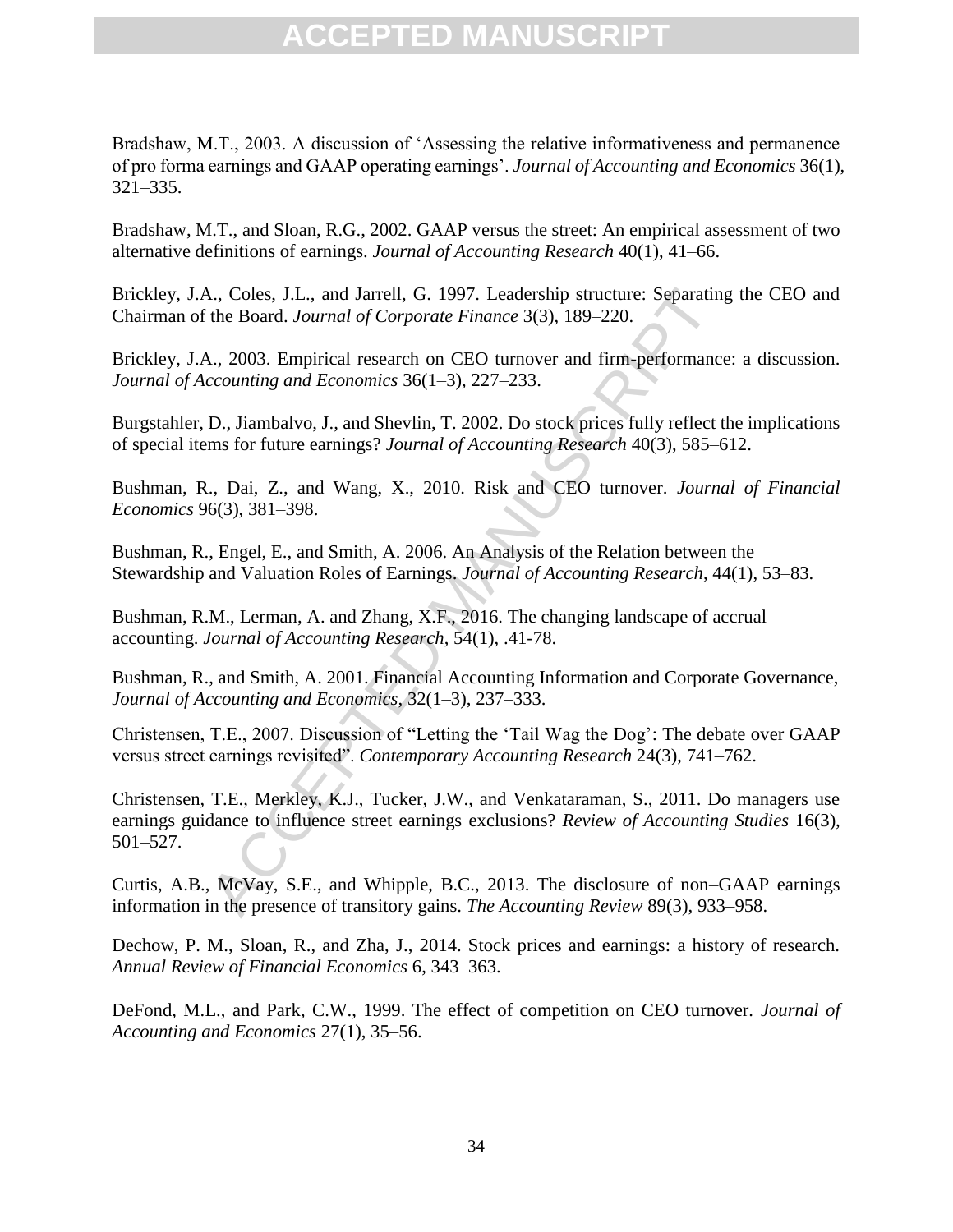Demerjian, P., Lev, B., and McVay, S., 2012. Quantifying managerial ability: A new measure and validity tests. *Management Science* 58(7), 1229–1248.

Denis, D.J., and Denis, D.K., 1993. Performance Changes Following Top Management Dismissals. *The Journal of Finance* 50(4), 1029–1057.

Donelson, D.C., Jennings, R., and McInnis, J., 2011. Changes over time in the revenue–expense relation: Accounting or economics? *The Accounting Review* 86(3), 945–974.

Doyle, J.T., Jennings, J.N., and Soliman, M.T., 2013. Do managers define non–GAAP earnings to meet or beat analyst forecasts? *Journal of Accounting and Economics* 56(1), 40–56.

Doyle, J.T., Lundholm, R.J., and Soliman, M.T., 2003. The predictive value of expenses excluded from pro forma earnings. *Review of Accounting Studies* 8(2–3), 145–174.

Eisfeldt, A.L., and Kuhnen, C.M., 2013. CEO turnover in a competitive assignment framework. *Journal of Financial Economics* 109(2), 351–372.

Engel, E., Hayes, R.M., and Wang, X., 2003. CEO turnover and properties of accounting information. *Journal of Accounting and Economics* 36(1), 197–226.

Farrell, K.A., and Whidbee, D.A., 2003. Impact of firm performance expectations on CEO turnover and replacement decisions. *Journal of Accounting and Economics* 36(1), 165–196.

Fich, E.M., and Shivdasani, A., 2006. Are Busy Boards Effective Monitors? *The Journal of Finance* 61(2), 689–724.

Financial Accounting Standards Board (FASB), 2010. Statement of Financial Accounting Concepts No. 8, Norwalk, Connecticut.

Ford, J. 2016. The real cost of big tech's accounting games. *The Financial Times*, 8 May.

counting or economics? *The Accounting Review* 86(3), 945–974.<br>
Jennings, J.N., and Soliman, M.T., 2013. Do managers define non-GA<br>
analyst forecasts? Journal of Accounting and Economics 56(1), 40–5<br>
Lundholm, R.J., and So Frederickson, J.R., and Miller, J.S., 2004. The effects of pro forma earnings disclosures on analysts' and nonprofessional investors' equity valuation judgments. *The Accounting Review* 79(3), 667– 686.

Gaver, J.J. and Gaver, K.M., 1998. The relation between nonrecurring accounting transactions and CEO cash compensation. *Accounting Review* 73(2), 235–253.

Ghosh, A., and Wang, J., 2018. Accounting losses as a heuristic for managerial failure: Evidence from CEO turnovers. *Journal of Financial and Quantitative Analysis* forthcoming, https://doi.org/10.1017/S0022109018000728.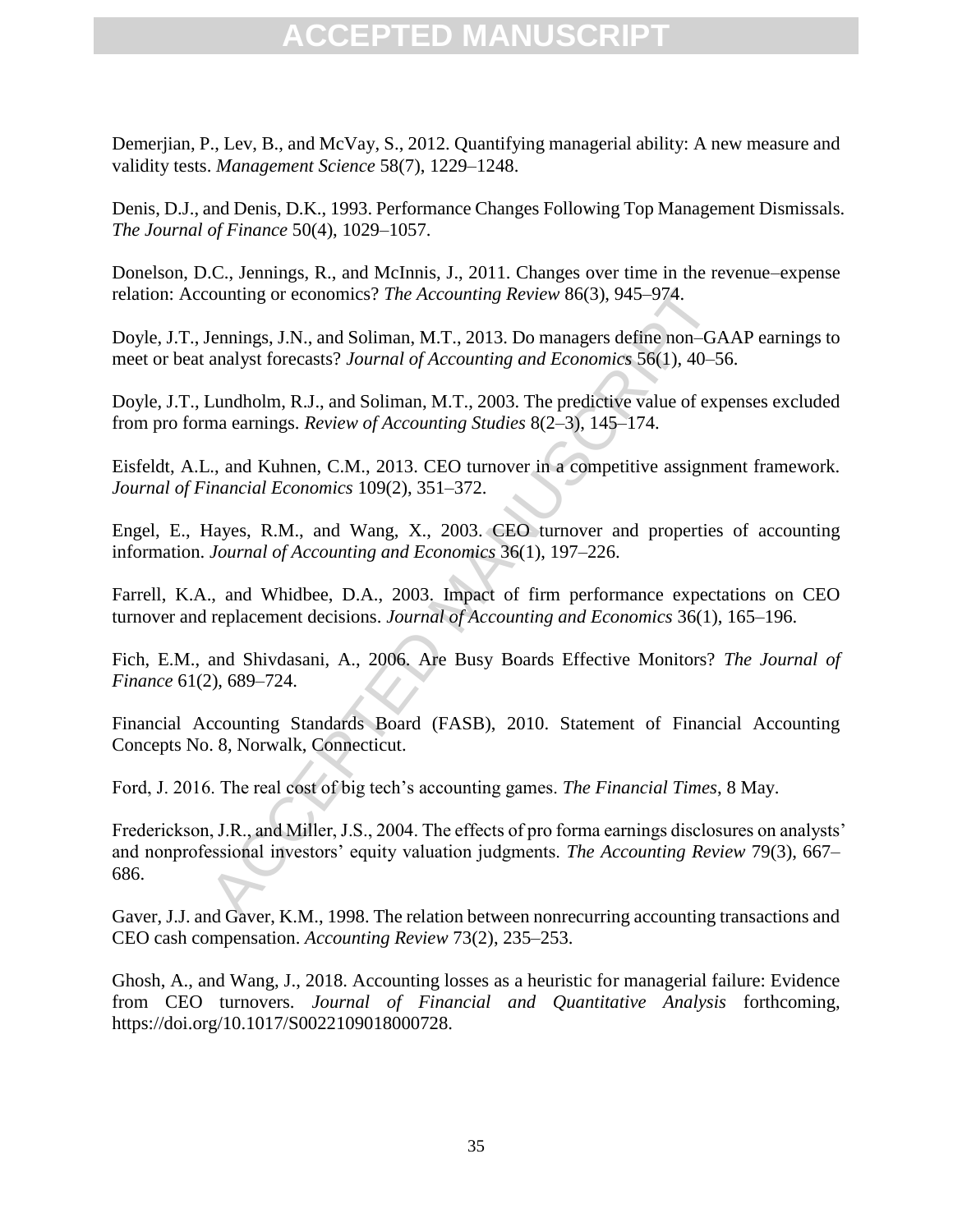Gjesdal, F., 1981. Accounting for stewardship. *Journal of Accounting Research* 19(1): 208–231.

Gombers, P., Ishii, J., and Metrick, A., 2003. Corporate governance and equity prices. *The Quarterly Journal of Economics* 118(1), 107–156.

Gow, I.D., Larcker, D.F., and Tayan, B., 2017. Retired or fired: how can investors tell if a CEO was pressured to leave? Rock Center for Corporate Governance.

Goyal, V.K., and Park, C.W., 2002. Board leadership structure and CEO turnover. *Journal of Corporate Finance* 8(1), .49–66.

Gu, Z., and Chen, T. 2004. Analysts' treatment of nonrecurring items in street earnings. *Journal of Accounting and Economics* 38, 129–170.

Guillamon–Saorin, E., Isidro, H., and Marques, A., 2017. Impression management and non– GAAP disclosure in earnings announcements. *Journal of Business Finance & Accounting* 44(3– 4), 448–479.

Hayes, R.M., and Schaefer, S., 2000. Implicit contracts and the explanatory power of top executive compensation for future performance. *The RAND Journal of Economics* 31(2), 273–293.

Hazarika, S., Karpoff, J.M., and Nahata, R., 2012. Internal corporate governance, CEO turnover, and earnings management. *Journal of Financial Economics* 104(1), 44–69.

Heflin, F., and Hsu. C., 2008. The impact of the SEC's regulation of non–GAAP disclosures. *Journal of Accounting and Economics* 46(2–3), 349–365.

Hirschey, M., and Richardson, V.J. 2002. Information content of accounting goodwill numbers. *Journal of Accounting and Public Policy*, 21(3), 173-191.

and Park, C.W., 2002. Board leadership structure and CEO turno<br>
inance 8(1), .49-66.<br>
Chen, T. 2004. Analysts' treatment of nonrecurring items in street ea<br> *g and Economics* 38, 129–170.<br>
Baorin, E., Isidro, H., and Marq Holmstrom, B., and Milgrom, P.R., 1991. Multitask principal–agent analyses: incentive contracts, asset ownership and job design. *Journal of Law, Economics and Organization* 7, 524– 552.

Hosmer, D.W., and Jr., Lemeshow, S. 1999. Applied Survival Analysis. New York, NY, Wiley.

Huson, M.R., Malatesta, P.H., and Parrino, R., 2004. Managerial succession and firm performance. *Journal of Financial Economics* 74(2), 237–275.

Huson, M.R., Parrino, R., and Starks, L.T., 2001. Internal monitoring mechanisms and CEO turnover: a long term perspective. *The Journal of Finance* 56(6), 2265–2297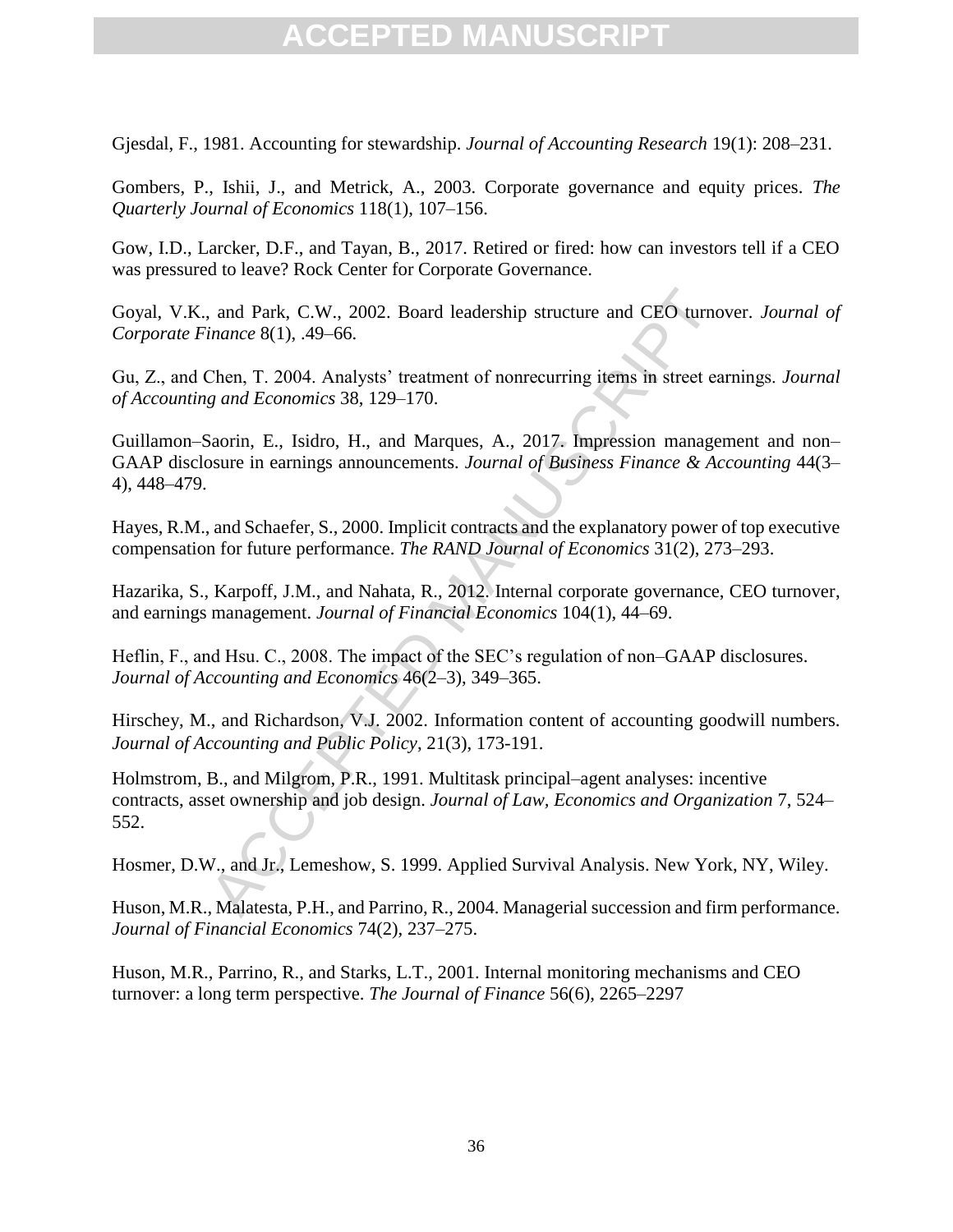Isidro, H., and Marques, A., 2013. The effects of compensation and board quality on non–GAAP reporting decisions. *The International Journal of Accounting* 48(3), 289–317.

Jarva, H., 2009. Do firms manage fair value estimates? An examination of SFAS 142 goodwill impairments. *Journal of Business Finance and Accounting* 36(9–10): 1059–1086.

Jenter, D., and Kanaan, F., 2015. CEO turnover and relative performance evaluation. *The Journal of Finance* 70(5), 2155–2184.

Kolev, K., C. Marquardt, C., and McVay, S. 2008. SEC scrutiny and the evolution of non– GAAP reporting. *The Accounting Review* 83(1): 157–184.

. Marquardt, C., and McVay, S. 2008. SEC scrutiny and the evolution ting. The Accounting Review 83(1): 157–184.<br>
, Ramanna, K., and Skinner, D.J. 2010. Implications for GAAP from arch in accounting. Journal of Accounting Kothari, S.P., Ramanna, K., and Skinner, D.J. 2010. Implications for GAAP from an analysis of positive research in accounting. *Journal of Accounting and Economics* 50(2–3), 246–286.

Leone, A.J., and Liu, M., 2010. Accounting irregularities and executive turnover in founder– managed firms. *The Accounting Review* 85(1), 287–314.

Lev, B., 2018. The deteriorating usefulness of financial report information and how to reverse it. *Accounting and Business Research*, *48*(5), pp.465-493.

Li, K.K, and Sloan, R.G., 2017. Has goodwill accounting gone bad? *Review of Accounting Studies* 22(2): 964–1003.

Li, C., Sun, L., and Ettredge, M., 2010. Financial executive qualifications, financial executive turnover, and adverse SOX 404 opinions. *Journal of Accounting and Economics* 50(1), 93–110.

Lim, T. 2001. Rationality and analysts' forecast bias. *The Journal of Finance* 56(1), 369–385.

Marques, A., 2006. SEC interventions and the frequency and usefulness of non-GAAP financial measures. *Review of Accounting Studies* 11(4), 549–574.

Murphy, K.J., and Zimmerman, J.L., 1993. Financial performance surrounding CEO turnover. *Journal of Accounting and Economics* 16(1–3), 273–315.

Parrino, R., 1997. CEO turnover and outside succession a cross–sectional analysis. *Journal of Financial Economics* 46(2), 165–197.

Parrino, R., Sias, R.W., and Starks, L.T., 2003. Voting with their feet: Institutional ownership changes around forced CEO turnover. *Journal of Financial Economics* 68(1), 3–46.

Paul, J. M. 1992. On the Efficiency of Stock-based Compensation. *The Review of Financial Studies*, 5(3), 471–502.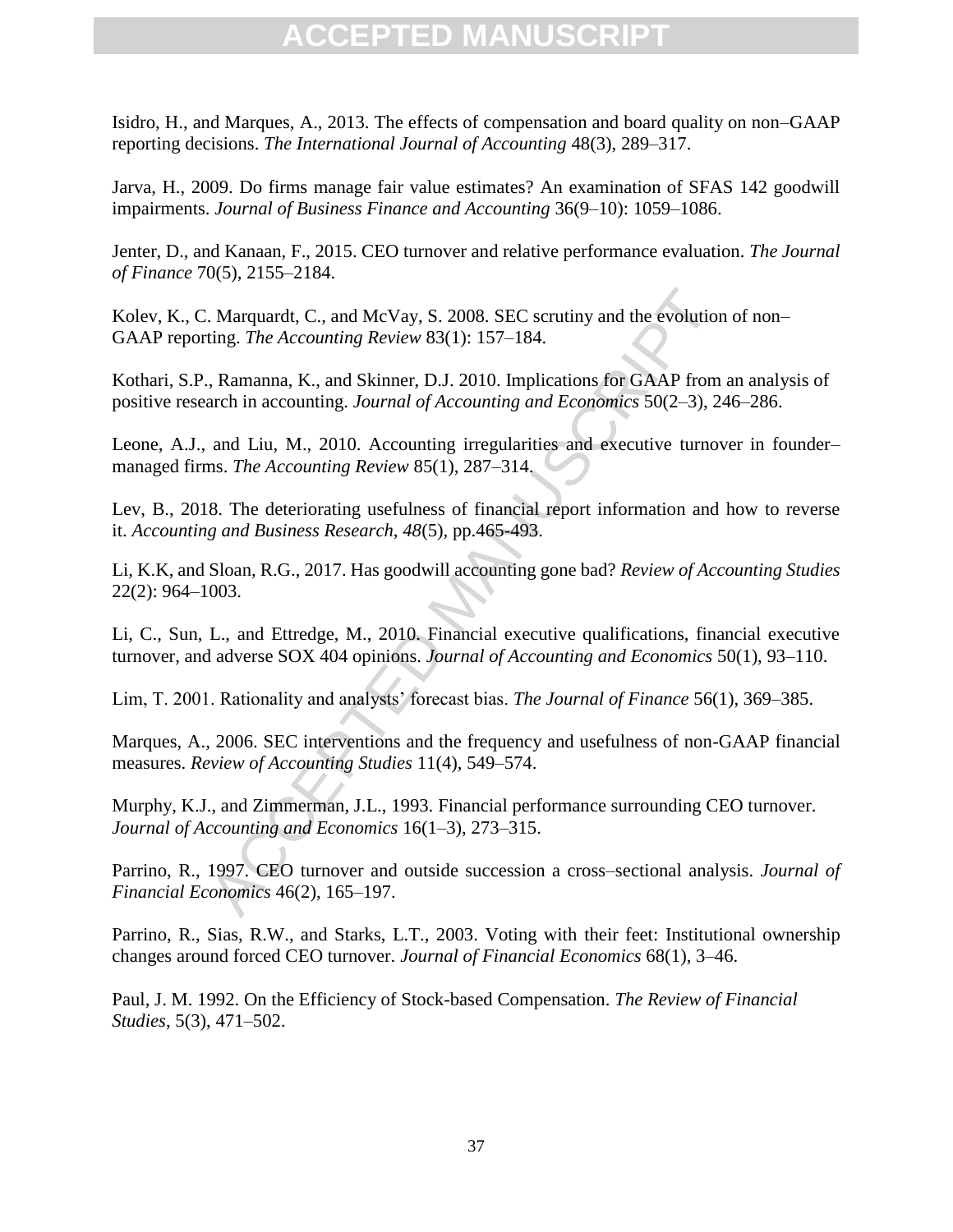Pourciau, S., 1993. Earnings management and nonroutine executive changes. *Journal of Accounting and Economics* 16(1–3), 317–336.

Potepa, J., 2014. The treatment of special items in determining CEO cash compensation.Working paper, available on https://ssrn.com/abstract=2426669.

Vuong, Q.H., 1987. Likelihood ratio tests for model selection and non-nested hypotheses. *Econometrica* 57(2), 307–333.

A. 2009. Global Accounting Standards: Reality and Ambitions, Accession and 22(1), 68–80.<br>
L.S., 1988. Outside directors and CEO turnover. Journal of Financial<br>
Contractions and CEO turnover. Journal of Financial Wagenhofer, A. 2009. Global Accounting Standards: Reality and Ambitions, *Accounting Research Journal*, 22(1), 68–80.

Weisbach, M.S., 1988. Outside directors and CEO turnover. *Journal of Financial Economics* 20, 431–460.

38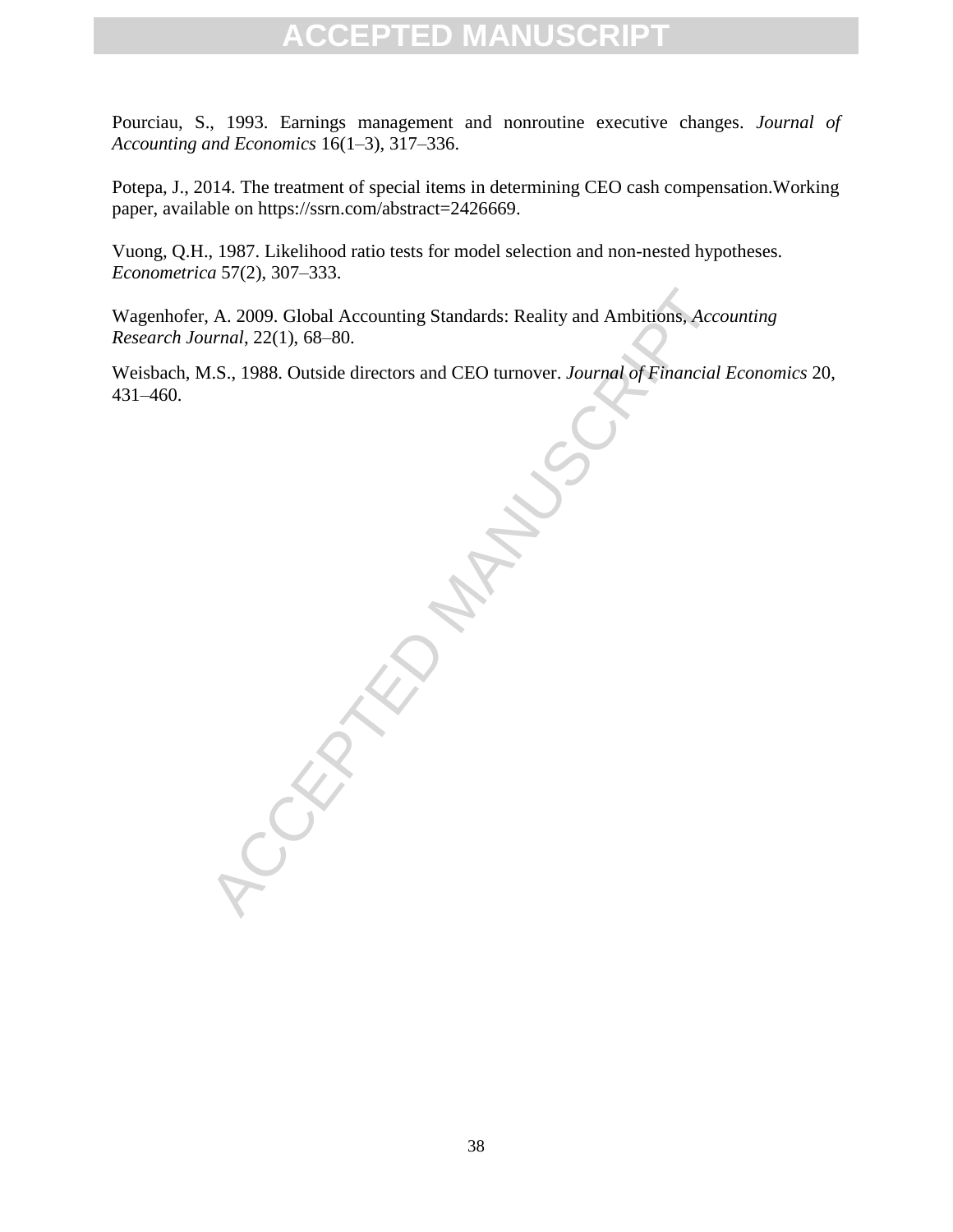### **Appendix**

| Variable name       | Measurement and source of data                                           |
|---------------------|--------------------------------------------------------------------------|
| Dependent variables |                                                                          |
| CEO_TO              | Indicator variable: Chief executive officer (CEO) turnover is            |
|                     | identified based on whether the same individual holds the CEO title      |
|                     | during the current and subsequent year, taking a value of 1 if the CEO   |
|                     | has changed and 0 otherwise.                                             |
| logTenure           | Log of the number of years that the CEO is in office (i.e., the CEO's    |
|                     | survival time).                                                          |
| $log(1+Bonus)$      | Log of one plus the CEO's cash bonus.                                    |
| Main variables      |                                                                          |
| EPS_GAAP            | Earnings per share (EPS), excluding extraordinary items from             |
|                     | Compustat, scaled by the lagged stock price from Compustat.              |
| EPS_Street          | EPS reported by I/B/E/S scaled by the lagged stock price from            |
|                     | Compustat.                                                               |
| Exclusions          | EPS_GAAP-EPS_Street                                                      |
| Control variables   |                                                                          |
| For_Rev             | Analyst forecast revision: Mean consensus EPS estimate from the last     |
|                     | month of the fiscal year reported by I/B/E/S minus the same estimate     |
|                     | made nine months earlier scaled by the lagged stock price from           |
|                     | Compustat.                                                               |
| Ret_Idio            | Idiosyncratic return: The residual value from the annual cross-          |
|                     | sectional (using the two-digit SIC code classification) regressions that |
|                     | use an intercept to predict the firm's annual returns (calculated from   |
|                     | the CRSP monthly return files).                                          |
| Ret_Peer            | Industry return: The fitted value from the annual cross-sectional        |
|                     | (using the two-digit SIC code classification) regressions that use an    |
|                     | intercept to predict the firm's annual returns (calculated from the      |
|                     | CRSP monthly return files).                                              |
| Std_Ret             | Standard deviation of the firm's stock return over the 12 months         |
|                     | ending at the fiscal year-end.                                           |
| <b>MTB</b>          | The market-to-book ratio is the sum of total liabilities plus the market |
|                     | value of equity deflated by the firm's total assets.                     |
| <b>LogMVE</b>       | The natural logarithm of the market value of equity.                     |
| SGR                 | Sales growth is defined as change in sales divided by beginning of       |
|                     | period sales.                                                            |
| <i>LEV</i>          | The book leverage ratio is defined as long-term debt plus the current    |
|                     | portion of long-term debt deflated by total assets.                      |
| $CEO_A$ ge          | CEO's age measured in years.                                             |
| CEO_Ownership       | CEO's shareholding in the firm.                                          |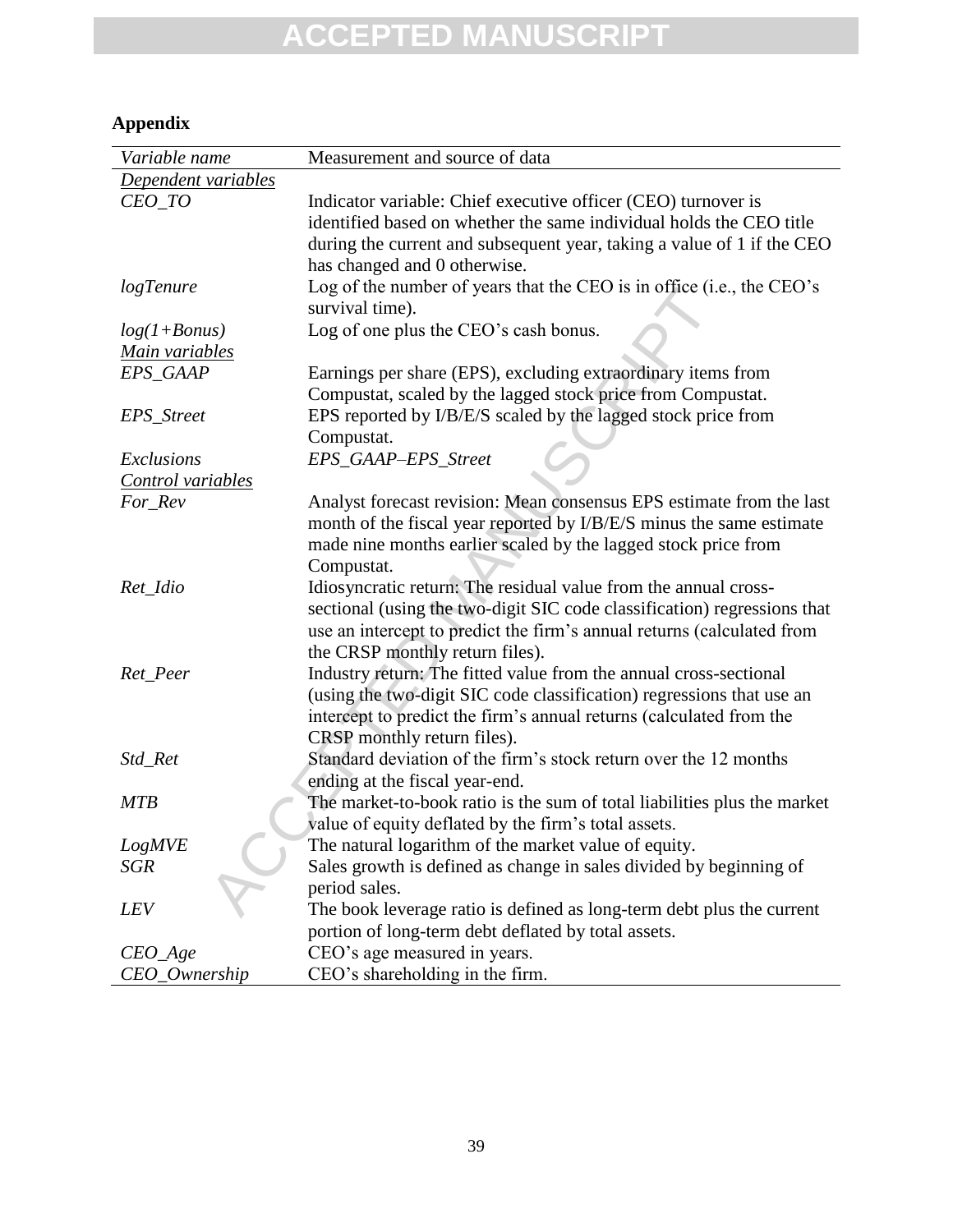| Variable name | Measurement and source of data                                     |
|---------------|--------------------------------------------------------------------|
| CEO_Dual      | Indicator variable: 1 if the CEO is also the chairman and 0        |
|               | otherwise.                                                         |
| COGS          | Cost of goods sold divided by the beginning-of-period market value |
|               | of equity.                                                         |
| <b>SGA</b>    | Selling, general and administrative expenses divided by the        |
|               | beginning-of-period market value of equity.                        |
| Depr          | Depreciation and amortization divided by the beginning-of-period   |
|               | market value of equity.                                            |
| Tax           | Income taxes divided by the beginning-of-period market value of    |
|               | equity.                                                            |
| SI            | Special items divided by the beginning-of-period market value of   |
|               | equity.                                                            |
| Other         | The difference between expenses (sales minus income before         |
|               | extraordinary items) and other income statement components         |
|               | (COGS, SGA, Depr, Tax, and SI).                                    |
|               |                                                                    |
|               |                                                                    |
|               |                                                                    |
|               |                                                                    |
|               |                                                                    |
|               |                                                                    |
|               |                                                                    |
|               |                                                                    |
|               |                                                                    |
|               |                                                                    |
|               |                                                                    |
|               |                                                                    |
|               |                                                                    |
|               |                                                                    |
|               |                                                                    |
|               |                                                                    |
|               |                                                                    |
|               |                                                                    |
|               |                                                                    |
|               |                                                                    |
|               |                                                                    |

### **Appendix (**continued)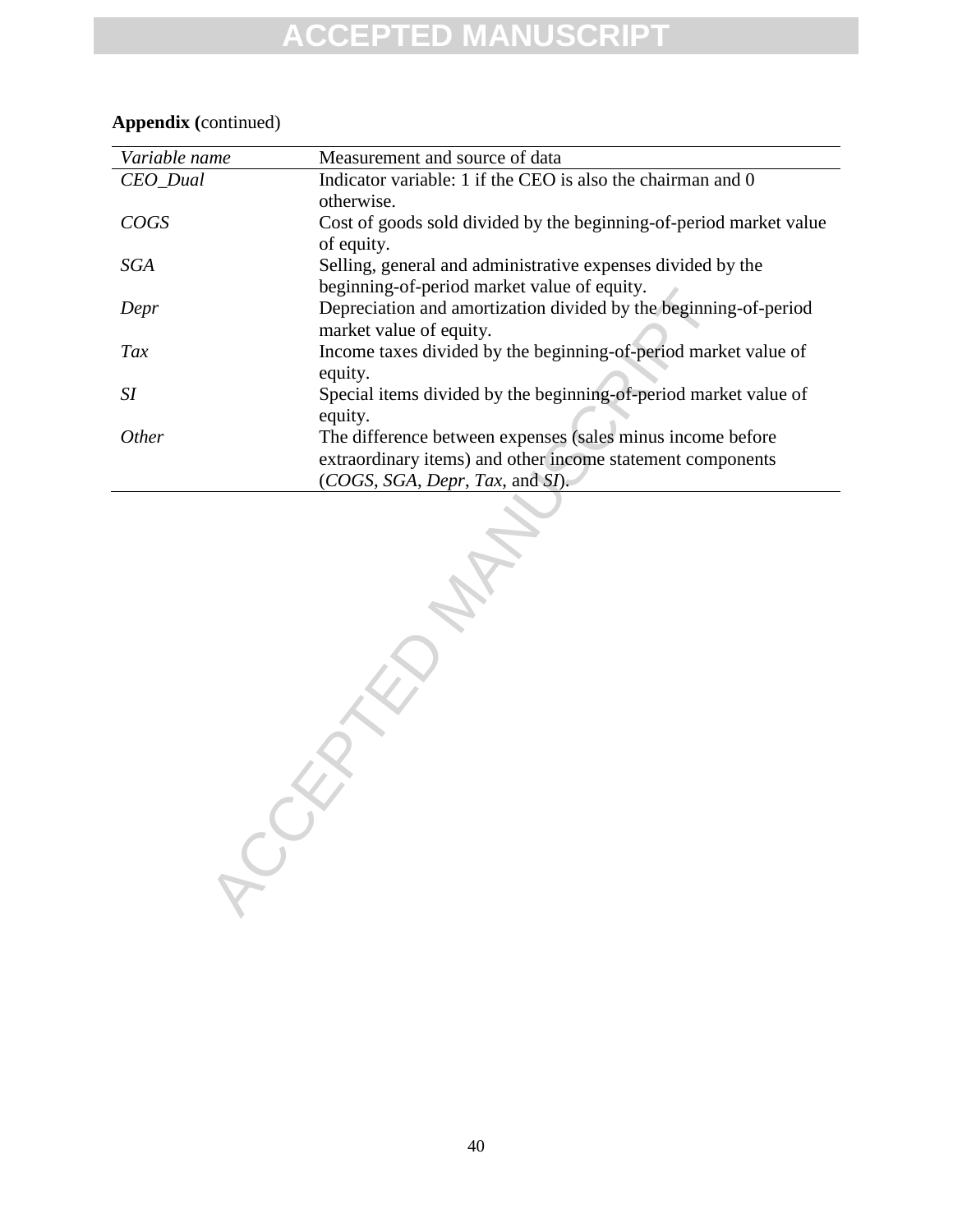

**Figure 1 GAAP earnings versus street earnings**







Figure 1A (1B) Plots the mean (standard deviation) values of *EPS\_GAAP*, *EPS\_Street*, and *Exclusions* from 1993 to 2016. *EPS\_GAAP* is earnings per share, including extraordinary items from Compustat, scaled by the lagged stock price from Compustat. *EPS\_Street* is earnings per share from I/B/E/S scaled by the lagged stock price from Compustat. *Exclusions* are *EPS\_GAAP* minus *EPS\_Street*.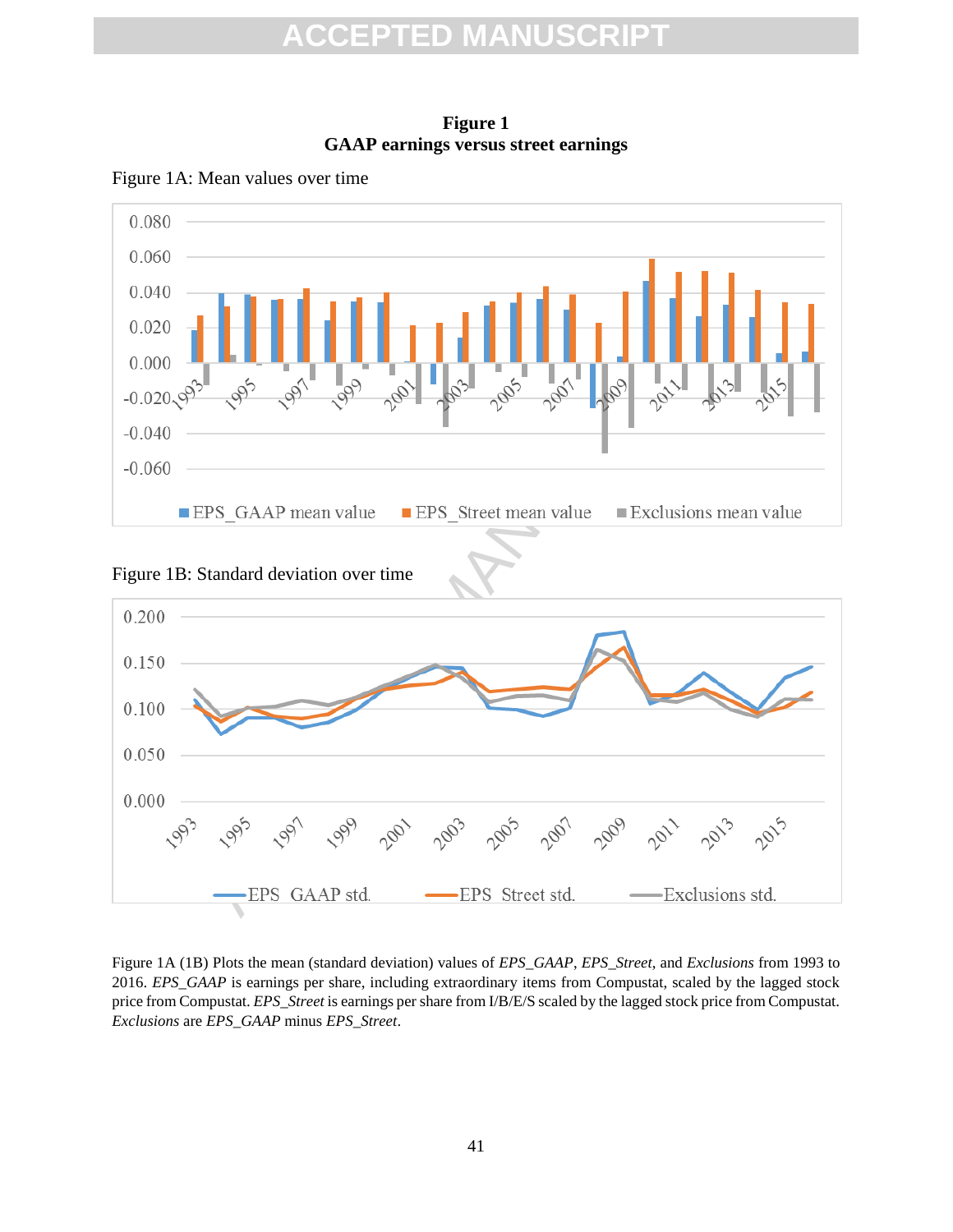|              | Number of                                                                                                                                                                                                                              | Number of | Forced turnovers | Forced as a % of |
|--------------|----------------------------------------------------------------------------------------------------------------------------------------------------------------------------------------------------------------------------------------|-----------|------------------|------------------|
| Year         | observations                                                                                                                                                                                                                           | turnovers |                  | total turnovers  |
| 1993         | 667                                                                                                                                                                                                                                    | 71        | 13               | 18.3 %           |
| 1994         | 918                                                                                                                                                                                                                                    | 93        | 17               | 18.3%            |
| 1995         | 955                                                                                                                                                                                                                                    | 85        | 35               | 41.2%            |
| 1996         | 992                                                                                                                                                                                                                                    | 84        | 27               | 32.1 %           |
| 1997         | 1,021                                                                                                                                                                                                                                  | 89        | 26               | 29.2 %           |
| 1998         | 1,073                                                                                                                                                                                                                                  | 110       | 21               | 19.1 %           |
| 1999         | 1,088                                                                                                                                                                                                                                  | 115       | 31               | 27.0%            |
| 2000         | 1,081                                                                                                                                                                                                                                  | 95        | 31               | 32.6 %           |
| 2001         | 1,043                                                                                                                                                                                                                                  | 87        | 18               | 20.7%            |
| 2002         | 1,075                                                                                                                                                                                                                                  | 97        | 31               | 32.0%            |
| 2003         | 1,106                                                                                                                                                                                                                                  | 91        | 21               | 23.1 %           |
| 2004         | 1,126                                                                                                                                                                                                                                  | 132       | 32               | 24.2 %           |
| 2005         | 1,080                                                                                                                                                                                                                                  | 102       | 32               | 31.4 %           |
| 2006         | 1,051                                                                                                                                                                                                                                  | 93        | 27               | 29.0%            |
| 2007         | 1,182                                                                                                                                                                                                                                  | 133       | 46               | 34.6 %           |
| 2008         | 1,322                                                                                                                                                                                                                                  | 108       | 29               | 26.9%            |
| 2009         | 1,323                                                                                                                                                                                                                                  | 85        | 26               | 30.6%            |
| 2010         | 1,305                                                                                                                                                                                                                                  | 140       | 40               | 28.6%            |
| 2011         | 1,262                                                                                                                                                                                                                                  | 120       | 45               | 37.5 %           |
| 2012         | 1,237                                                                                                                                                                                                                                  | 131       | 28               | 21.4 %           |
| 2013         | 1,211                                                                                                                                                                                                                                  | 144       | 32               | 22.2 %           |
| 2014         | 1,199                                                                                                                                                                                                                                  | 171       | 46               | 26.9%            |
| 2015         | 1,146                                                                                                                                                                                                                                  | 129       | 30               | 23.3 %           |
| 2016         | 1,108                                                                                                                                                                                                                                  | 130       | 32               | 24.6 %           |
| <b>Total</b> | 26,571                                                                                                                                                                                                                                 | 2,635     | 716              | 27.2 %           |
|              | This table reports the total number of firm-year observations and cases of CEO turnover and forced CEO turnovers<br>from 1993–2016. The data exclude the CEO's first year in office, CEO turnover unrelated to the board's decision to |           |                  |                  |

### **Table 1**

Frequencies of CEO turnovers.

This table reports the total number of firm-year observations and cases of CEO turnover and forced CEO turnovers from 1993–2016. The data exclude the CEO's first year in office, CEO turnover unrelated to the board's decision to dismiss the CEO (death, poor health, interim appointments, mergers, spinoffs, and retirements because of old age), and firms in the financial and utility sectors (SIC codes between 6000–6999 and 4900–4999).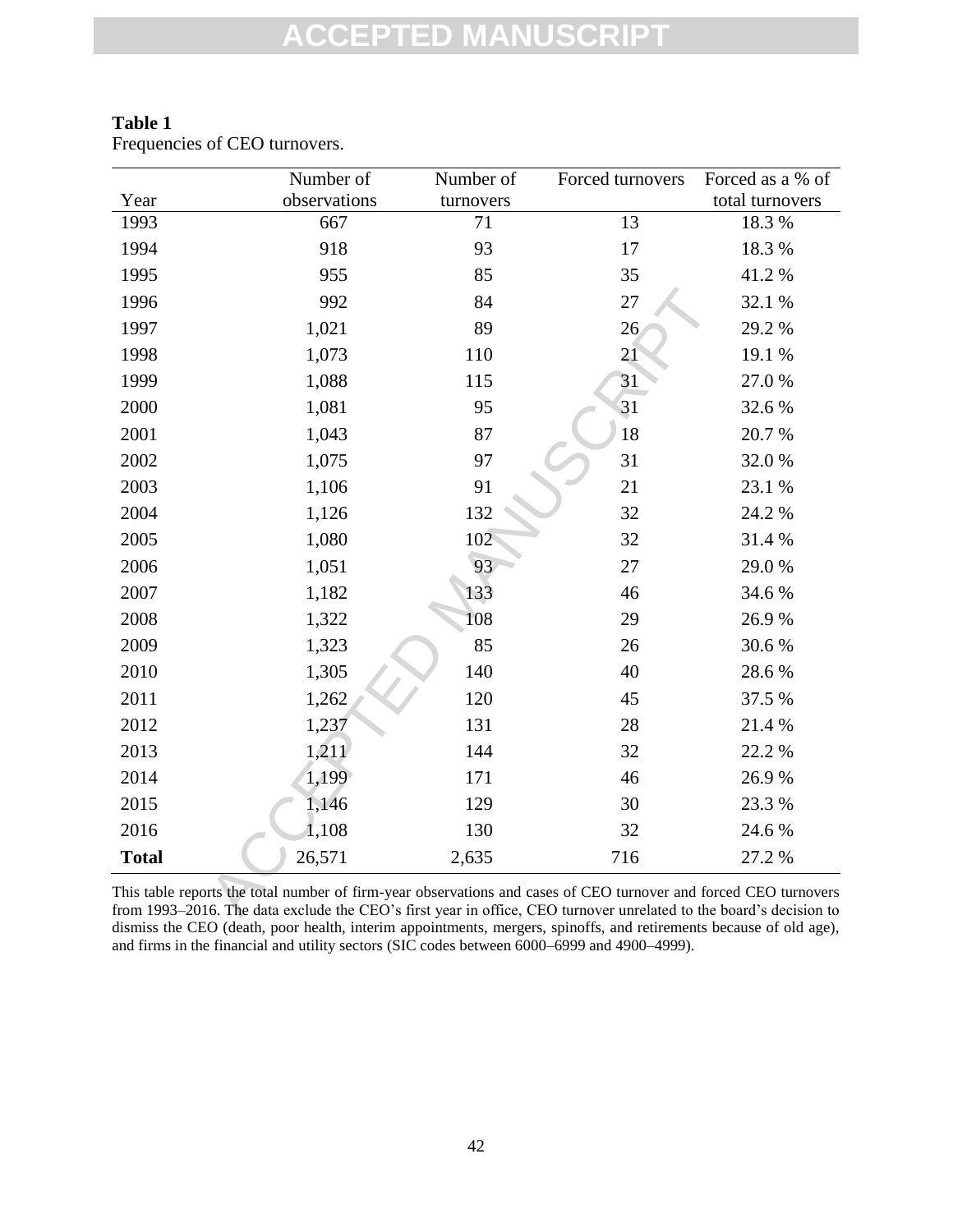|       | EPS_GAAP                                                                                                                                                                                                                              | EPS_GAAP | EPS_Street | EPS_Street | Exclusions | Exclusions |
|-------|---------------------------------------------------------------------------------------------------------------------------------------------------------------------------------------------------------------------------------------|----------|------------|------------|------------|------------|
| Year  | Mean                                                                                                                                                                                                                                  | Std.     | Mean       | Std.       | Mean       | Std.       |
| 1993  | 0.019                                                                                                                                                                                                                                 | 0.111    | 0.027      | 0.104      | $-0.012$   | 0.122      |
| 1994  | 0.040                                                                                                                                                                                                                                 | 0.073    | 0.032      | 0.087      | 0.005      | 0.093      |
| 1995  | 0.039                                                                                                                                                                                                                                 | 0.091    | 0.038      | 0.103      | $-0.001$   | 0.101      |
| 1996  | 0.036                                                                                                                                                                                                                                 | 0.091    | 0.037      | 0.092      | $-0.005$   | 0.103      |
| 1997  | 0.036                                                                                                                                                                                                                                 | 0.080    | 0.042      | 0.090      | $-0.010$   | 0.110      |
| 1998  | 0.024                                                                                                                                                                                                                                 | 0.086    | 0.035      | 0.095      | $-0.013$   | 0.105      |
| 1999  | 0.035                                                                                                                                                                                                                                 | 0.099    | 0.037      | 0.111      | $-0.003$   | 0.113      |
| 2000  | 0.035                                                                                                                                                                                                                                 | 0.120    | 0.040      | $0.122 -$  | $-0.007$   | 0.125      |
| 2001  | 0.001                                                                                                                                                                                                                                 | 0.135    | 0.021      | 0.126      | $-0.023$   | 0.136      |
| 2002  | $-0.012$                                                                                                                                                                                                                              | 0.146    | 0.023      | 0.129      | $-0.037$   | 0.149      |
| 2003  | 0.015                                                                                                                                                                                                                                 | 0.144    | 0.029      | 0.140      | $-0.015$   | 0.134      |
| 2004  | 0.033                                                                                                                                                                                                                                 | 0.102    | 0.035      | 0.120      | $-0.005$   | 0.108      |
| 2005  | 0.034                                                                                                                                                                                                                                 | 0.100    | 0.040      | 0.122      | $-0.008$   | 0.114      |
| 2006  | 0.036                                                                                                                                                                                                                                 | 0.093    | 0.044      | 0.124      | $-0.011$   | 0.116      |
| 2007  | 0.031                                                                                                                                                                                                                                 | 0.102    | 0.039      | 0.122      | $-0.009$   | 0.110      |
| 2008  | $-0.026$                                                                                                                                                                                                                              | 0.181    | 0.023      | 0.146      | $-0.051$   | 0.165      |
| 2009  | 0.004                                                                                                                                                                                                                                 | 0.184    | 0.041      | 0.167      | $-0.037$   | 0.153      |
| 2010  | 0.047                                                                                                                                                                                                                                 | 0.106    | 0.059      | 0.115      | $-0.012$   | 0.111      |
| 2011  | 0.037                                                                                                                                                                                                                                 | 0.117    | 0.052      | 0.115      | $-0.015$   | 0.108      |
| 2012  | 0.027                                                                                                                                                                                                                                 | 0.140    | 0.052      | 0.122      | $-0.024$   | 0.118      |
| 2013  | 0.033                                                                                                                                                                                                                                 | 0.119    | 0.051      | 0.110      | $-0.016$   | 0.100      |
| 2014  | 0.026                                                                                                                                                                                                                                 | 0.100    | 0.042      | 0.096      | $-0.017$   | 0.092      |
| 2015  | 0.005                                                                                                                                                                                                                                 | 0.134    | 0.035      | 0.102      | $-0.030$   | 0.111      |
| 2016  | 0.007                                                                                                                                                                                                                                 | 0.146    | 0.034      | 0.118      | $-0.028$   | 0.110      |
| Total | 0.023                                                                                                                                                                                                                                 | 0.123    | 0.038      | 0.119      | $-0.017$   | 0.120      |
|       | This table shows the mean and standard deviation values for GAAP_EPS, Street_EPS, and Exclusions from 1993 to<br>2015. The data exclude the CEO's first year in office, CEO turnover unrelated to the board's decision to dismiss the |          |            |            |            |            |

### **Table 2**

GAAP earnings vs. street earnings: mean values and standard deviations.

This table shows the mean and standard deviation values for *GAAP\_EPS*, *Street\_EPS*, and *Exclusions* from 1993 to 2015. The data exclude the CEO's first year in office, CEO turnover unrelated to the board's decision to dismiss the CEO (death, poor health, interim appointments, mergers, spinoffs, and retirements because of old age), and firms in the financial and utility sectors (SIC codes between 6000–6999 and 4900–4999). *EPS\_GAAP* is earnings per share, including extraordinary items from Compustat, scaled by the lagged stock price from Compustat. *EPS\_Street* is earnings per share from I/B/E/S scaled by the lagged stock price from Compustat. *Exclusions* are *EPS\_GAAP* minus *EPS\_*Street.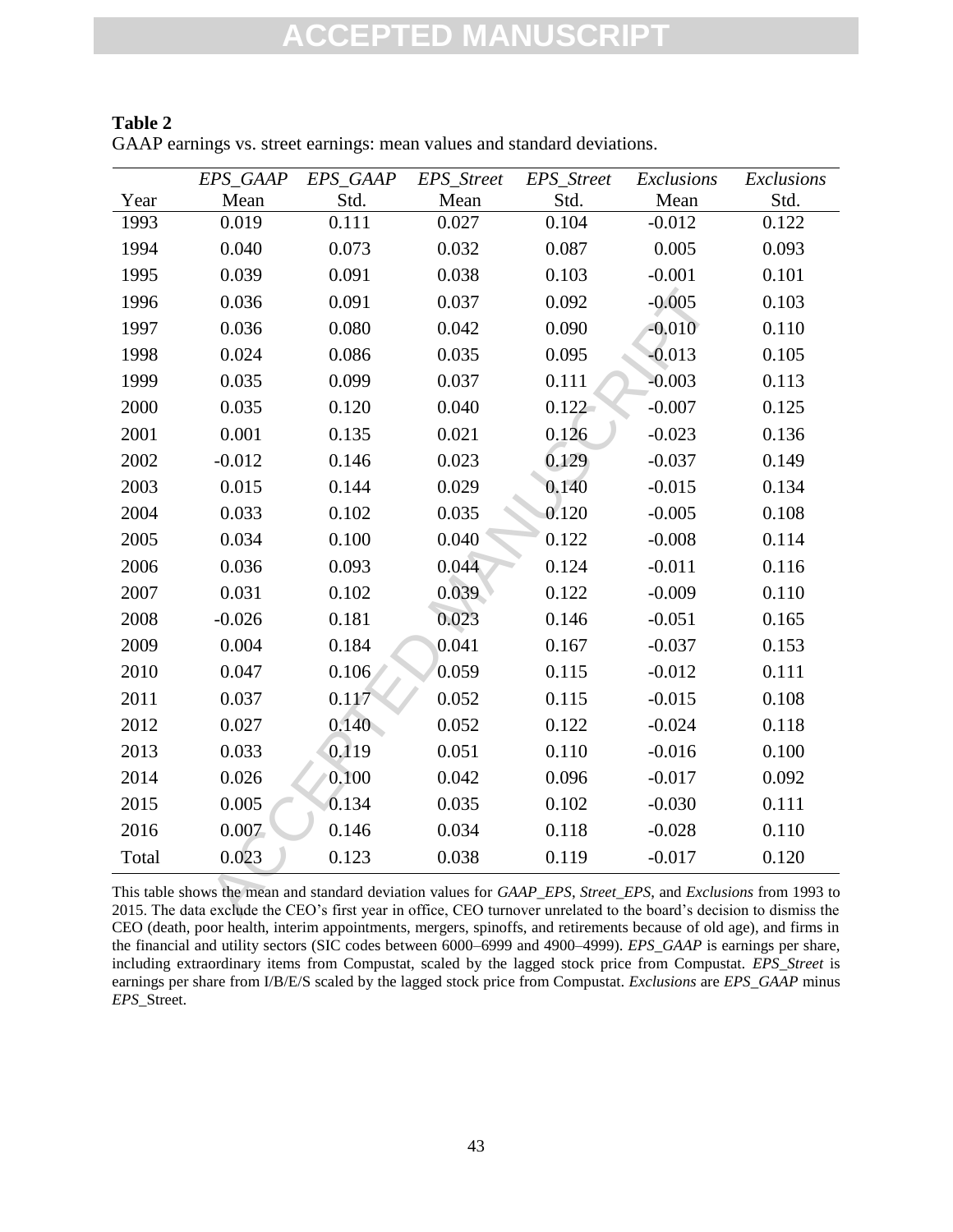### **Table 3** Summary statistics and univariate comparisons.

|                                                                                                                                                                                                                                                                                                                                                                                                                                                                                                                                                                                                                                                                                                                                                                                                                                                                        |          | Forced turnovers $(N=716)$ |       |                       | Voluntary turnovers $(N=1,919)$ |       |                       | No turnovers $(N=23,937)$ |       |
|------------------------------------------------------------------------------------------------------------------------------------------------------------------------------------------------------------------------------------------------------------------------------------------------------------------------------------------------------------------------------------------------------------------------------------------------------------------------------------------------------------------------------------------------------------------------------------------------------------------------------------------------------------------------------------------------------------------------------------------------------------------------------------------------------------------------------------------------------------------------|----------|----------------------------|-------|-----------------------|---------------------------------|-------|-----------------------|---------------------------|-------|
|                                                                                                                                                                                                                                                                                                                                                                                                                                                                                                                                                                                                                                                                                                                                                                                                                                                                        | Mean     | Median                     | Std.  | Mean                  | Median                          | Std.  | Mean                  | Median                    | Std.  |
| EPS_GAAP                                                                                                                                                                                                                                                                                                                                                                                                                                                                                                                                                                                                                                                                                                                                                                                                                                                               | $-0.022$ | 0.029                      | 0.169 | $0.019$ <sup>a</sup>  | $0.046^{\rm a}$                 | 0.123 | $0.025^{\rm a}$       | $0.047$ <sup>a</sup>      | 0.122 |
| EPS_Street                                                                                                                                                                                                                                                                                                                                                                                                                                                                                                                                                                                                                                                                                                                                                                                                                                                             | 0.006    | 0.038                      | 0.172 | $0.040$ <sup>a</sup>  | $0.046$ <sup>a</sup>            | 0.122 | 0.039a                | $0.044$ <sup>a</sup>      | 0.116 |
| Exclusions                                                                                                                                                                                                                                                                                                                                                                                                                                                                                                                                                                                                                                                                                                                                                                                                                                                             | $-0.034$ | $-0.003$                   | 0.158 | $-0.022c$             | $0.000$ <sup>a</sup>            | 0.128 | $-0.016$ <sup>a</sup> | $0.000$ <sup>a</sup>      | 0.117 |
| For_Rev                                                                                                                                                                                                                                                                                                                                                                                                                                                                                                                                                                                                                                                                                                                                                                                                                                                                | $-0.023$ | $-0.004$                   | 0.080 | $-0.017$ c            | $-0.002b$                       | 0.066 | $-0.010$ <sup>a</sup> | $0.000$ <sup>a</sup>      | 0.059 |
| Ret_Idio                                                                                                                                                                                                                                                                                                                                                                                                                                                                                                                                                                                                                                                                                                                                                                                                                                                               | $-0.161$ | $-0.182$                   | 0.442 | $-0.059a$             | $-0.089$ <sup>a</sup>           | 0.392 | $-0.008$ <sup>a</sup> | $-0.044$ <sup>a</sup>     | 0.443 |
| Ret_Peer                                                                                                                                                                                                                                                                                                                                                                                                                                                                                                                                                                                                                                                                                                                                                                                                                                                               | 0.188    | 0.160                      | 0.283 | 0.169                 | 0.161                           | 0.269 | 0.183                 | 0.167                     | 0.290 |
| Std_Ret                                                                                                                                                                                                                                                                                                                                                                                                                                                                                                                                                                                                                                                                                                                                                                                                                                                                | 0.132    | 0.114                      | 0.073 | $0.107$ <sup>a</sup>  | $0.094$ <sup>a</sup>            | 0.060 | $0.115^{a}$           | $0.098$ <sup>a</sup>      | 0.064 |
| <b>LogMVE</b>                                                                                                                                                                                                                                                                                                                                                                                                                                                                                                                                                                                                                                                                                                                                                                                                                                                          | 7.157    | 7.120                      | 1.624 | 7.644a                | $7.518$ <sup>a</sup>            | 1.681 | 7.434a                | 7.272a                    | 1.626 |
| <b>MTB</b>                                                                                                                                                                                                                                                                                                                                                                                                                                                                                                                                                                                                                                                                                                                                                                                                                                                             | 2.043    | 1.555                      | 1.401 | 1.939c                | 1.561                           | 1.212 | 2.082                 | 1.653a                    | 1.346 |
| <b>SGR</b>                                                                                                                                                                                                                                                                                                                                                                                                                                                                                                                                                                                                                                                                                                                                                                                                                                                             | 0.120    | 0.054                      | 0.309 | $0.086^{\circ}$       | 0.062                           | 0.217 | 0.120                 | $0.080$ <sup>a</sup>      | 0.260 |
| LEV                                                                                                                                                                                                                                                                                                                                                                                                                                                                                                                                                                                                                                                                                                                                                                                                                                                                    | 0.222    | 0.188                      | 0.203 | 0.233                 | $0.221$ <sup>a</sup>            | 0.176 | 0.220                 | 0.205                     | 0.183 |
| $CEO_Age$                                                                                                                                                                                                                                                                                                                                                                                                                                                                                                                                                                                                                                                                                                                                                                                                                                                              | 50.418   | 51.000                     | 4.927 | $61.524$ <sup>a</sup> | $61.000$ <sup>a</sup>           | 5.817 | 55.476 <sup>a</sup>   | 55.000 <sup>a</sup>       | 7.311 |
| CEO_Owner                                                                                                                                                                                                                                                                                                                                                                                                                                                                                                                                                                                                                                                                                                                                                                                                                                                              | 0.781    | 0.000                      | 2.233 | 0.983c                | 0.000c                          | 2.860 | $1.220$ <sup>a</sup>  | 0.000                     | 3.443 |
| CEO_Dual                                                                                                                                                                                                                                                                                                                                                                                                                                                                                                                                                                                                                                                                                                                                                                                                                                                               | 0.465    | 0.000 <sub>1</sub>         | 0.499 | $0.698$ <sup>a</sup>  | $1.000$ <sup>a</sup>            | 0.459 | $0.584^{\rm a}$       | $1.000$ <sup>a</sup>      | 0.493 |
| This table reports the means, medians, and standard deviations for selected variables by three CEO turnover groups from 1993 to 2016: i) The forced CEO turnover<br>sample consists of 716 firm-years; ii) The voluntary CEO turnover consists of 1,919 firm-years; and iii) No turnovers sample consists of 23,937 firm-years. The data<br>exclude the CEO's first year in office, CEO turnover unrelated to the board's decision to dismiss the CEO (death, poor health, interim appointments, mergers, spinoffs,<br>and retirements because of old age), and firms in the financial and utility sectors (SIC codes between 6000–6999 and 4900–4999). <i>EPS GAAP</i> is GAAP earnings per<br>share scaled by the lagged price. EPS_Street is street earnings per share scaled by the lagged price. Exclusions are items included in GAAP earnings but excluded from |          |                            |       |                       |                                 |       |                       |                           |       |

This table reports the means, medians, and standard deviations for selected variables by three CEO turnover groups from 1993 to 2016: i) The forced CEO turnover sample consists of 716 firm-years; ii) The voluntary CEO turnover consists of 1,919 firm-years; and iii) No turnovers sample consists of 23,937 firm-years. The data exclude the CEO's first year in office, CEO turnover unrelated to the board's decision to dismiss the CEO (death, poor health, interim appointments, mergers, spinoffs, and retirements because of old age), and firms in the financial and utility sectors (SIC codes between 6000–6999 and 4900–4999). *EPS\_GAAP* is GAAP earnings per share scaled by the lagged price. *EPS\_Street* is street earnings per share scaled by the lagged price. *Exclusions* are items included in GAAP earnings but excluded from street earnings. *For\_Rev* is the analysts' forecast revisions during the fiscal year. *Ret\_Idio* is the idiosyncratic return. *Ret\_Peer* is the industry return. *Std\_Ret* is return volatility*. LogMVE* is the logarithm of the market value of equity. *MTB* is the market-to-book ratio. *SGR* is sales growth. *LEV* is leverage. *CEO\_Age* is the CEO's age. *CEO\_Owner* is the CEO's percentage of total shares owned. *CEO\_Dual* is the CEO-chairman duality indicator. Full variable definitions are provided in the Appendix. The mean and median differences between the forced turnover vs. voluntary turnover and forced turnover and no turnover samples are tested using a *t-*test and Wilcoxon *z*-test, respectively. The superscripts <sup>a</sup>, <sup>b</sup>, and <sup>c</sup> denote significance at the 1%, 5%, and 10% levels, respectively, for a two-tailed test.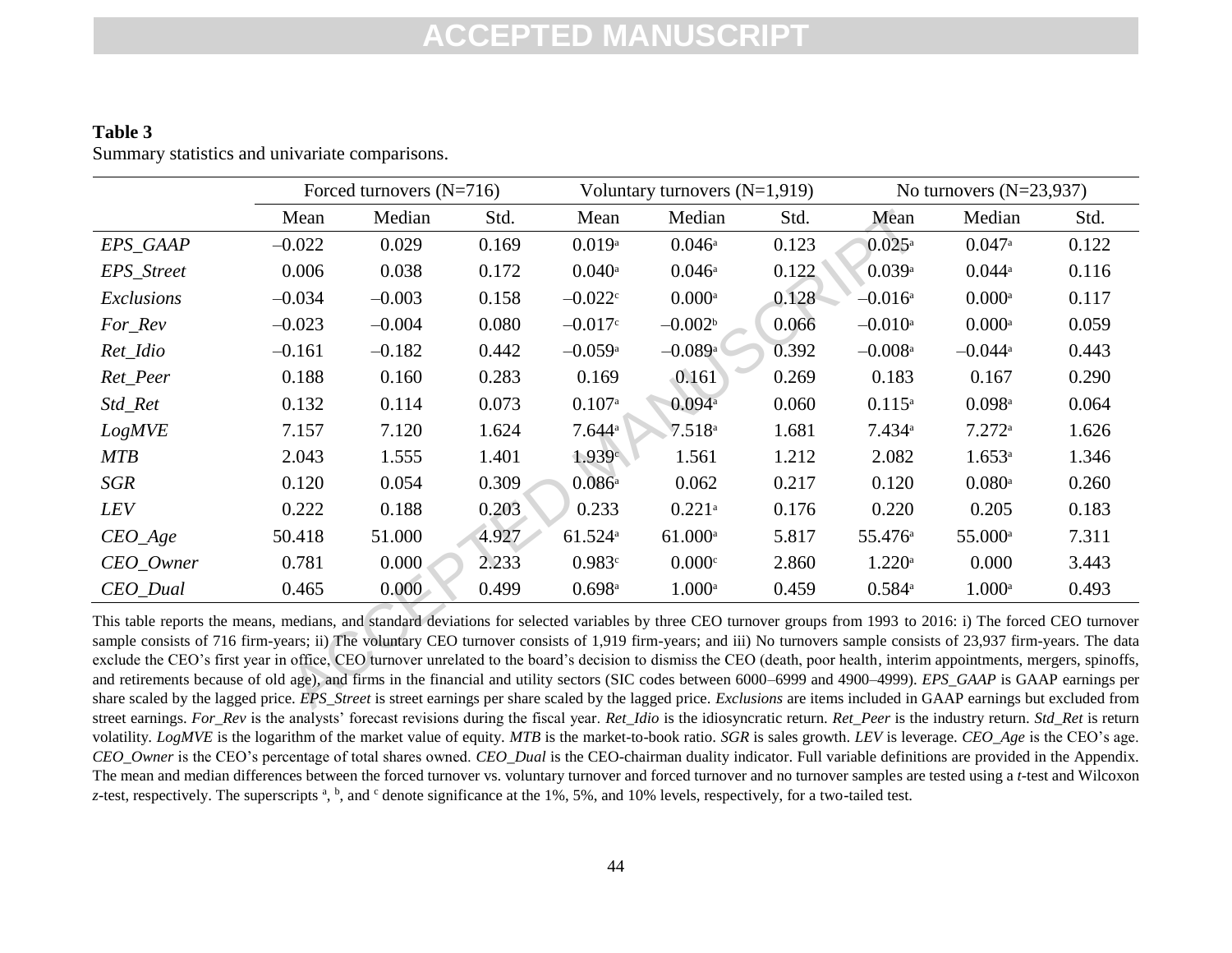### **Table 4**

Correlations.

| Variable                                                                                                                                                                                                                                                              | (1)     | (2)     | (3)     | (4)     | (5)     | (6)     | (7)     | (8)     | (9)     | (10)    | (11)    | (12)    | (13)    | (14)    |
|-----------------------------------------------------------------------------------------------------------------------------------------------------------------------------------------------------------------------------------------------------------------------|---------|---------|---------|---------|---------|---------|---------|---------|---------|---------|---------|---------|---------|---------|
| $(1)$ EPS_GAAP                                                                                                                                                                                                                                                        |         | .642    | .495    | .406    | .278    | .120    | $-.275$ | .180    | .026    | .129    | .005    | .091    | .013    | .071    |
| $(2)$ EPS_Street                                                                                                                                                                                                                                                      | .593    |         | $-.172$ | .327    | .190    | .071    | $-.207$ | .163    | $-.101$ | .026    | .088    | .077    | .143    | .023    |
| $(3)$ Exclusions                                                                                                                                                                                                                                                      | .468    | $-.364$ |         | .193    | .154    | .073    | $-.122$ | .055    | .188    | .182    | $-.108$ | .033    | $-.135$ | .064    |
| $(4) For_{\mathbb{R}}$ ev                                                                                                                                                                                                                                             | .433    | .399    | .092    |         | .403    | .144    | $-.109$ | .209    | .289    | .342    | $-.095$ | $-.023$ | .044    | $-.006$ |
| $(5)$ Ret_Idio                                                                                                                                                                                                                                                        | .173    | .129    | .070    | .233    |         | $-.103$ | $-.093$ | .170    | .286    | .176    | $-.039$ | .002    | .019    | $-.002$ |
| $(6)$ Ret_Peer                                                                                                                                                                                                                                                        | .077    | .040    | .048    | .072    | $-.061$ |         | $-.028$ | .077    | .183    | .057    | $-.066$ | $-.008$ | $-.025$ | .024    |
| $(7)$ Std_Ret                                                                                                                                                                                                                                                         | $-.356$ | $-.249$ | $-.118$ | $-.165$ | .034    | .049    |         | $-.435$ | $-.136$ | .033    | $-.071$ | $-.147$ | $-.035$ | $-.092$ |
| (8) LogMVE                                                                                                                                                                                                                                                            | .252    | .202    | .067    | .193    | .116    | .078    | $-.390$ |         | .343    | .066    | .117    | .097    | $-.031$ | .138    |
| (9) MTB                                                                                                                                                                                                                                                               | .071    | $-.037$ | .112    | .123    | .286    | .170    | .032    | .261    |         | .293    | $-.297$ | $-.071$ | $-.031$ | $-.019$ |
| $(10)$ SGR                                                                                                                                                                                                                                                            | .157    | .082    | .077    | .195    | .165    | .069    | .074    | .041    | .274    |         | $-.093$ | $-.077$ | $-.107$ | $-.001$ |
| $(11)$ LEV                                                                                                                                                                                                                                                            | $-.143$ | $-.040$ | $-.118$ | $-.092$ | $-.047$ | $-.067$ | $-.005$ | .066    | $-.224$ | $-.050$ |         | .065    | $-.060$ | .081    |
| $(12)$ CEO_Age                                                                                                                                                                                                                                                        | .054    | .051    | .002    | .001    | $-018$  | $-.014$ | $-.146$ | .090    | $-.098$ | $-.091$ | .051    |         | .076    | .265    |
| $(13)$ CEO_Owner                                                                                                                                                                                                                                                      | $-.007$ | $-.005$ | $-.005$ | .007    | .008    | $-.042$ | .004    | $-.097$ | .000    | $-.029$ | $-.093$ | .120    |         | $-.080$ |
| $(14)$ CEO_Dual                                                                                                                                                                                                                                                       | .054    | .042    | .012    | $-.004$ | $-.014$ | .023    | $-.080$ | .143    | $-.021$ | $-.010$ | .057    | .263    | .079    |         |
| This table reports Pearson correlations below the diagonal and Spearman correlations above the diagonal. Correlations for which the absolute value is greater than 0.014 a<br>significant at the 0.01 level. All variables are as defined in Table 3 and the Appendix |         |         |         |         |         |         |         |         |         |         |         |         |         |         |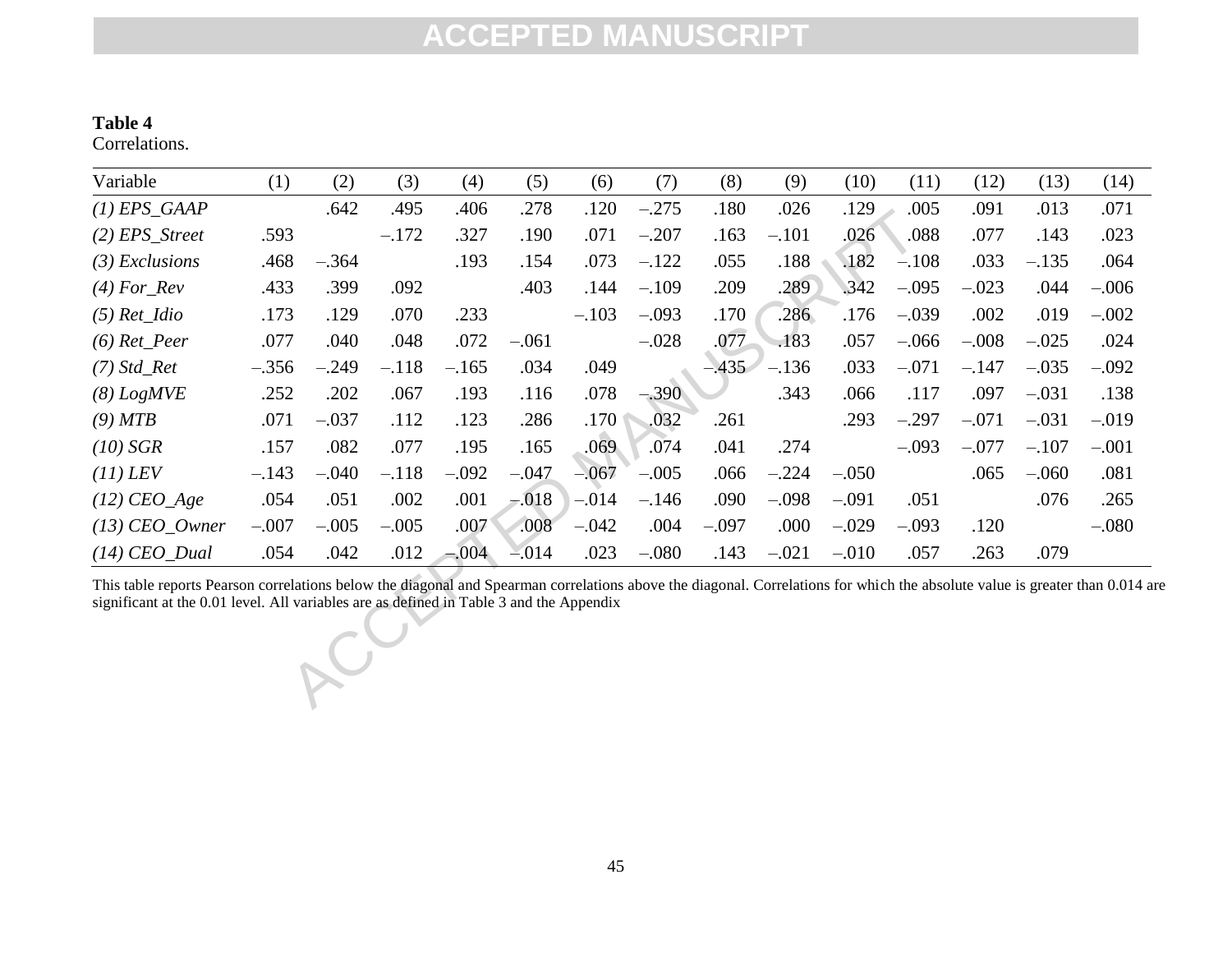### **Table 5** Multinomial logistic regression relating forced and voluntary CEO turnover to performance measures.

|                      | Model $(1)$     |                 | Model $(2)$     |                 | Model $(3)$     |                 |  |
|----------------------|-----------------|-----------------|-----------------|-----------------|-----------------|-----------------|--|
| Variable             | Forced          | Voluntary       | Forced          | Voluntary       | Forced          | Voluntary       |  |
| EPS_GAAP             | $-1.108(0.000)$ | $-0.363(0.133)$ |                 |                 |                 |                 |  |
| EPS_Street           |                 |                 | $-0.679(0.034)$ | 0.061(0.792)    | $-1.164(0.001)$ | $-0.089(0.745)$ |  |
| Exclusions           |                 |                 |                 |                 | $-1.019(0.001)$ | $-0.239(0.313)$ |  |
| For_Rev              | $-0.511(0.378)$ | $-1.216(0.005)$ | $-0.653(0.282)$ | $-1.484(0.000)$ | $-0.383(0.525)$ | $-1.360(0.002)$ |  |
| Ret_Idio             | $-0.705(0.000)$ | $-0.254(0.000)$ | $-0.730(0.000)$ | $-0.266(0.000)$ | $-0.706(0.000)$ | $-0.261(0.000)$ |  |
| Ret_Peer             | 0.190(0.350)    | $-0.123(0.361)$ | 0.172(0.397)    | $-0.132(0.328)$ | 0.194(0.341)    | $-0.127(0.344)$ |  |
| Std_Ret              | 2.616(0.000)    | 1.203(0.031)    | 3.060(0.000)    | 1.455(0.007)    | 2.585(0.000)    | 1.350(0.015)    |  |
| <b>LogMVE</b>        | 0.037(0.223)    | 0.083(0.000)    | 0.029(0.333)    | 0.079(0.000)    | 0.039(0.202)    | 0.080(0.000)    |  |
| <b>MTB</b>           | $-0.039(0.282)$ | $-0.028(0.262)$ | $-0.040(0.265)$ | $-0.025(0.329)$ | $-0.040(0.273)$ | $-0.025(0.320)$ |  |
| SGR                  | $-0.080(0.606)$ | $-0.275(0.024)$ | $-0.125(0.419)$ | $-0.299(0.014)$ | $-0.083(0.592)$ | $-0.290(0.017)$ |  |
| LEV                  | 0.127(0.572)    | 0.104(0.497)    | 0.244(0.269)    | 0.138(0.365)    | 0.127(0.571)    | 0.118(0.442)    |  |
| $CEO_Age$            | $-0.096(0.000)$ | 0.121(0.000)    | $-0.097(0.000)$ | 0.121(0.000)    | $-0.096(0.000)$ | 0.121(0.000)    |  |
| $CEO_Owner$          | $-0.067(0.001)$ | $-0.090(0.000)$ | $-0.068(0.000)$ | $-0.090(0.000)$ | $-0.067(0.001)$ | $-0.090(0.000)$ |  |
| $CEO_$ Dual          | $-0.050(0.551)$ | 0.051(0.382)    | $-0.047(0.574)$ | 0.051(0.382)    | $-0.048(0.571)$ | 0.051(0.383)    |  |
| Year indicators      | Yes             | Yes             | Yes             | Yes             | Yes             | Yes             |  |
| Industry indicators  | Yes             | Yes             | Yes             | Yes             | Yes             | Yes             |  |
| Pseudo- $R^2$        | 10.82%          |                 |                 | 10.77%          |                 | 10.83%          |  |
| Number of firm-years | 26,571          |                 | 26,571          |                 | 26,571          |                 |  |

Estimates from multinomial logistic regressions that examine the likelihood of forced and voluntary CEO turnover, based on our sample of 716 forced cases of CEO turnover (*F\_CEO\_TO*) and 1,919 voluntary cases of CEO turnover (*V\_CEO\_TO*) from 1993–2016. The sample data on CEO turnover come from the ExecuComp database. Turnover is classified as forced based on the classification scheme proposed by Parrino (1997). The data exclude the CEO's first year in office and firms in the financial and utility sectors (SIC codes between 6000–6999 and 4900–4999). All independent variables are measured in the year before the year of the turnover. A positive (negative) coefficient indicates that an increase in the covariate increases (decreases) the probability of CEO turnover. Year and industry indicators are included but not reported. All variables are as defined in Table 3 and the Appendix.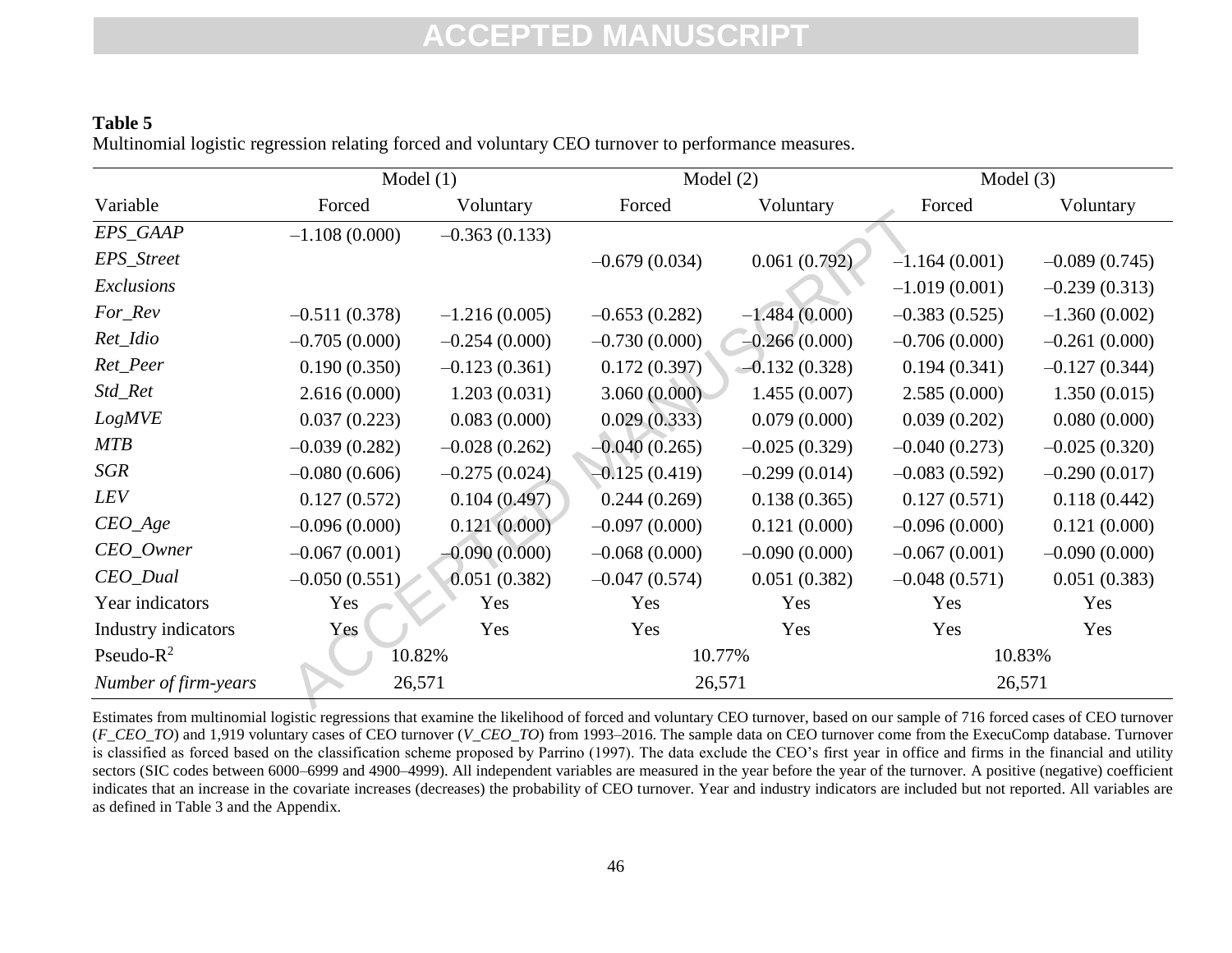### **Table 6**

Cox proportional hazard model relating forced CEO turnover to performance measures.

| Variable                                                                                                                                                                                                                                                                                                                                                                                                                                                                                                                                                                                                                                                                                                                                                                                                                                                                                                                                                                                                                                                                     | Model $(1)$        |         | Model $(2)$ |                    | Model $(3)$      |         |
|------------------------------------------------------------------------------------------------------------------------------------------------------------------------------------------------------------------------------------------------------------------------------------------------------------------------------------------------------------------------------------------------------------------------------------------------------------------------------------------------------------------------------------------------------------------------------------------------------------------------------------------------------------------------------------------------------------------------------------------------------------------------------------------------------------------------------------------------------------------------------------------------------------------------------------------------------------------------------------------------------------------------------------------------------------------------------|--------------------|---------|-------------|--------------------|------------------|---------|
| EPS_GAAP                                                                                                                                                                                                                                                                                                                                                                                                                                                                                                                                                                                                                                                                                                                                                                                                                                                                                                                                                                                                                                                                     | $-0.943$ (0.000)   |         |             |                    |                  |         |
| EPS_Street                                                                                                                                                                                                                                                                                                                                                                                                                                                                                                                                                                                                                                                                                                                                                                                                                                                                                                                                                                                                                                                                   |                    |         | 0.082       | (0.663)            | $-0.517$         | (0.010) |
| Exclusions                                                                                                                                                                                                                                                                                                                                                                                                                                                                                                                                                                                                                                                                                                                                                                                                                                                                                                                                                                                                                                                                   |                    |         |             |                    | $-1.092$         | (0.000) |
| For_Rev                                                                                                                                                                                                                                                                                                                                                                                                                                                                                                                                                                                                                                                                                                                                                                                                                                                                                                                                                                                                                                                                      | $-1.144$           | (0.000) | $-1.973$    | (0.000)            | $-1.409$         | (0.000) |
| Ret_Idio                                                                                                                                                                                                                                                                                                                                                                                                                                                                                                                                                                                                                                                                                                                                                                                                                                                                                                                                                                                                                                                                     | $-0.146$ (0.001)   |         | $-0.175$    | (0.000)            | $-0.152$         | (0.000) |
| Ret_Peer                                                                                                                                                                                                                                                                                                                                                                                                                                                                                                                                                                                                                                                                                                                                                                                                                                                                                                                                                                                                                                                                     | 0.077              | (0.417) | 0.059       | (0.536)            | 0.068            | (0.474) |
| Std_Ret                                                                                                                                                                                                                                                                                                                                                                                                                                                                                                                                                                                                                                                                                                                                                                                                                                                                                                                                                                                                                                                                      | 1.133              | (0.001) | 1.767       | (0.000)            | 1.308            | (0.000) |
| <b>LogMVE</b>                                                                                                                                                                                                                                                                                                                                                                                                                                                                                                                                                                                                                                                                                                                                                                                                                                                                                                                                                                                                                                                                | 0.076              | (0.000) | 0.068       | (0.000)            | 0.075            | (0.000) |
| <b>MTB</b>                                                                                                                                                                                                                                                                                                                                                                                                                                                                                                                                                                                                                                                                                                                                                                                                                                                                                                                                                                                                                                                                   | $-0.063$           | (0.000) | $-0.056$    | (0.001)            | $-0.057$         | (0.000) |
| <b>SGR</b>                                                                                                                                                                                                                                                                                                                                                                                                                                                                                                                                                                                                                                                                                                                                                                                                                                                                                                                                                                                                                                                                   | $-0.254$           | (0.001) | $-0.304$    | (0.000)            | $-0.268$         | (0.000) |
| LEV                                                                                                                                                                                                                                                                                                                                                                                                                                                                                                                                                                                                                                                                                                                                                                                                                                                                                                                                                                                                                                                                          | 0.392              | (0.000) | 0.471       | (0.000)            | 0.381            | (0.000) |
| $CEO_Age$                                                                                                                                                                                                                                                                                                                                                                                                                                                                                                                                                                                                                                                                                                                                                                                                                                                                                                                                                                                                                                                                    | $-0.143$           | (0.000) |             | $-0.139 - (0.000)$ | $-0.139$         | (0.000) |
| CEO_Owner                                                                                                                                                                                                                                                                                                                                                                                                                                                                                                                                                                                                                                                                                                                                                                                                                                                                                                                                                                                                                                                                    | $-0.127$           | (0.000) | $-0.128$    | (0.000)            | $-0.128$         | (0.000) |
| CEO_Dual                                                                                                                                                                                                                                                                                                                                                                                                                                                                                                                                                                                                                                                                                                                                                                                                                                                                                                                                                                                                                                                                     | $-0.235$ $(0.000)$ |         |             | $-0.232$ $(0.000)$ | $-0.228$ (0.000) |         |
| Year indicators                                                                                                                                                                                                                                                                                                                                                                                                                                                                                                                                                                                                                                                                                                                                                                                                                                                                                                                                                                                                                                                              | Yes                |         | Yes         |                    | Yes              |         |
| Industry indicators                                                                                                                                                                                                                                                                                                                                                                                                                                                                                                                                                                                                                                                                                                                                                                                                                                                                                                                                                                                                                                                          | Yes                |         |             | Yes                | Yes              |         |
| Number of events                                                                                                                                                                                                                                                                                                                                                                                                                                                                                                                                                                                                                                                                                                                                                                                                                                                                                                                                                                                                                                                             | 3,008              |         |             | 3,008              | 3,008            |         |
| Number of censored<br>data                                                                                                                                                                                                                                                                                                                                                                                                                                                                                                                                                                                                                                                                                                                                                                                                                                                                                                                                                                                                                                                   | 23,563             |         | 23,563      |                    | 23,563           |         |
| The dependent variable is the number of years that the CEO is in office (logTenure). A positive (negative) Cox<br>proportional hazards model coefficient indicates a shorter (longer) expected time as CEO. The sample consists of<br>26,571 firm-year observations, 716 of which are forced CEO turnovers (3,008 event firm-years), from 1993 to 2016.<br>Data are right censored for CEOs in office at December 31, 2016, who have not yet left their position. Also voluntary<br>turnovers are censored. The data exclude the CEO's first year in office, CEO turnover unrelated to the board's decision<br>to dismiss the CEO (death, poor health, interim appointments, mergers, spinoffs, and retirements because of old age),<br>and firms in the financial and utility sectors (SIC codes between 6000–6999 and 4900–4999). Year and industry<br>indicators are included but not reported. Industries are classified using the Fama-French 48-industry classification. p-<br>values appear in parentheses. All variables are as defined in Table 3 and the Appendix. |                    |         |             |                    |                  |         |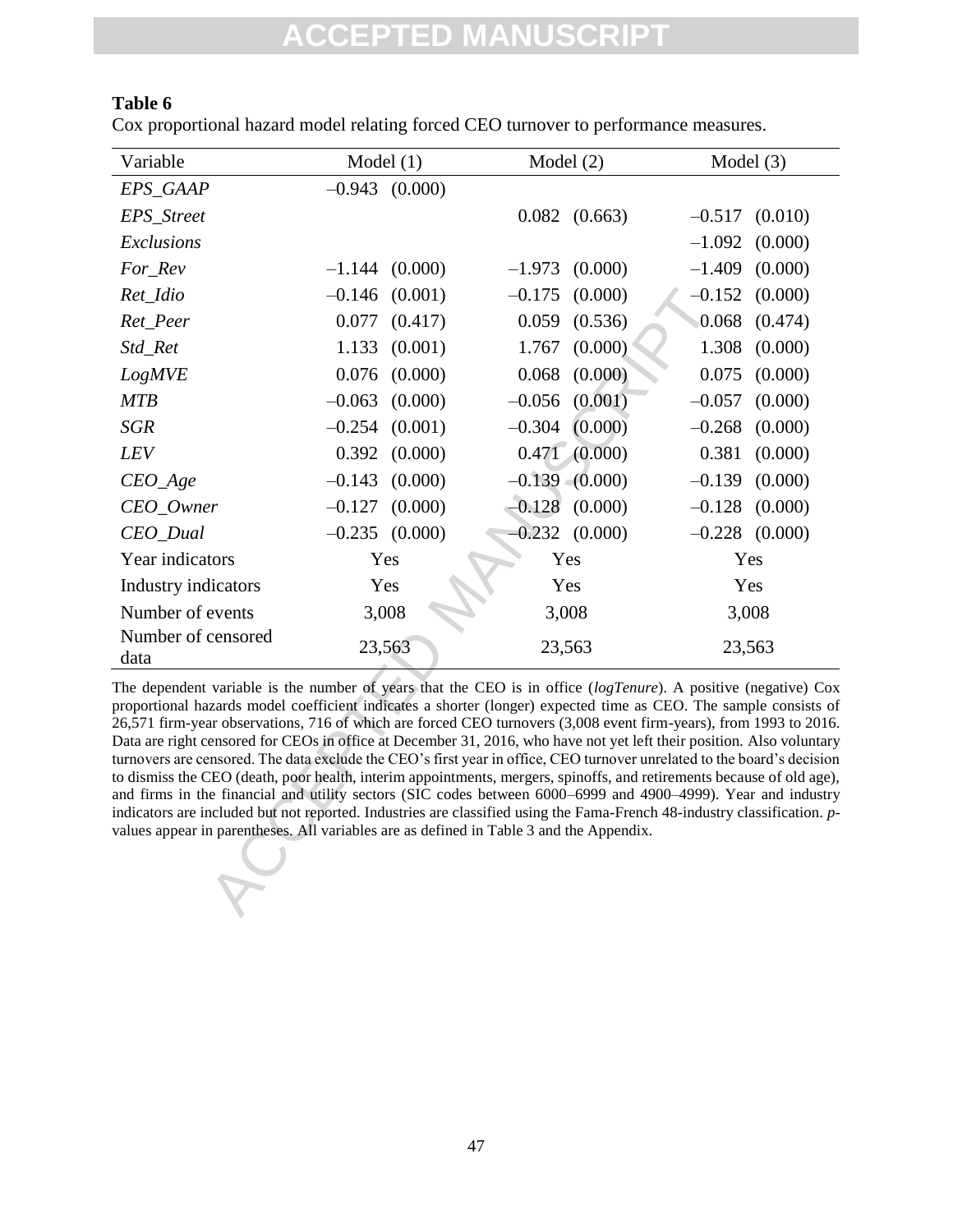### **Table 7** How regulation changes affected CEO turnover-performance sensitivity?

| Panel A: Pre-Regulation G period (1993-3/2003) vs. post-regulation G period (4/2003-2016) |                     |                         |                     |                          |  |  |  |  |
|-------------------------------------------------------------------------------------------|---------------------|-------------------------|---------------------|--------------------------|--|--|--|--|
|                                                                                           |                     | Pre-Regulation G period |                     | Post-Regulation G period |  |  |  |  |
| Variable                                                                                  | Forced              | Voluntary               | Forced              | Voluntary                |  |  |  |  |
| EPS_Street                                                                                | $-0.979$            | $-0.114$                | $-1.229$            | 0.091                    |  |  |  |  |
|                                                                                           | (0.097)             | (0.827)                 | (0.003)             | (0.782)                  |  |  |  |  |
| Exclusions                                                                                | $-1.377$            | $-0.141$                | $-0.734$            | $-0.209$                 |  |  |  |  |
|                                                                                           | (0.005)             | (0.748)                 | (0.056)             | (0.464)                  |  |  |  |  |
| For_Rev                                                                                   | $-1.314$            | $-1.520$                | 0.421               | $-1.397$                 |  |  |  |  |
|                                                                                           | (0.175)             | (0.046)                 | (0.580)             | (0.011)                  |  |  |  |  |
| Ret_Idio                                                                                  | $-0.621$            | $-0.300$                | $-0.789$            | $-0.252$                 |  |  |  |  |
|                                                                                           | (0.000)             | (0.006)                 | (0.000)             | (0.006)                  |  |  |  |  |
| Ret_Peer                                                                                  | 0.447               | (0.709)                 | 0.004               | $-0.163$                 |  |  |  |  |
|                                                                                           | (0.106)             | $-0.070$                | (0.990)             | (0.424)                  |  |  |  |  |
| Std_Ret                                                                                   | 3.917               | (0.352)                 | 2.063               | 1.950                    |  |  |  |  |
|                                                                                           | (0.001)             | 0.833                   | (0.051)             | (0.008)                  |  |  |  |  |
| <b>LogMVE</b>                                                                             | 0.123               | 0.127                   | $-0.006$            | 0.060                    |  |  |  |  |
|                                                                                           | (0.021)             | (0.000)                 | (0.878)             | (0.013)                  |  |  |  |  |
| <b>MTB</b>                                                                                | $-0.084$<br>(0.153) | (0.013)(0.745)          | $-0.018$<br>(0.696) | $-0.046$<br>(0.160)      |  |  |  |  |
| <b>SGR</b>                                                                                | 0.099               | $-0.182$                | $-0.295$            | $-0.377$                 |  |  |  |  |
|                                                                                           | (0.628)             | (0.321)                 | (0.218)             | (0.023)                  |  |  |  |  |
| <b>LEV</b>                                                                                | 0.578               | 0.559                   | $-0.021$            | $-0.112$                 |  |  |  |  |
|                                                                                           | (0.134)             | (0.047)                 | (0.942)             | (0.552)                  |  |  |  |  |
| $CEO_{\mathcal{A}}$ ge                                                                    | $-0.074$            | 0.124                   | $-0.115$            | 0.121                    |  |  |  |  |
|                                                                                           | (0.000)             | (0.000)                 | (0.000)             | (0.000)                  |  |  |  |  |
| CEO_Owner                                                                                 | (0.308)             | $-0.028$                | $-0.069$            | $-0.097$                 |  |  |  |  |
|                                                                                           | $-0.294$            | (0.640)                 | (0.000)             | (0.000)                  |  |  |  |  |
| $CEO_$                                                                                    | $-0.078$ $(0.582)$  | $-0.001$<br>(0.991)     | $-0.005$<br>(0.965) | 0.097<br>(0.160)         |  |  |  |  |
| Year indicators                                                                           |                     | Yes                     | Yes                 |                          |  |  |  |  |
| Industry indicators                                                                       |                     | Yes                     | Yes                 |                          |  |  |  |  |
| Pseudo- $R^2$                                                                             |                     | 12.22%                  | 11.00%              |                          |  |  |  |  |
| Cases of turnover                                                                         | 250                 | 679                     | 466                 | 1,240                    |  |  |  |  |
| Firm-years                                                                                |                     | 10,038                  | 16,533              |                          |  |  |  |  |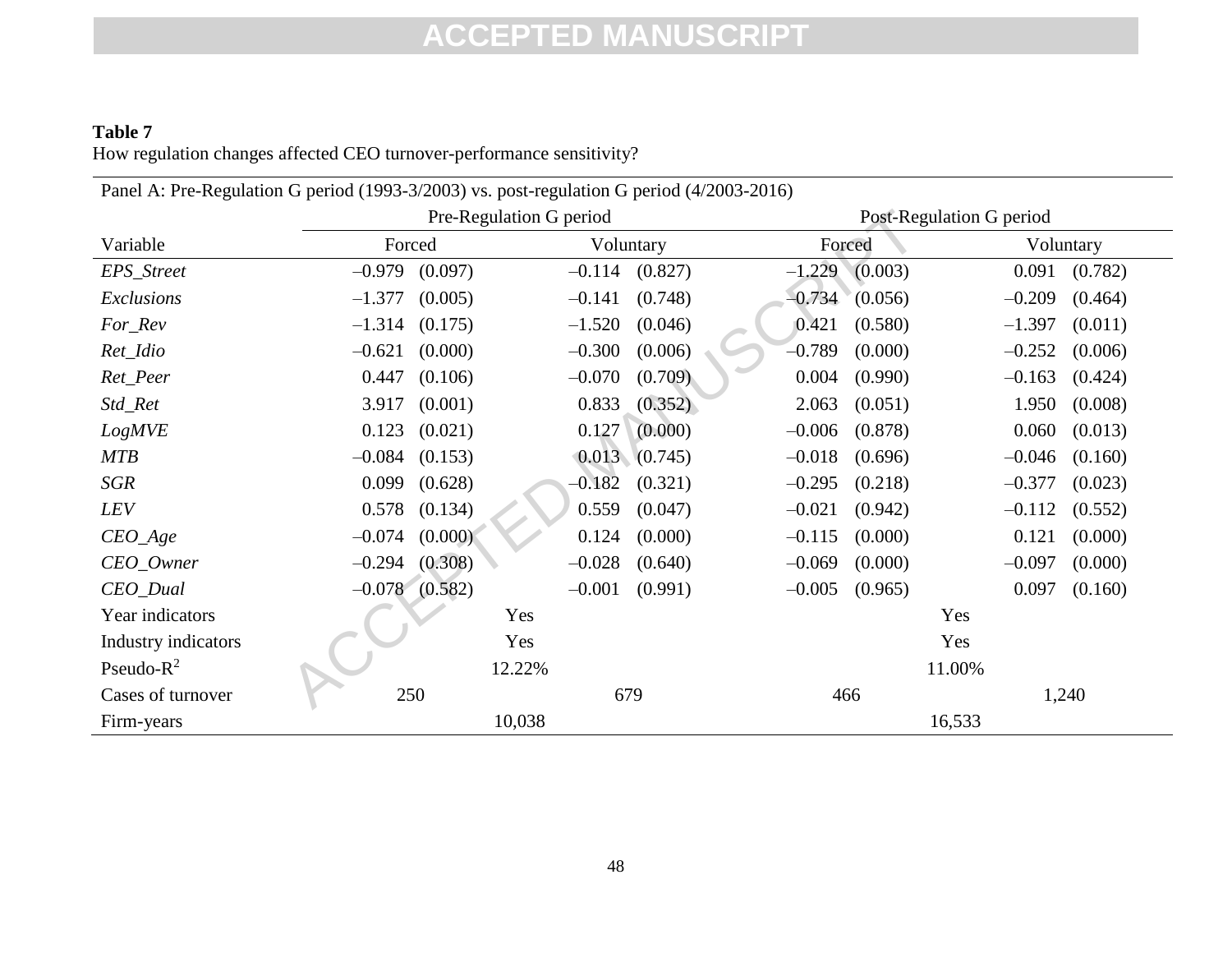| Panel B: Further analysis of the post-regulation G period                                                                                                        |          |                          |                    |                   |          |                    |          |           |  |
|------------------------------------------------------------------------------------------------------------------------------------------------------------------|----------|--------------------------|--------------------|-------------------|----------|--------------------|----------|-----------|--|
|                                                                                                                                                                  |          | Post-Regulation G period |                    |                   |          | C&DI period        |          |           |  |
|                                                                                                                                                                  |          |                          | $(04/2003 - 2009)$ |                   |          | $(2010 - 2016)$    |          |           |  |
| Variable                                                                                                                                                         | Forced   |                          |                    | Voluntary         |          | Forced             |          | Voluntary |  |
| EPS_Street                                                                                                                                                       | $-2.282$ | (0.000)                  | 0.328              | (0.500)           | $-0.338$ | (0.577)            | $-0.063$ | (0.891)   |  |
| Exclusions                                                                                                                                                       | $-0.975$ | (0.076)                  | $-0.336$           | (0.402)           | $-0.499$ | (0.374)            | $-0.022$ | (0.957)   |  |
| For_Rev                                                                                                                                                          | 1.315    | (0.223)                  | $-1.408$           | (0.078)           |          | $-0.126$ $(0.914)$ | $-1.717$ | (0.027)   |  |
| Ret_Idio                                                                                                                                                         | $-0.720$ | (0.000)                  | $-0.229$           | (0.072)           | $-0.936$ | (0.000)            | $-0.261$ | (0.047)   |  |
| Ret_Peer                                                                                                                                                         | 0.055    | (0.897)                  | $-0.127$           | (0.648)           | 0.298    | (0.564)            | $-0.144$ | (0.650)   |  |
| Std_Ret                                                                                                                                                          | 1.747    | (0.239)                  | 1.143              | (0.283)           | 2.176    | (0.162)            | 2.751    | (0.009)   |  |
| <b>LogMVE</b>                                                                                                                                                    | 0.006    | (0.916)                  | 0.047              | (0.203)           | $-0.027$ | (0.600)            | 0.074    | (0.022)   |  |
| <b>MTB</b>                                                                                                                                                       | 0.024    | (0.737)                  |                    | $0.037$ $(0.442)$ | $-0.030$ | (0.637)            | $-0.109$ | (0.017)   |  |
| <b>SGR</b>                                                                                                                                                       | $-0.385$ | (0.271)                  | $-0.157$           | (0.521)           | $-0.231$ | (0.488)            | $-0.578$ | (0.012)   |  |
| LEV                                                                                                                                                              | $-0.213$ | (0.632)                  |                    | $-0.017$ (0.953)  | 0.150    | (0.684)            | $-0.168$ | (0.497)   |  |
| $CEO_Age$                                                                                                                                                        | $-0.095$ | (0.000)                  | 0.123              | (0.000)           | $-0.134$ | (0.000)            | 0.120    | (0.000)   |  |
| $CEO_0$ wner                                                                                                                                                     | $-0.049$ | (0.079)                  | $-0.091$           | (0.000)           | $-0.088$ | (0.002)            | $-0.099$ | (0.000)   |  |
| CEO_Dual                                                                                                                                                         | 0.068    | (0.664)                  | 0.214              | (0.049)           | $-0.086$ | (0.568)            | 0.016    | (0.857)   |  |
| Year indicators                                                                                                                                                  |          |                          | Yes                |                   |          |                    | Yes      |           |  |
| Industry indicators                                                                                                                                              |          |                          | Yes                |                   |          |                    | Yes      |           |  |
| Pseudo- $R^2$                                                                                                                                                    |          |                          | 11.45%             |                   |          |                    | 11.90%   |           |  |
| Cases of turnover                                                                                                                                                |          | 213                      |                    | 528               |          | 253                |          | 712       |  |
| Firm-years                                                                                                                                                       |          |                          | 8,065              |                   |          |                    | 8,468    |           |  |
| Estimates from multinomial logistic regressions that examine the likelihood of forced and voluntary CEO turnover, based on our sample of 716 forced cases of CEO |          |                          |                    |                   |          |                    |          |           |  |

Estimates from multinomial logistic regressions that examine the likelihood of forced and voluntary CEO turnover, based on our sample of 716 forced cases of CEO turnover (*F\_CEO\_TO*) and 1,919 voluntary cases of CEO turnover (*V\_CEO\_TO*) from 1993–2016. In Panel A, the sample is divided into pre- and post-Regulation G periods, with April 2003 as the cutoff point. In Panel B, the post-Regulation G period is further divided based on the issuance of Compliance and Disclosure Interpretations (C&DI) by the SEC. The sample data on CEO turnover come from the ExecuComp database. Turnover is classified as forced based on the classification scheme proposed by Parrino (1997). The data exclude the CEO's first year in office and firms in the financial and utility sectors (SIC codes between 6000–6999 and 4900–4999). All independent variables are measured in the year before the year of the turnover. A positive (negative) coefficient indicates that an increase in the covariate increases (decreases) the probability of CEO turnover. Year and industry indicators are included but not reported. All variables are as defined in Table 3 and the Appendix.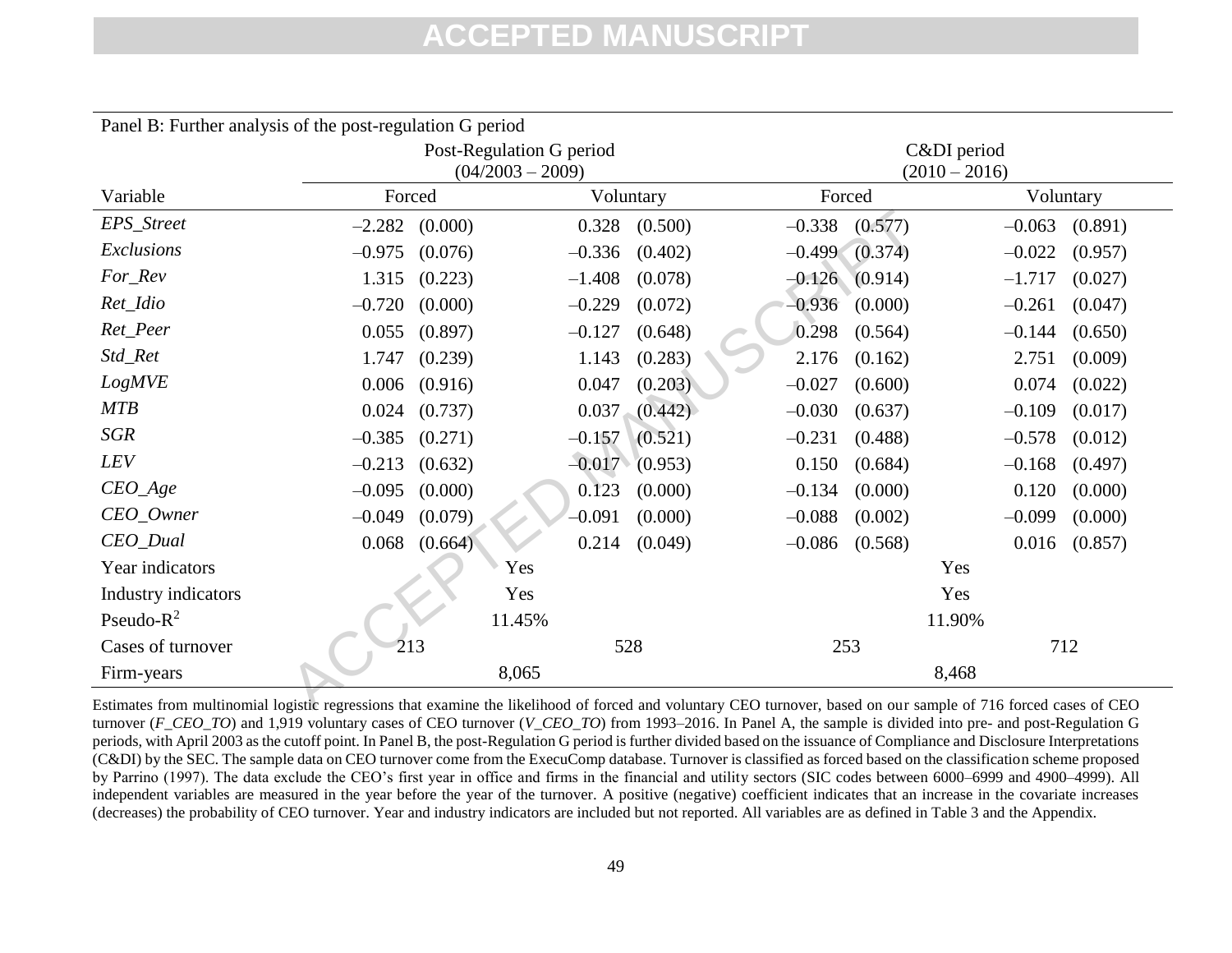### **Table 8**

What income statement components drive the difference between GAAP and street earnings?

| Panel A: Descriptive statistics (N=26,571)                       |          |                 |                 |                 |          |
|------------------------------------------------------------------|----------|-----------------|-----------------|-----------------|----------|
| Variable                                                         | Mean     | Std.            | P <sub>25</sub> | Median          | P75      |
| COGS                                                             | $-1.038$ | $-1.038$        | $-1.038$        | $-1.038$        | $-1.038$ |
| SGA                                                              | $-0.258$ | $-0.258$        | $-0.258$        | $-0.258$        | $-0.258$ |
| Depr                                                             | $-0.059$ | $-0.059$        | $-0.059$        | $-0.059$        | $-0.059$ |
| Tax                                                              | $-0.023$ | $-0.023$        | $-0.023$        | $-0.023$        | $-0.023$ |
| SI                                                               | $-0.019$ | $-0.019$        | $-0.019$        | $-0.019$        | $-0.019$ |
| Other                                                            | $-0.021$ | $-0.021$        | $-0.021$        | $-0.021$        | $-0.021$ |
| Panel B: Summary statistics of the cross-sectional estimates     |          |                 |                 |                 |          |
| Estimate                                                         | Mean     | t-value         | $p$ -value      | Median          | Std.     |
| Intercept                                                        | $-0.002$ | $-0.25$         | (0.807)         | 0.005           | 0.050    |
| COGS                                                             | 0.002    | 0.22            | (0.825)         | $-0.008$        | 0.054    |
| SGA                                                              | $-0.063$ | $-1.07$         | (0.289)         | $-0.005$        | 0.382    |
| Depr                                                             | $-0.201$ | $-1.05$         | (0.300)         | $-0.024$        | 1.253    |
| Tax                                                              | 0.115    | 1.46            | (0.151)         | 0.197           | 0.517    |
| SI                                                               | 0.968    | 18.04           | (0.000)         | 0.885           | 0.352    |
| Other                                                            | 0.208    | 4.00            | (0.000)         | 0.200           | 0.342    |
| Adj. $R^2$                                                       | 0.407    | 11.47           | (0.000)         | 0.362           | 0.233    |
| Panel C: Forced CEO turnovers and normal and abnormal exclusions |          |                 |                 |                 |          |
|                                                                  |          | Model(1)        |                 | Model (2)       |          |
| EPS_Street                                                       |          | $-1.018(0.005)$ |                 | $-1.002(0.006)$ |          |
| Normal_Exclusions                                                |          | $-1.447(0.004)$ |                 |                 |          |
| Abnormal_Exclusions                                              |          | $-0.722(0.061)$ |                 |                 |          |
| SI                                                               |          |                 |                 | $-1.500(0.003)$ |          |
| <b>Other Exclusions</b>                                          |          |                 |                 | $-0.734(0.045)$ |          |
| Other control variables                                          |          | Yes             |                 | Yes             |          |
| Year indicators                                                  |          | Yes             |                 | Yes             |          |
| Industry indicators                                              |          | Yes             |                 | Yes             |          |
| $-2$                                                             |          |                 |                 |                 |          |

|                         | T anci C. I Olecu CLO turnovcis anu normal anu abhormal cactusions |                 |  |
|-------------------------|--------------------------------------------------------------------|-----------------|--|
|                         | Model $(1)$                                                        | Model $(2)$     |  |
| EPS_Street              | $-1.018(0.005)$                                                    | $-1.002(0.006)$ |  |
| Normal_Exclusions       | $-1.447(0.004)$                                                    |                 |  |
| Abnormal_Exclusions     | $-0.722(0.061)$                                                    |                 |  |
| SI                      |                                                                    | $-1.500(0.003)$ |  |
| <b>Other Exclusions</b> |                                                                    | $-0.734(0.045)$ |  |
| Other control variables | Yes                                                                | Yes             |  |
| Year indicators         | Yes                                                                | Yes             |  |
| Industry indicators     | Yes                                                                | Yes             |  |
| Pseudo- $R^2$           | 10.26%                                                             | 10.27%          |  |
| Cases of turnover       | 716                                                                | 716             |  |
| Firm-years              | 24,652                                                             | 24,652          |  |

Panel A reports the descriptive statistics of expense components. We disaggregate total expenses following the approach used in Donelson et al. (2011). *COGS* is the cost of goods sold; *SGA* is selling, general, and administrative expenses; *Depr* is depreciation expenses, *Tax* is tax expenses; *SI* is special items; and *Other* is other expenses*.* All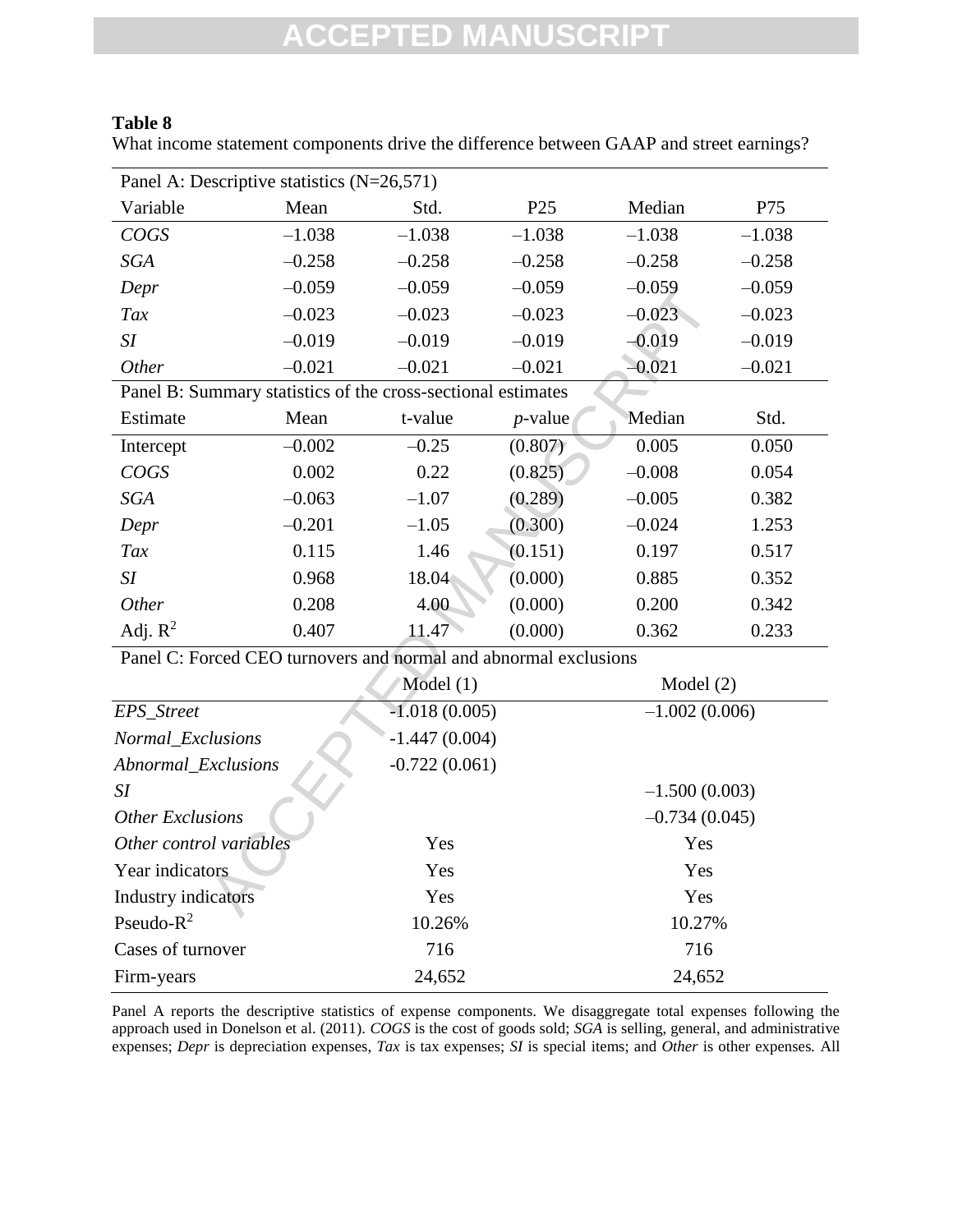variables are scaled by market value of equity. Panel B reports the summary statistics of the estimated coefficients and the adjusted R-square of 43 industry regressions from 1993–2016. Year and industry indicators are included but not reported. Industries are classified using the Fama-French 48-industry classification. The estimated model is as follows:

### $Exclusions = \alpha_0 + \alpha_1 COGS + \alpha_2 SGA + \alpha_3 Depr + \alpha_4 Tax + \alpha_5 SI + \alpha_6 Other + \varepsilon$

Panel C reports the estimates from logistic regressions that examine the likelihood of forced CEO turnover, based on our sample of 716 forced cases of CEO turnover (*F\_CEO\_TO*) from 1993–2016. Voluntary turnovers are excluded from the sample. Independent variables are the same as in Tables 5–7 except that in Column (1), *Exclusions* are replaced by the fitted value from the above regression (labeled as 'normal' exclusions) and the regression residual (labeled as 'abnormal' exclusions) values from the model above. In Column (2), *Exclusions* are divided into special items (*SI*) and other exclusions (*Exclusions*–*SI*). *p*-values appear in parentheses.

Fitted value from the above regression (labeled as 'normal' exclusions) and the righted value from the model above. In Column (2), *Exclusions* are d<br>normal' exclusions) values from the model above. In Column (2), *Exclusi*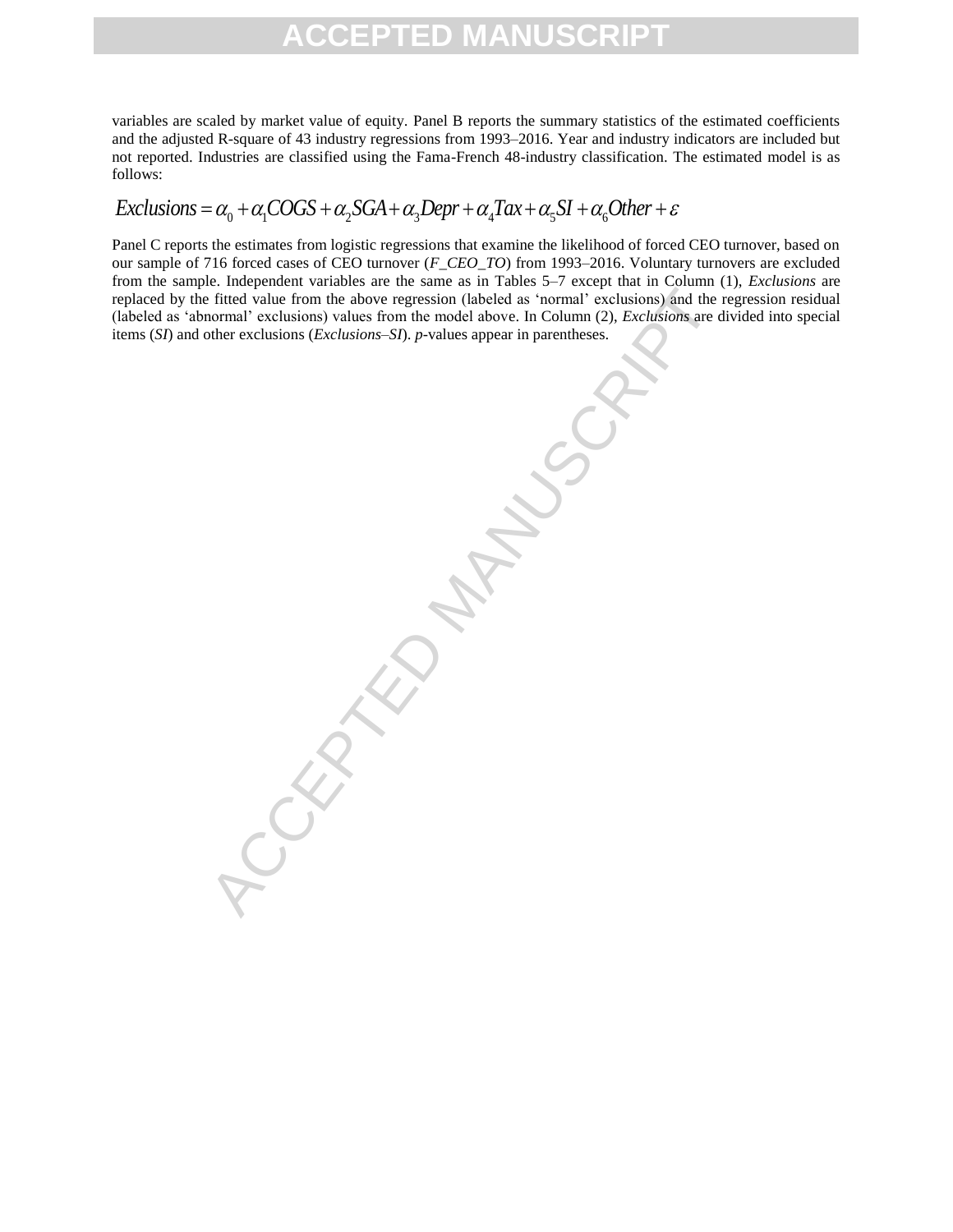| Variable                   | <b>Tobit Model</b>  | <b>OLS</b> Model                                                                                                                                                                                                                                                                                                                                                                                                                                                                                                                                                                                                                                                                                                                 |  |
|----------------------------|---------------------|----------------------------------------------------------------------------------------------------------------------------------------------------------------------------------------------------------------------------------------------------------------------------------------------------------------------------------------------------------------------------------------------------------------------------------------------------------------------------------------------------------------------------------------------------------------------------------------------------------------------------------------------------------------------------------------------------------------------------------|--|
| EPS_Street                 | 1.438<br>(0.000)    | 0.543<br>(0.006)                                                                                                                                                                                                                                                                                                                                                                                                                                                                                                                                                                                                                                                                                                                 |  |
| Exclusions                 | (0.000)<br>1.545    | (0.000)<br>0.741                                                                                                                                                                                                                                                                                                                                                                                                                                                                                                                                                                                                                                                                                                                 |  |
| For_Rev                    | (0.000)<br>4.759    | 2.044<br>(0.000)                                                                                                                                                                                                                                                                                                                                                                                                                                                                                                                                                                                                                                                                                                                 |  |
| Ret_Idio                   | 0.807<br>(0.000)    | (0.000)<br>0.342                                                                                                                                                                                                                                                                                                                                                                                                                                                                                                                                                                                                                                                                                                                 |  |
| Ret_Peer                   | 0.423<br>(0.001)    | (0.000)<br>0.327                                                                                                                                                                                                                                                                                                                                                                                                                                                                                                                                                                                                                                                                                                                 |  |
| Std_Ret                    | $-1.328$<br>(0.017) | (0.246)<br>$-0.368$                                                                                                                                                                                                                                                                                                                                                                                                                                                                                                                                                                                                                                                                                                              |  |
| <b>LogMVE</b>              | (0.000)<br>0.362    | (0.000)<br>0.336                                                                                                                                                                                                                                                                                                                                                                                                                                                                                                                                                                                                                                                                                                                 |  |
| <b>MTB</b>                 | (0.000)<br>$-0.156$ | 0.003<br>(0.873)                                                                                                                                                                                                                                                                                                                                                                                                                                                                                                                                                                                                                                                                                                                 |  |
| <b>SGR</b>                 | (0.000)<br>0.556    | (0.000)<br>0.574                                                                                                                                                                                                                                                                                                                                                                                                                                                                                                                                                                                                                                                                                                                 |  |
| LEV                        | $-0.227$<br>(0.170) | $-0.743$ $(0.000)$                                                                                                                                                                                                                                                                                                                                                                                                                                                                                                                                                                                                                                                                                                               |  |
| $CEO_Age$                  | 0.003<br>(0.497)    | $-0.248$ $(0.000)$                                                                                                                                                                                                                                                                                                                                                                                                                                                                                                                                                                                                                                                                                                               |  |
| CEO_Owner                  | 0.118<br>(0.000)    | 0.022<br>(0.005)                                                                                                                                                                                                                                                                                                                                                                                                                                                                                                                                                                                                                                                                                                                 |  |
| CEO_Dual                   | $0.003$ $(0.954)$   | $-0.230$<br>(0.000)                                                                                                                                                                                                                                                                                                                                                                                                                                                                                                                                                                                                                                                                                                              |  |
| Year indicators            | Yes                 | Yes                                                                                                                                                                                                                                                                                                                                                                                                                                                                                                                                                                                                                                                                                                                              |  |
|                            |                     |                                                                                                                                                                                                                                                                                                                                                                                                                                                                                                                                                                                                                                                                                                                                  |  |
| Industry indicators        | Yes                 | N <sub>o</sub>                                                                                                                                                                                                                                                                                                                                                                                                                                                                                                                                                                                                                                                                                                                   |  |
| <b>CEO-Firm indicators</b> | No                  | Yes                                                                                                                                                                                                                                                                                                                                                                                                                                                                                                                                                                                                                                                                                                                              |  |
| Firm-years                 | 26,571              | 26,571                                                                                                                                                                                                                                                                                                                                                                                                                                                                                                                                                                                                                                                                                                                           |  |
|                            |                     | The dependent variable is the logarithm of one plus CEO's annual bonus ( $logBonus$ ). The sample<br>firm-year observations from 1993 to 2016. The sample data on CEO bonus come from the ExecuCo<br>data exclude the CEO's first year in office, CEO turnover unrelated to the board's decision to dismi<br>poor health, interim appointments, mergers, spinoffs, and retirements because of old age), and firi<br>and utility sectors (SIC codes between 6000-6999 and 4900-4999). Year and industry indicators a<br>reported. Industries are classified using the Fama-French 48-industry classification. p-values appo<br>OLS Model standard errors are heteroskedasticity adjusted. All variables are as defined in Table 3 |  |

### **Table 9**

Are street exclusions related to CEOs cash bonus?

The dependent variable is the logarithm of one plus CEO's annual bonus (*logBonus*). The sample consists of 26,571 firm-year observations from 1993 to 2016. The sample data on CEO bonus come from the ExecuComp database. The data exclude the CEO's first year in office, CEO turnover unrelated to the board's decision to dismiss the CEO (death, poor health, interim appointments, mergers, spinoffs, and retirements because of old age), and firms in the financial and utility sectors (SIC codes between 6000–6999 and 4900–4999). Year and industry indicators are included but not reported. Industries are classified using the Fama-French 48-industry classification. *p-*values appear in parentheses. OLS Model standard errors are heteroskedasticity adjusted. All variables are as defined in Table 3 and the Appendix.